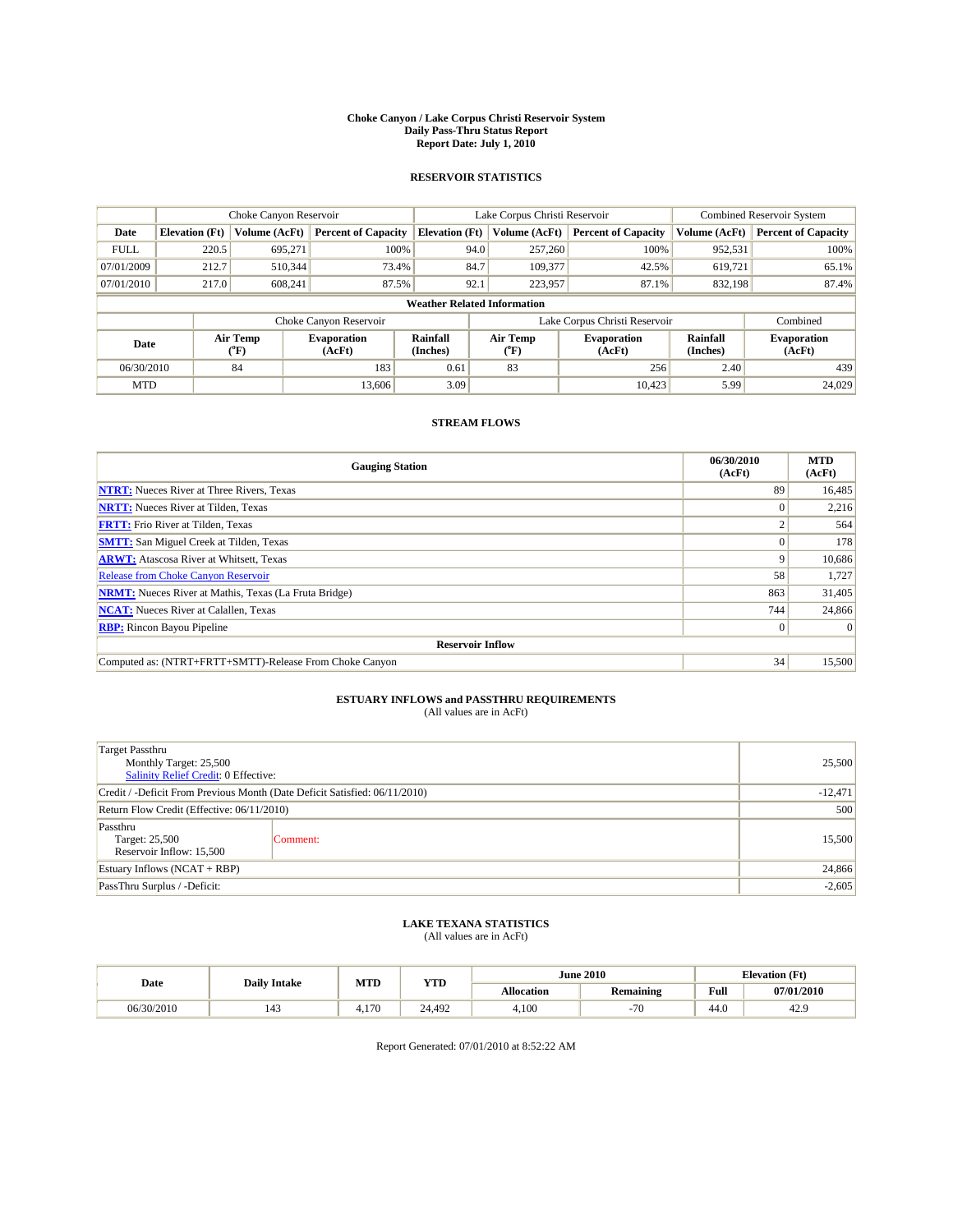#### **Choke Canyon / Lake Corpus Christi Reservoir System Daily Pass-Thru Status Report Report Date: July 2, 2010**

### **RESERVOIR STATISTICS**

|             | Choke Canyon Reservoir             |                  |                              |                       | Lake Corpus Christi Reservoir | <b>Combined Reservoir System</b> |                      |                              |  |  |
|-------------|------------------------------------|------------------|------------------------------|-----------------------|-------------------------------|----------------------------------|----------------------|------------------------------|--|--|
| Date        | <b>Elevation</b> (Ft)              | Volume (AcFt)    | <b>Percent of Capacity</b>   | <b>Elevation</b> (Ft) | Volume (AcFt)                 | <b>Percent of Capacity</b>       | Volume (AcFt)        | <b>Percent of Capacity</b>   |  |  |
| <b>FULL</b> | 220.5                              | 695,271          | 100%                         | 94.0                  | 257,260                       | 100%                             | 952,531              | 100%                         |  |  |
| 07/02/2009  | 212.7                              | 510,344          | 73.4%                        | 84.6                  | 108,764                       | 42.3%                            | 619,108              | 65.0%                        |  |  |
| 07/02/2010  | 217.1                              | 610.411          | 87.8%                        | 92.4                  | 228,710                       | 88.9%                            | 839,121              | 88.1%                        |  |  |
|             | <b>Weather Related Information</b> |                  |                              |                       |                               |                                  |                      |                              |  |  |
|             |                                    |                  | Choke Canyon Reservoir       |                       | Lake Corpus Christi Reservoir |                                  |                      | Combined                     |  |  |
| Date        |                                    | Air Temp<br>(°F) | <b>Evaporation</b><br>(AcFt) | Rainfall<br>(Inches)  | Air Temp<br>("F)              | <b>Evaporation</b><br>(AcFt)     | Rainfall<br>(Inches) | <b>Evaporation</b><br>(AcFt) |  |  |
| 07/01/2010  |                                    | 81               | 155                          | 1.23                  | 80                            | Pan overflow                     | 2.86                 | 155                          |  |  |
| <b>MTD</b>  |                                    |                  | 155                          | 1.23                  |                               | $\Omega$                         | 2.86                 | 155                          |  |  |

## **STREAM FLOWS**

| <b>Gauging Station</b>                                       | 07/01/2010<br>(AcFt) | <b>MTD</b><br>(AcFt) |
|--------------------------------------------------------------|----------------------|----------------------|
| <b>NTRT:</b> Nueces River at Three Rivers, Texas             | 101                  | 101                  |
| <b>NRTT:</b> Nueces River at Tilden, Texas                   | 274                  | 274                  |
| <b>FRTT:</b> Frio River at Tilden, Texas                     |                      |                      |
| <b>SMTT:</b> San Miguel Creek at Tilden, Texas               |                      |                      |
| <b>ARWT:</b> Atascosa River at Whitsett, Texas               | 17                   | 17                   |
| <b>Release from Choke Canyon Reservoir</b>                   | 58                   | 58                   |
| <b>NRMT:</b> Nueces River at Mathis, Texas (La Fruta Bridge) | 1,616                | 1,616                |
| <b>NCAT:</b> Nueces River at Calallen, Texas                 | 1,104                | 1,104                |
| <b>RBP:</b> Rincon Bayou Pipeline                            | $\vert 0 \vert$      | $\Omega$             |
| <b>Reservoir Inflow</b>                                      |                      |                      |
| Computed as: (NTRT+FRTT+SMTT)-Release From Choke Canyon      | 51                   | 51                   |

# **ESTUARY INFLOWS and PASSTHRU REQUIREMENTS**<br>(All values are in AcFt)

| Target Passthru<br>Monthly Target: 6,500<br><b>Salinity Relief Credit: 0 Effective:</b> | 6.500                                                                                                                                                                                                                                                                    |          |
|-----------------------------------------------------------------------------------------|--------------------------------------------------------------------------------------------------------------------------------------------------------------------------------------------------------------------------------------------------------------------------|----------|
| Credit / -Deficit From Previous Month (Date Deficit Satisfied: )                        |                                                                                                                                                                                                                                                                          | $-2,598$ |
| Return Flow Credit (Effective: )                                                        | $\vert 0 \vert$                                                                                                                                                                                                                                                          |          |
| Passthru<br>Target: 6,500<br>Reservoir Inflow: 51                                       | Comment: 3,000 AF of the 15,471 AF May passthru requirement was banked for future use, leaving<br>12,464 AF that was made up in June. The extra 7 AF thru RBP should have been counted towards the<br>May passthru, so the June deficit is 2,598 AF instead of 2,605 AF. | 51       |
| Estuary Inflows $(NCAT + RBP)$                                                          |                                                                                                                                                                                                                                                                          | 1,104    |
| PassThru Surplus / -Deficit:                                                            |                                                                                                                                                                                                                                                                          | $-1,546$ |

## **LAKE TEXANA STATISTICS** (All values are in AcFt)

|            | <b>Daily Intake</b> | MTD | <b>YTD</b> |            | <b>July 2010</b> | <b>Elevation</b> (Ft)                       |            |
|------------|---------------------|-----|------------|------------|------------------|---------------------------------------------|------------|
| Date       |                     |     |            | Allocation | Remaining        | Full<br>the contract of the contract of the | 07/02/2010 |
| 07/01/2010 | 143                 | 143 | 24,635     | 4.100      | 3 957<br>J.JJ    | 44.0                                        | 45.1       |

Report Generated: 07/02/2010 at 10:03:01 AM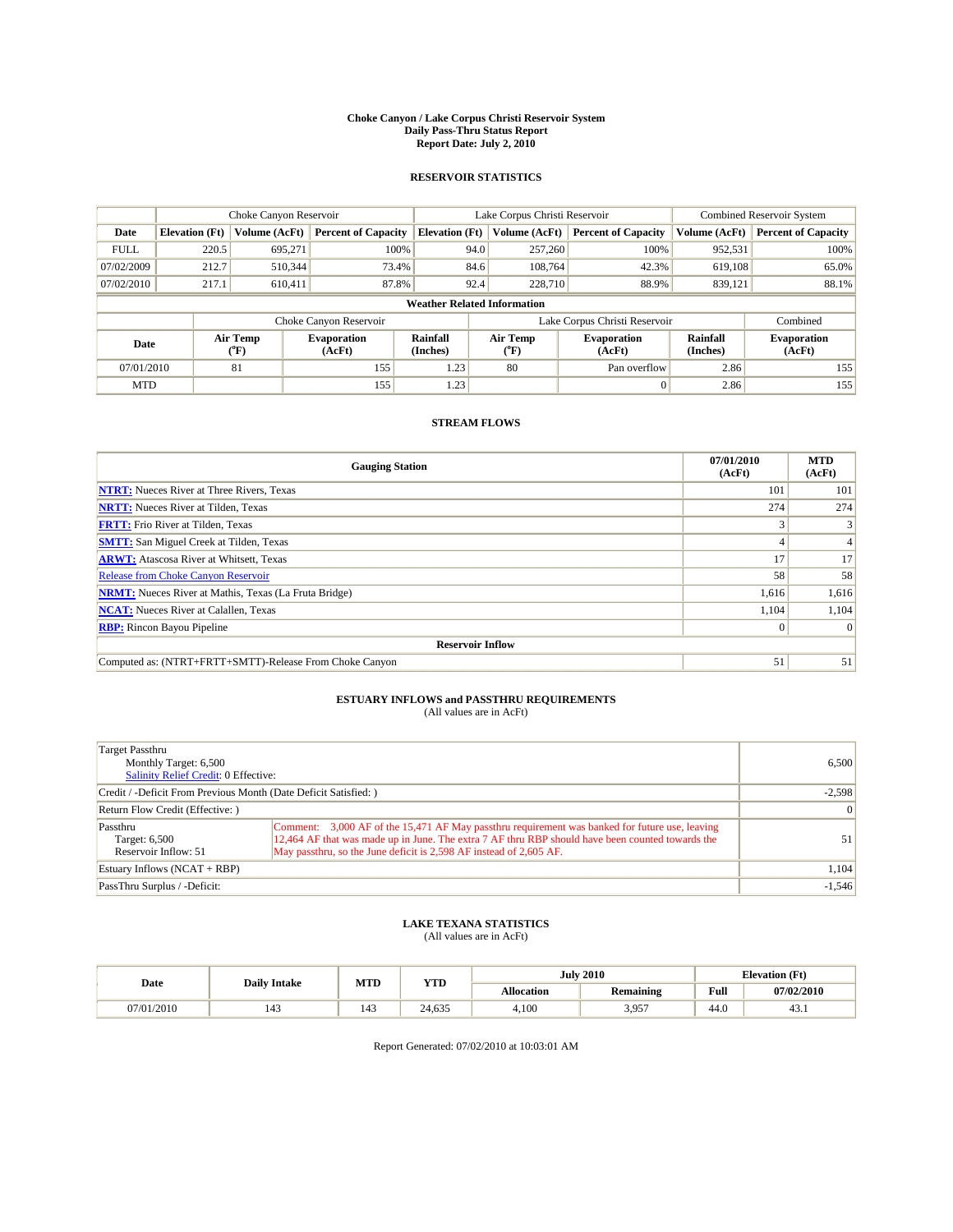#### **Choke Canyon / Lake Corpus Christi Reservoir System Daily Pass-Thru Status Report Report Date: July 3, 2010**

### **RESERVOIR STATISTICS**

|             | Choke Canyon Reservoir             |                  |                            |                       | Lake Corpus Christi Reservoir | <b>Combined Reservoir System</b> |                      |                              |  |  |
|-------------|------------------------------------|------------------|----------------------------|-----------------------|-------------------------------|----------------------------------|----------------------|------------------------------|--|--|
| Date        | <b>Elevation</b> (Ft)              | Volume (AcFt)    | <b>Percent of Capacity</b> | <b>Elevation</b> (Ft) | Volume (AcFt)                 | <b>Percent of Capacity</b>       | Volume (AcFt)        | <b>Percent of Capacity</b>   |  |  |
| <b>FULL</b> | 220.5                              | 695,271          | 100%                       | 94.0                  | 257,260                       | 100%                             | 952,531              | 100%                         |  |  |
| 07/03/2009  | 212.7                              | 509,913          | 73.3%                      | 84.6                  | 108,030                       | 42.0%                            | 617,943              | 64.9%                        |  |  |
| 07/03/2010  | 217.2                              | 612,098          | 88.0%                      | 92.7                  | 233,136                       | 90.6%                            | 845,234              | 88.7%                        |  |  |
|             | <b>Weather Related Information</b> |                  |                            |                       |                               |                                  |                      |                              |  |  |
|             |                                    |                  | Choke Canyon Reservoir     |                       | Lake Corpus Christi Reservoir |                                  |                      | Combined                     |  |  |
| Date        |                                    | Air Temp<br>(°F) | Evaporation<br>(AcFt)      | Rainfall<br>(Inches)  | Air Temp<br>("F)              | <b>Evaporation</b><br>(AcFt)     | Rainfall<br>(Inches) | <b>Evaporation</b><br>(AcFt) |  |  |
| 07/02/2010  |                                    | 87               | 212                        | 0.71                  | 88                            | 93                               | 0.64                 | 305                          |  |  |
| <b>MTD</b>  |                                    |                  | 367                        | 1.94                  |                               | 93                               | 3.50                 | 460                          |  |  |

## **STREAM FLOWS**

| <b>Gauging Station</b>                                       | 07/02/2010<br>(AcFt) | <b>MTD</b><br>(AcFt) |
|--------------------------------------------------------------|----------------------|----------------------|
| <b>NTRT:</b> Nueces River at Three Rivers, Texas             | 463                  | 564                  |
| <b>NRTT:</b> Nueces River at Tilden, Texas                   | 945                  | 1,219                |
| <b>FRTT:</b> Frio River at Tilden, Texas                     | 44                   | 47                   |
| <b>SMTT:</b> San Miguel Creek at Tilden, Texas               | 20                   | 24                   |
| <b>ARWT:</b> Atascosa River at Whitsett, Texas               | 171                  | 188                  |
| Release from Choke Canyon Reservoir                          | 58                   | 115                  |
| <b>NRMT:</b> Nueces River at Mathis, Texas (La Fruta Bridge) | 1,612                | 3,228                |
| <b>NCAT:</b> Nueces River at Calallen, Texas                 | 2,839                | 3,942                |
| <b>RBP:</b> Rincon Bayou Pipeline                            | $\vert 0 \vert$      | $\Omega$             |
| <b>Reservoir Inflow</b>                                      |                      |                      |
| Computed as: (NTRT+FRTT+SMTT)-Release From Choke Canyon      | 468                  | 520                  |

# **ESTUARY INFLOWS and PASSTHRU REQUIREMENTS**<br>(All values are in AcFt)

| Target Passthru<br>Monthly Target: 6,500<br>Salinity Relief Credit: 0 Effective: | 6,500                                                                                                                                                                                                                                                                    |       |
|----------------------------------------------------------------------------------|--------------------------------------------------------------------------------------------------------------------------------------------------------------------------------------------------------------------------------------------------------------------------|-------|
| Credit / -Deficit From Previous Month (Date Deficit Satisfied: 07/02/2010)       | $-2,598$                                                                                                                                                                                                                                                                 |       |
| Return Flow Credit (Effective: 07/02/2010)                                       | 500                                                                                                                                                                                                                                                                      |       |
| Passthru<br>Target: 6,500<br>Reservoir Inflow: 520                               | Comment: 3,000 AF of the 15,471 AF May passthru requirement was banked for future use, leaving<br>12,464 AF that was made up in June. The extra 7 AF thru RBP should have been counted towards the<br>May passthru, so the June deficit is 2,598 AF instead of 2,605 AF. | 520   |
| Estuary Inflows $(NCAT + RBP)$                                                   |                                                                                                                                                                                                                                                                          | 3,942 |
| PassThru Surplus / -Deficit:                                                     |                                                                                                                                                                                                                                                                          | 1,324 |

## **LAKE TEXANA STATISTICS** (All values are in AcFt)

|           | <b>Daily Intake</b> | MTD | <b>YTD</b> |            | <b>July 2010</b> | <b>Elevation</b> (Ft) |            |
|-----------|---------------------|-----|------------|------------|------------------|-----------------------|------------|
| Date      |                     |     |            | Allocation | <b>Remaining</b> | Full                  | 07/03/2010 |
| 7/02/2010 | 144                 | 287 | 24.779     | 4.100      | 3.813            | $\sqrt{ }$<br>44.0    | 43.1       |

Report Generated: 07/03/2010 at 8:26:19 AM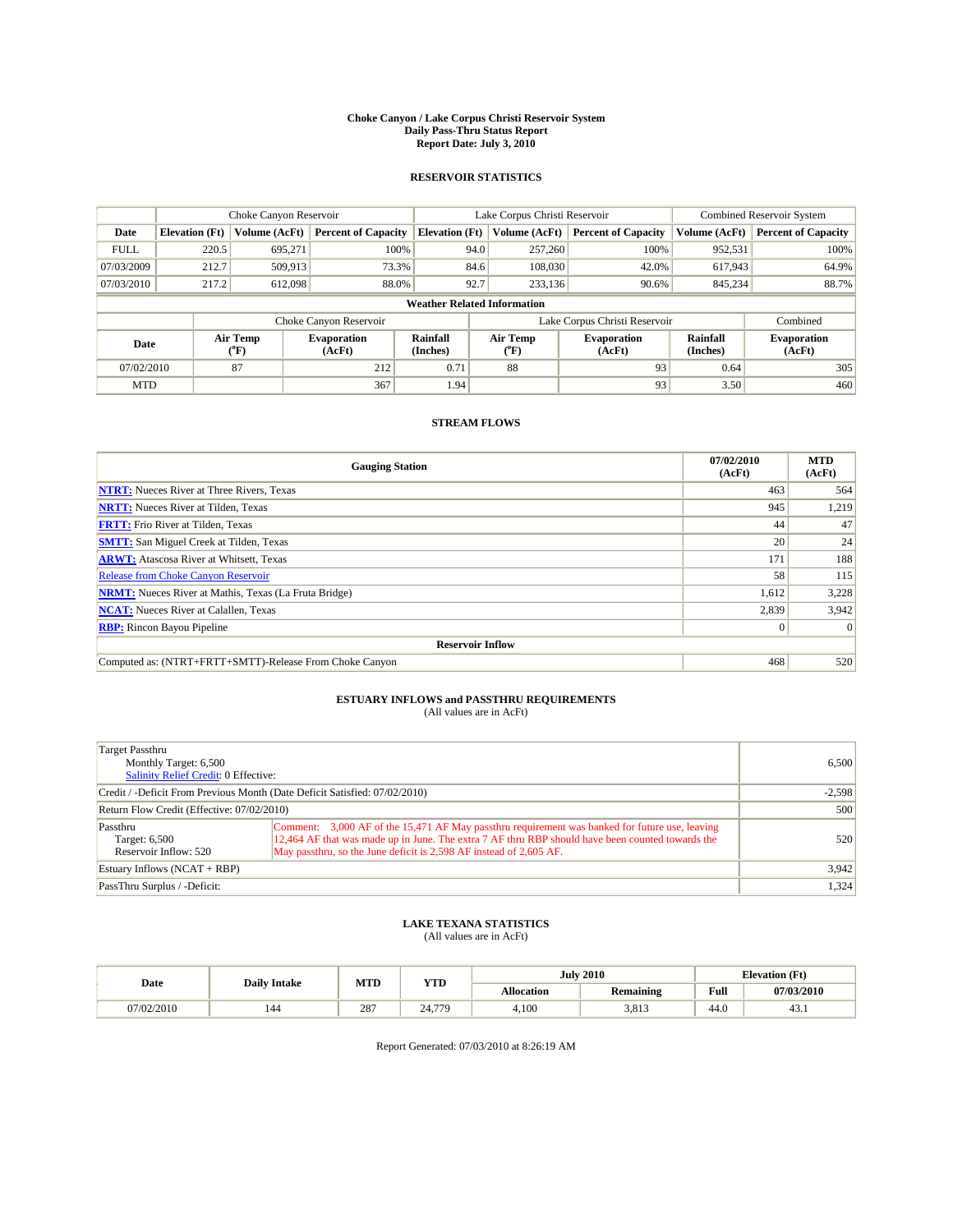#### **Choke Canyon / Lake Corpus Christi Reservoir System Daily Pass-Thru Status Report Report Date: July 4, 2010**

### **RESERVOIR STATISTICS**

|                                                                                                 | Choke Canyon Reservoir             |               |                              |                       | Lake Corpus Christi Reservoir | <b>Combined Reservoir System</b> |               |                            |  |  |
|-------------------------------------------------------------------------------------------------|------------------------------------|---------------|------------------------------|-----------------------|-------------------------------|----------------------------------|---------------|----------------------------|--|--|
| Date                                                                                            | <b>Elevation</b> (Ft)              | Volume (AcFt) | <b>Percent of Capacity</b>   | <b>Elevation</b> (Ft) | Volume (AcFt)                 | <b>Percent of Capacity</b>       | Volume (AcFt) | <b>Percent of Capacity</b> |  |  |
| <b>FULL</b>                                                                                     | 220.5                              | 695,271       | 100%                         | 94.0                  | 257,260                       | 100%                             | 952,531       | 100%                       |  |  |
| 07/04/2009                                                                                      | 212.7                              | 509,481       | 73.3%                        | 84.5                  | 107,179                       | 41.7%                            | 616,660       | 64.7%                      |  |  |
| 07/04/2010                                                                                      | 217.2                              | 611,375       | 87.9%                        | 92.8                  | 235,625                       | 91.6%                            | 847,000       | 88.9%                      |  |  |
|                                                                                                 | <b>Weather Related Information</b> |               |                              |                       |                               |                                  |               |                            |  |  |
|                                                                                                 |                                    |               | Choke Canyon Reservoir       |                       |                               | Lake Corpus Christi Reservoir    |               | Combined                   |  |  |
| Air Temp<br><b>Rainfall</b><br><b>Evaporation</b><br>Date<br>(Inches)<br>(AcFt)<br>(°F)<br>(°F) |                                    | Air Temp      | <b>Evaporation</b><br>(AcFt) | Rainfall<br>(Inches)  | <b>Evaporation</b><br>(AcFt)  |                                  |               |                            |  |  |
| 07/03/2010                                                                                      |                                    | 89            | 409                          | 0.00                  | 89                            | 415                              | 0.00          | 824                        |  |  |
| <b>MTD</b>                                                                                      |                                    |               | 776                          | 1.94                  |                               | 508                              | 3.50          | 1,284                      |  |  |

## **STREAM FLOWS**

| <b>Gauging Station</b>                                       | 07/03/2010<br>(AcFt) | <b>MTD</b><br>(AcFt) |  |  |  |  |
|--------------------------------------------------------------|----------------------|----------------------|--|--|--|--|
| <b>NTRT:</b> Nueces River at Three Rivers, Texas             | 1.985                | 2,549                |  |  |  |  |
| <b>NRTT:</b> Nueces River at Tilden, Texas                   | 818                  | 2,037                |  |  |  |  |
| <b>FRTT:</b> Frio River at Tilden, Texas                     | 254                  | 301                  |  |  |  |  |
| <b>SMTT:</b> San Miguel Creek at Tilden, Texas               |                      | 28                   |  |  |  |  |
| <b>ARWT:</b> Atascosa River at Whitsett, Texas               | 828                  | 1,016                |  |  |  |  |
| Release from Choke Canyon Reservoir                          | 58                   | 173                  |  |  |  |  |
| <b>NRMT:</b> Nueces River at Mathis, Texas (La Fruta Bridge) | 278                  | 3,506                |  |  |  |  |
| <b>NCAT:</b> Nueces River at Calallen, Texas                 | 2,918                | 6,860                |  |  |  |  |
| <b>RBP:</b> Rincon Bayou Pipeline                            | $\vert 0 \vert$      | $\Omega$             |  |  |  |  |
| <b>Reservoir Inflow</b>                                      |                      |                      |  |  |  |  |
| Computed as: (NTRT+FRTT+SMTT)-Release From Choke Canyon      | 2,185                | 2,705                |  |  |  |  |

# **ESTUARY INFLOWS and PASSTHRU REQUIREMENTS**<br>(All values are in AcFt)

| Target Passthru<br>Monthly Target: 6,500<br>Salinity Relief Credit: 0 Effective: | 6.500                                                                                                                                                                                                                                                                    |       |
|----------------------------------------------------------------------------------|--------------------------------------------------------------------------------------------------------------------------------------------------------------------------------------------------------------------------------------------------------------------------|-------|
| Credit / -Deficit From Previous Month (Date Deficit Satisfied: 07/02/2010)       | $-2.598$                                                                                                                                                                                                                                                                 |       |
| Return Flow Credit (Effective: 07/02/2010)                                       | 500                                                                                                                                                                                                                                                                      |       |
| Passthru<br>Target: 6,500<br>Reservoir Inflow: 2.705                             | Comment: 3,000 AF of the 15,471 AF May passthru requirement was banked for future use, leaving<br>12,464 AF that was made up in June. The extra 7 AF thru RBP should have been counted towards the<br>May passthru, so the June deficit is 2,598 AF instead of 2,605 AF. | 2.705 |
| Estuary Inflows (NCAT + RBP)                                                     | 6,860                                                                                                                                                                                                                                                                    |       |
| PassThru Surplus / -Deficit:                                                     |                                                                                                                                                                                                                                                                          | 2,057 |

## **LAKE TEXANA STATISTICS** (All values are in AcFt)

|            | <b>Daily Intake</b> | MTD           | <b>YTD</b> |            | <b>July 2010</b> | <b>Elevation</b> (Ft) |            |
|------------|---------------------|---------------|------------|------------|------------------|-----------------------|------------|
| Date       |                     |               |            | Allocation | <b>Remaining</b> | Full                  | 07/04/2010 |
| 07/03/2010 | 144                 | $\sim$<br>451 | 24.923     | 4.100      | 3,669            | 44.0                  | 45.1       |

Report Generated: 07/04/2010 at 8:10:35 AM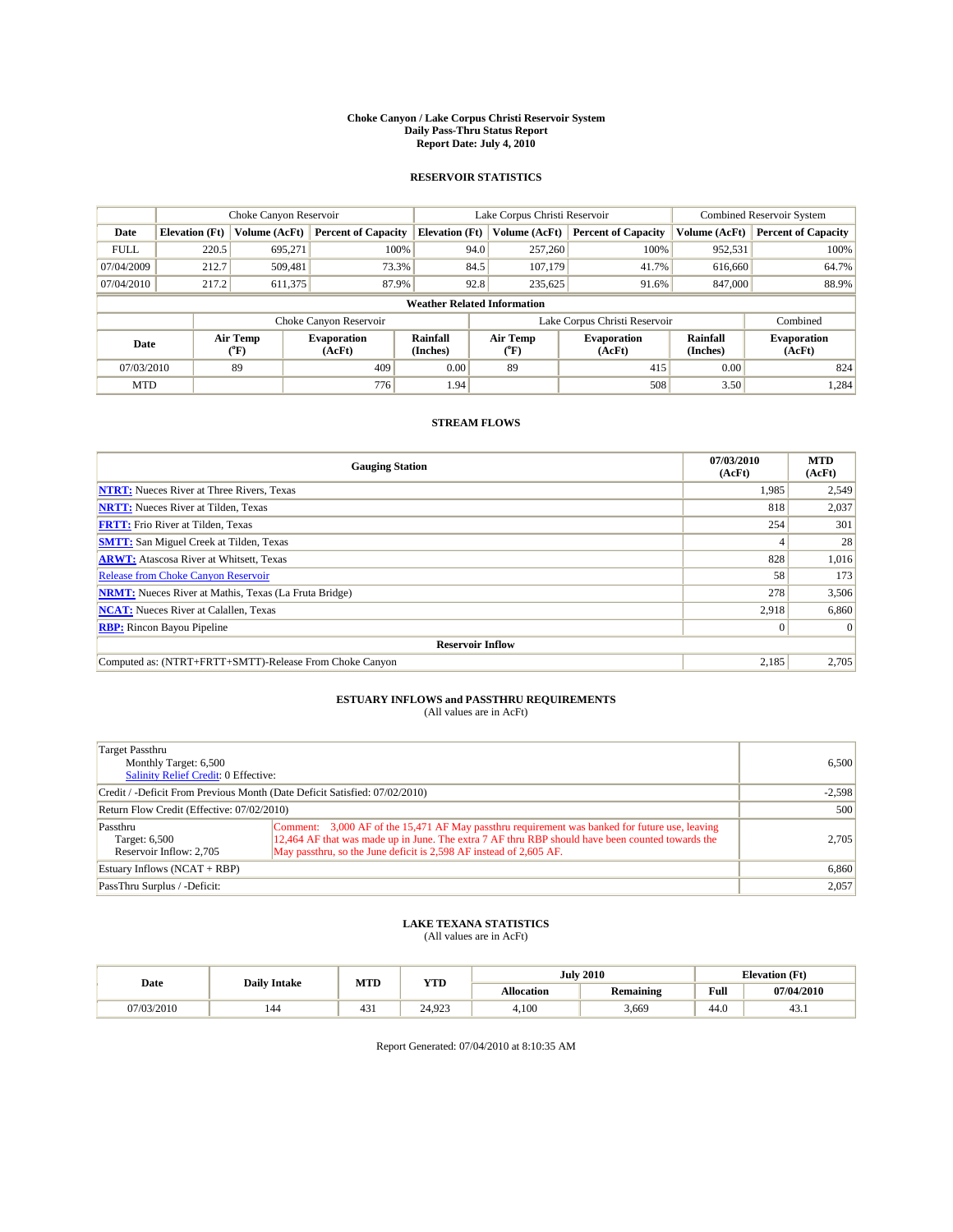#### **Choke Canyon / Lake Corpus Christi Reservoir System Daily Pass-Thru Status Report Report Date: July 5, 2010**

### **RESERVOIR STATISTICS**

|                                                                                                                               | Choke Canyon Reservoir |                              |                            |                                    | Lake Corpus Christi Reservoir | <b>Combined Reservoir System</b> |               |                            |
|-------------------------------------------------------------------------------------------------------------------------------|------------------------|------------------------------|----------------------------|------------------------------------|-------------------------------|----------------------------------|---------------|----------------------------|
| Date                                                                                                                          | <b>Elevation</b> (Ft)  | Volume (AcFt)                | <b>Percent of Capacity</b> | <b>Elevation</b> (Ft)              | Volume (AcFt)                 | <b>Percent of Capacity</b>       | Volume (AcFt) | <b>Percent of Capacity</b> |
| <b>FULL</b>                                                                                                                   | 220.5                  | 695.271                      | 100%                       | 94.0                               | 257,260                       | 100%                             | 952,531       | 100%                       |
| 07/05/2009                                                                                                                    | 212.7                  | 509,054                      | 73.2%                      | 84.4                               | 105.728                       | 41.1%                            | 614,782       | 64.5%                      |
| 07/05/2010                                                                                                                    | 217.2                  | 611,857                      | 88.0%                      | 92.9                               | 237,586                       | 92.4%                            | 849,443       | 89.2%                      |
|                                                                                                                               |                        |                              |                            | <b>Weather Related Information</b> |                               |                                  |               |                            |
|                                                                                                                               |                        |                              | Choke Canyon Reservoir     |                                    |                               | Lake Corpus Christi Reservoir    |               | Combined                   |
| Air Temp<br>Rainfall<br>Air Temp<br><b>Evaporation</b><br>Date<br>(Inches)<br>(AcFt)<br>$({}^{\mathrm{o}}\mathrm{F})$<br>(°F) |                        | <b>Evaporation</b><br>(AcFt) | Rainfall<br>(Inches)       | <b>Evaporation</b><br>(AcFt)       |                               |                                  |               |                            |
| 07/04/2010                                                                                                                    |                        | 89                           | 352                        | 0.00                               | 89                            | $\Omega$                         | 0.00          | 352                        |
| <b>MTD</b>                                                                                                                    |                        |                              | 1,128                      | 1.94                               |                               | 508                              | 3.50          | 1,636                      |

## **STREAM FLOWS**

| <b>Gauging Station</b>                                       | 07/04/2010<br>(AcFt) | <b>MTD</b><br>(AcFt) |  |  |  |  |
|--------------------------------------------------------------|----------------------|----------------------|--|--|--|--|
| <b>NTRT:</b> Nueces River at Three Rivers, Texas             | 2,382                | 4,931                |  |  |  |  |
| <b>NRTT:</b> Nueces River at Tilden, Texas                   | 1,399                | 3,436                |  |  |  |  |
| <b>FRTT:</b> Frio River at Tilden, Texas                     | 576                  | 877                  |  |  |  |  |
| <b>SMTT:</b> San Miguel Creek at Tilden, Texas               |                      | 29                   |  |  |  |  |
| <b>ARWT:</b> Atascosa River at Whitsett, Texas               | 913                  | 1,929                |  |  |  |  |
| <b>Release from Choke Canyon Reservoir</b>                   | 58                   | 230                  |  |  |  |  |
| <b>NRMT:</b> Nueces River at Mathis, Texas (La Fruta Bridge) | 17                   | 3,523                |  |  |  |  |
| <b>NCAT:</b> Nueces River at Calallen, Texas                 | 1,521                | 8,381                |  |  |  |  |
| <b>RBP:</b> Rincon Bayou Pipeline                            | $\vert 0 \vert$      | $\Omega$             |  |  |  |  |
| <b>Reservoir Inflow</b>                                      |                      |                      |  |  |  |  |
| Computed as: (NTRT+FRTT+SMTT)-Release From Choke Canyon      | 2,901                | 5,606                |  |  |  |  |

## **ESTUARY INFLOWS and PASSTHRU REQUIREMENTS**

| (All values are in AcFt) |  |  |
|--------------------------|--|--|
|--------------------------|--|--|

| Target Passthru<br>Monthly Target: 6,500<br><b>Salinity Relief Credit: 0 Effective:</b> | 6,500                                                                                                                                                                                                                                                                    |       |
|-----------------------------------------------------------------------------------------|--------------------------------------------------------------------------------------------------------------------------------------------------------------------------------------------------------------------------------------------------------------------------|-------|
| Credit / -Deficit From Previous Month (Date Deficit Satisfied: 07/02/2010)              | $-2,598$                                                                                                                                                                                                                                                                 |       |
| Return Flow Credit (Effective: 07/02/2010)                                              | 500                                                                                                                                                                                                                                                                      |       |
| Passthru<br>Target: 6,500<br>Reservoir Inflow: 5,606                                    | Comment: 3,000 AF of the 15,471 AF May passthru requirement was banked for future use, leaving<br>12,464 AF that was made up in June. The extra 7 AF thru RBP should have been counted towards the<br>May passthru, so the June deficit is 2,598 AF instead of 2,605 AF. | 5,606 |
| Estuary Inflows (NCAT + RBP)                                                            | 8,381                                                                                                                                                                                                                                                                    |       |
| PassThru Surplus / -Deficit:                                                            |                                                                                                                                                                                                                                                                          | 677   |

## **LAKE TEXANA STATISTICS** (All values are in AcFt)

|            | <b>Daily Intake</b> | MTD | <b>YTD</b> |                   | <b>July 2010</b> | <b>Elevation</b> (Ft) |            |
|------------|---------------------|-----|------------|-------------------|------------------|-----------------------|------------|
| Date       |                     |     |            | <b>Allocation</b> | Remaining        | Full                  | 07/05/2010 |
| 07/04/2010 | 144                 | 575 | 25,067     | 4.100             | 525<br>ر ے رہ ر  | 44.0                  | 43.0       |

Report Generated: 07/05/2010 at 8:23:45 AM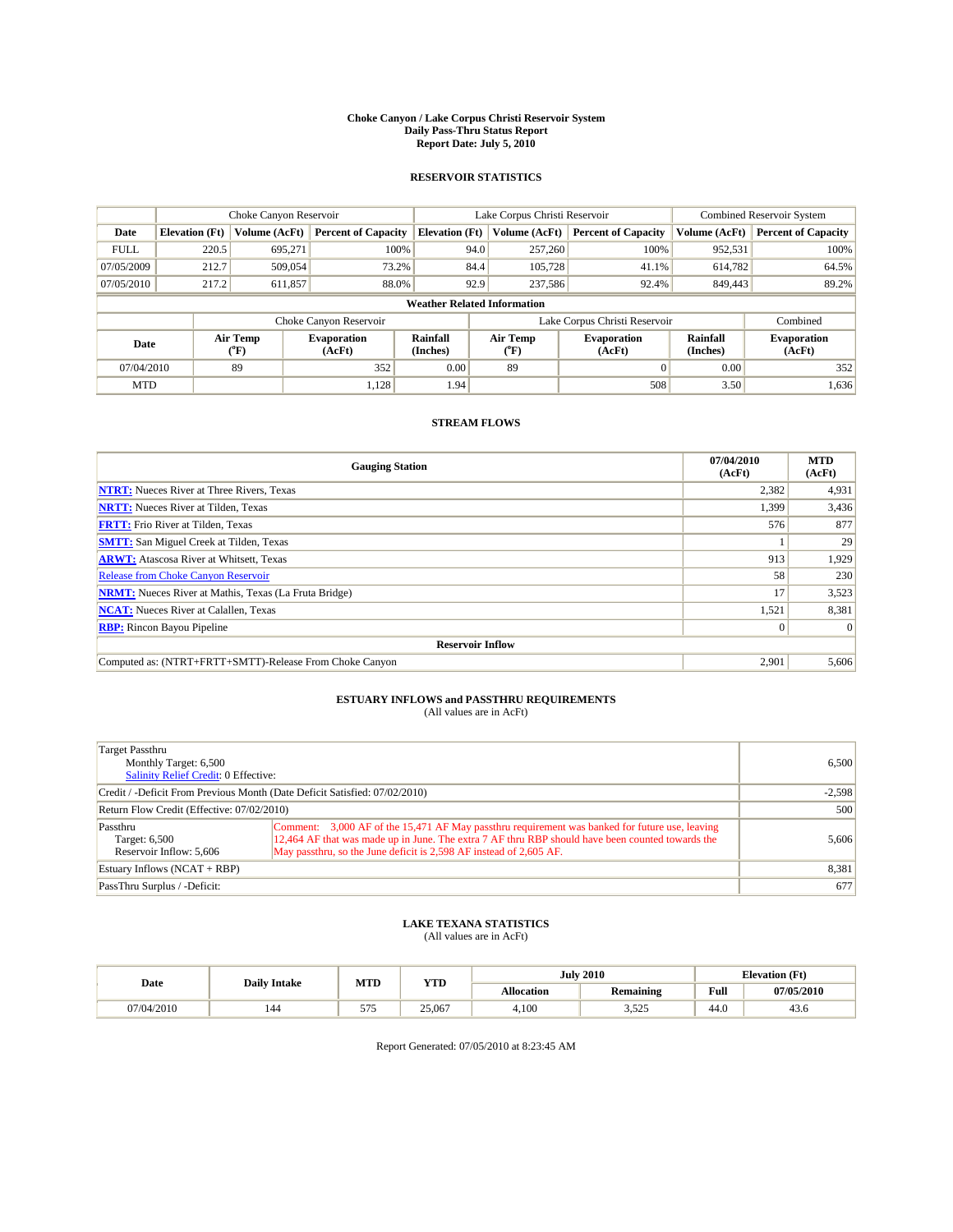#### **Choke Canyon / Lake Corpus Christi Reservoir System Daily Pass-Thru Status Report Report Date: July 6, 2010**

### **RESERVOIR STATISTICS**

|             |                                                                                                                                      | Choke Canyon Reservoir |                            |                                    | Lake Corpus Christi Reservoir |                               |               | <b>Combined Reservoir System</b> |  |
|-------------|--------------------------------------------------------------------------------------------------------------------------------------|------------------------|----------------------------|------------------------------------|-------------------------------|-------------------------------|---------------|----------------------------------|--|
| Date        | <b>Elevation</b> (Ft)                                                                                                                | Volume (AcFt)          | <b>Percent of Capacity</b> | <b>Elevation</b> (Ft)              | Volume (AcFt)                 | <b>Percent of Capacity</b>    | Volume (AcFt) | <b>Percent of Capacity</b>       |  |
| <b>FULL</b> | 220.5                                                                                                                                | 695,271                | 100%                       | 94.0                               | 257,260                       | 100%                          | 952,531       | 100%                             |  |
| 07/06/2009  | 212.7                                                                                                                                | 508,627                | 73.2%                      | 84.4                               | 105,488                       | 41.0%                         | 614,115       | 64.5%                            |  |
| 07/06/2010  | 217.2                                                                                                                                | 612,823                | 88.1%                      | 93.0                               | 239,372                       | 93.0%                         | 852,195       | 89.5%                            |  |
|             |                                                                                                                                      |                        |                            | <b>Weather Related Information</b> |                               |                               |               |                                  |  |
|             |                                                                                                                                      |                        | Choke Canyon Reservoir     |                                    |                               | Lake Corpus Christi Reservoir |               | Combined                         |  |
|             | Air Temp<br>Air Temp<br>Rainfall<br><b>Evaporation</b><br><b>Evaporation</b><br>Date<br>(Inches)<br>(AcFt)<br>(AcFt)<br>(°F)<br>("F) |                        |                            | Rainfall<br>(Inches)               | <b>Evaporation</b><br>(AcFt)  |                               |               |                                  |  |
| 07/05/2010  |                                                                                                                                      | 90                     | 423                        | 0.00                               | 89                            | 271                           | 0.00          | 694                              |  |
| <b>MTD</b>  |                                                                                                                                      |                        | 1,551                      | 1.94                               |                               | 1,195                         | 3.50          | 2.746                            |  |

## **STREAM FLOWS**

| <b>Gauging Station</b>                                       | 07/05/2010<br>(AcFt) | <b>MTD</b><br>(AcFt) |  |  |  |  |
|--------------------------------------------------------------|----------------------|----------------------|--|--|--|--|
| <b>NTRT:</b> Nueces River at Three Rivers, Texas             | 2,382                | 7,313                |  |  |  |  |
| <b>NRTT:</b> Nueces River at Tilden, Texas                   | 1,544                | 4,980                |  |  |  |  |
| <b>FRTT:</b> Frio River at Tilden, Texas                     | 212                  | 1,089                |  |  |  |  |
| <b>SMTT:</b> San Miguel Creek at Tilden, Texas               |                      | 29                   |  |  |  |  |
| <b>ARWT:</b> Atascosa River at Whitsett, Texas               | 260                  | 2,189                |  |  |  |  |
| Release from Choke Canyon Reservoir                          | 58                   | 288                  |  |  |  |  |
| <b>NRMT:</b> Nueces River at Mathis, Texas (La Fruta Bridge) | 105                  | 3,628                |  |  |  |  |
| <b>NCAT:</b> Nueces River at Calallen, Texas                 | 522                  | 8,903                |  |  |  |  |
| <b>RBP:</b> Rincon Bayou Pipeline                            | $\overline{0}$       | $\Omega$             |  |  |  |  |
| <b>Reservoir Inflow</b>                                      |                      |                      |  |  |  |  |
| Computed as: (NTRT+FRTT+SMTT)-Release From Choke Canyon      | 2,537                | 8,143                |  |  |  |  |

# **ESTUARY INFLOWS and PASSTHRU REQUIREMENTS**<br>(All values are in AcFt)

| Target Passthru<br>Monthly Target: 6,500<br><b>Salinity Relief Credit: 0 Effective:</b> | 6.500                                                                                                                                                                                                                                                                    |       |
|-----------------------------------------------------------------------------------------|--------------------------------------------------------------------------------------------------------------------------------------------------------------------------------------------------------------------------------------------------------------------------|-------|
| Credit / -Deficit From Previous Month (Date Deficit Satisfied: 07/02/2010)              | $-2,598$                                                                                                                                                                                                                                                                 |       |
| Return Flow Credit (Effective: 07/02/2010)                                              |                                                                                                                                                                                                                                                                          | 500   |
| Passthru<br>Target: 6,500<br>Reservoir Inflow: 8.143                                    | Comment: 3,000 AF of the 15,471 AF May passthru requirement was banked for future use, leaving<br>12,464 AF that was made up in June. The extra 7 AF thru RBP should have been counted towards the<br>May passthru, so the June deficit is 2,598 AF instead of 2,605 AF. | 6.500 |
| Estuary Inflows $(NCAT + RBP)$                                                          | 8,903                                                                                                                                                                                                                                                                    |       |
| PassThru Surplus / -Deficit:                                                            |                                                                                                                                                                                                                                                                          | 305   |

## **LAKE TEXANA STATISTICS** (All values are in AcFt)

|           | <b>Daily Intake</b> | MTD        | <b>YTD</b>       |                   | <b>July 2010</b> | <b>Elevation</b> (Ft) |            |
|-----------|---------------------|------------|------------------|-------------------|------------------|-----------------------|------------|
| Date      |                     |            |                  | <b>Allocation</b> | Remaining        | Full                  | 07/06/2010 |
| 7/05/2010 | 144                 | 710<br>. . | 25211<br>23.21 L | 4.100             | 3,381            | 44.0                  | 43.0       |

Report Generated: 07/06/2010 at 8:35:19 AM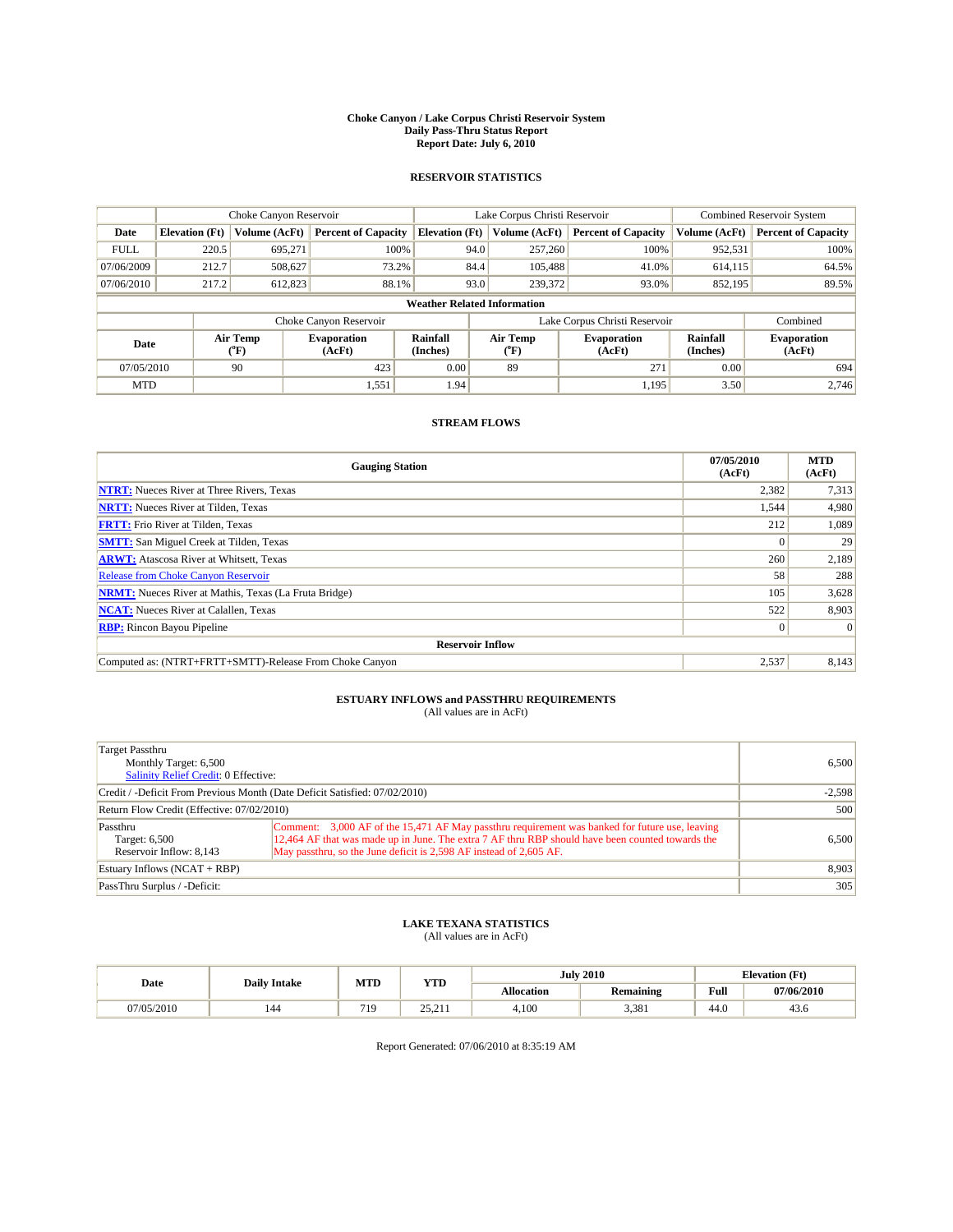#### **Choke Canyon / Lake Corpus Christi Reservoir System Daily Pass-Thru Status Report Report Date: July 7, 2010**

### **RESERVOIR STATISTICS**

|                                                  |                       | Choke Canyon Reservoir |                            |                                    | Lake Corpus Christi Reservoir |                            |                              | <b>Combined Reservoir System</b> |  |
|--------------------------------------------------|-----------------------|------------------------|----------------------------|------------------------------------|-------------------------------|----------------------------|------------------------------|----------------------------------|--|
| Date                                             | <b>Elevation</b> (Ft) | Volume (AcFt)          | <b>Percent of Capacity</b> | <b>Elevation</b> (Ft)              | Volume (AcFt)                 | <b>Percent of Capacity</b> | Volume (AcFt)                | <b>Percent of Capacity</b>       |  |
| <b>FULL</b>                                      | 220.5                 | 695,271                | 100%                       | 94.0                               | 257,260                       | 100%                       | 952,531                      | 100%                             |  |
| 07/07/2009                                       | 212.6                 | 507,560                | 73.0%                      | 84.3                               | 105.248                       | 40.9%                      | 612,808                      | 64.3%                            |  |
| 07/07/2010                                       | 217.2                 | 612,823                | 88.1%                      | 93.1                               | 240,983                       | 93.7%                      | 853,806                      | 89.6%                            |  |
|                                                  |                       |                        |                            | <b>Weather Related Information</b> |                               |                            |                              |                                  |  |
|                                                  |                       |                        | Choke Canyon Reservoir     |                                    | Lake Corpus Christi Reservoir |                            |                              | Combined                         |  |
| Air Temp<br>Date<br>(AcFt)<br>$({}^o\mathrm{F})$ |                       | <b>Evaporation</b>     | Rainfall<br>(Inches)       | Air Temp<br>(°F)                   | <b>Evaporation</b><br>(AcFt)  | Rainfall<br>(Inches)       | <b>Evaporation</b><br>(AcFt) |                                  |  |
| 07/06/2010                                       |                       | 88                     | 282                        | 0.00                               | 89                            | 261                        | 0.25                         | 543                              |  |
| <b>MTD</b>                                       |                       |                        | 1,833                      | 1.94                               |                               | 1,456                      | 3.75                         | 3,289                            |  |

## **STREAM FLOWS**

| <b>Gauging Station</b>                                       | 07/06/2010<br>(AcFt) | <b>MTD</b><br>(AcFt) |
|--------------------------------------------------------------|----------------------|----------------------|
| <b>NTRT:</b> Nueces River at Three Rivers, Texas             | 1.985                | 9,298                |
| <b>NRTT:</b> Nueces River at Tilden, Texas                   | 1,675                | 6,656                |
| <b>FRTT:</b> Frio River at Tilden, Texas                     | 121                  | 1,210                |
| <b>SMTT:</b> San Miguel Creek at Tilden, Texas               |                      | 33                   |
| <b>ARWT:</b> Atascosa River at Whitsett, Texas               | 93                   | 2,282                |
| Release from Choke Canyon Reservoir                          | 58                   | 345                  |
| <b>NRMT:</b> Nueces River at Mathis, Texas (La Fruta Bridge) | 195                  | 3,822                |
| <b>NCAT:</b> Nueces River at Calallen, Texas                 | 210                  | 9,113                |
| <b>RBP:</b> Rincon Bayou Pipeline                            | $\overline{0}$       | $\Omega$             |
| <b>Reservoir Inflow</b>                                      |                      |                      |
| Computed as: (NTRT+FRTT+SMTT)-Release From Choke Canyon      | 2,053                | 10,196               |

## **ESTUARY INFLOWS and PASSTHRU REQUIREMENTS**

| (All values are in AcFt) |  |  |
|--------------------------|--|--|
|--------------------------|--|--|

| Target Passthru<br>Monthly Target: 6,500<br><b>Salinity Relief Credit: 0 Effective:</b> |                                                                                                                                                                                                                                                                          |       |  |  |  |
|-----------------------------------------------------------------------------------------|--------------------------------------------------------------------------------------------------------------------------------------------------------------------------------------------------------------------------------------------------------------------------|-------|--|--|--|
| Credit / -Deficit From Previous Month (Date Deficit Satisfied: 07/02/2010)              |                                                                                                                                                                                                                                                                          |       |  |  |  |
| Return Flow Credit (Effective: 07/02/2010)                                              |                                                                                                                                                                                                                                                                          |       |  |  |  |
| Passthru<br>Target: 6,500<br>Reservoir Inflow: 10,196                                   | Comment: 3,000 AF of the 15,471 AF May passthru requirement was banked for future use, leaving<br>12,464 AF that was made up in June. The extra 7 AF thru RBP should have been counted towards the<br>May passthru, so the June deficit is 2,598 AF instead of 2,605 AF. | 6,500 |  |  |  |
| Estuary Inflows $(NCAT + RBP)$                                                          |                                                                                                                                                                                                                                                                          | 9,113 |  |  |  |
| PassThru Surplus / -Deficit:                                                            |                                                                                                                                                                                                                                                                          | 515   |  |  |  |

## **LAKE TEXANA STATISTICS** (All values are in AcFt)

|            | <b>Daily Intake</b> | MTD | <b>YTD</b> |            | <b>July 2010</b>  | <b>Elevation</b> (Ft)                       |            |
|------------|---------------------|-----|------------|------------|-------------------|---------------------------------------------|------------|
| Date       |                     |     |            | Allocation | Remaining         | Full<br>the contract of the contract of the | 07/07/2010 |
| 07/06/2010 | 145                 | 864 | 25,356     | 4.100      | 226<br><u>. u</u> | 44.0                                        | 44.1       |

Report Generated: 07/07/2010 at 8:52:04 AM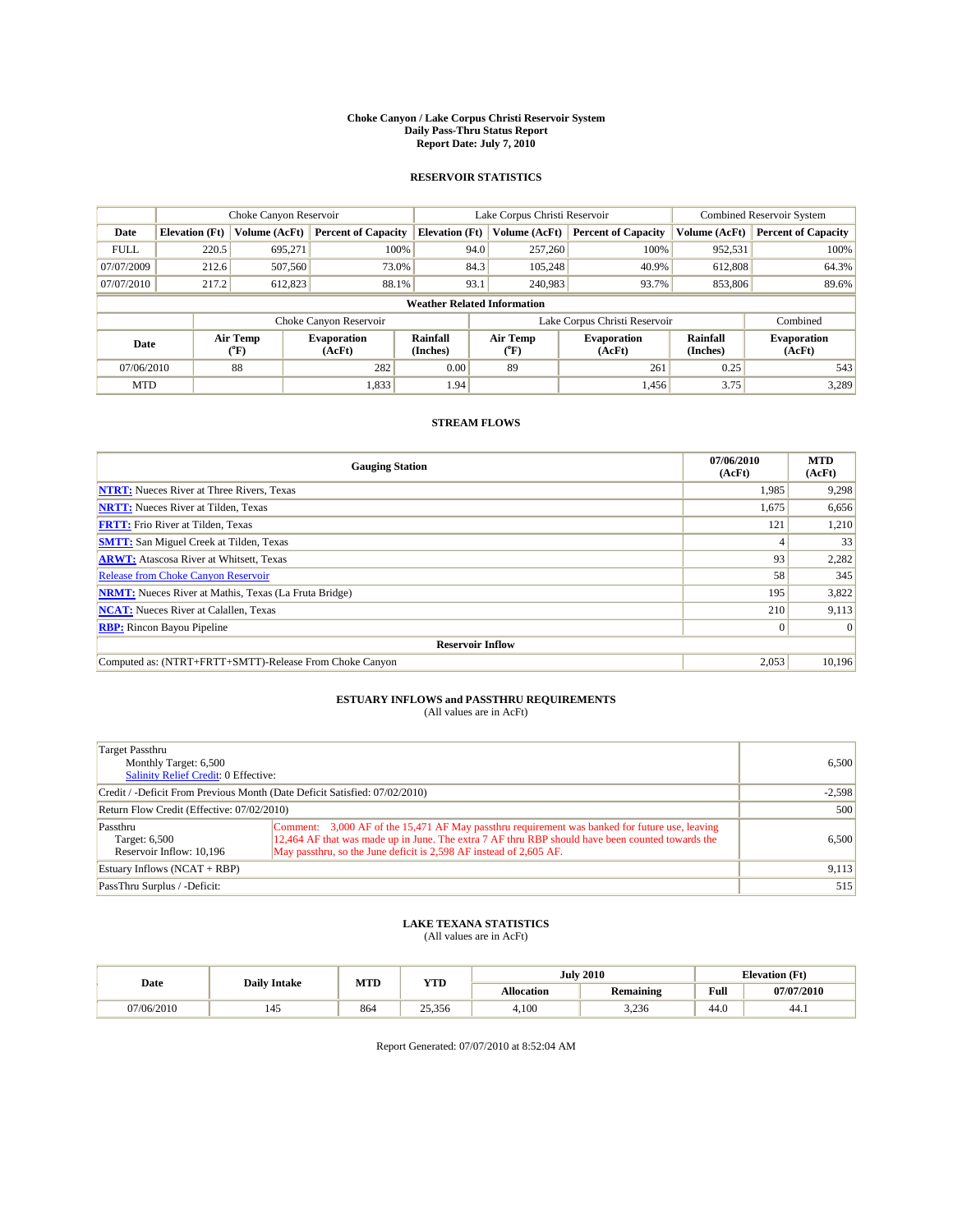#### **Choke Canyon / Lake Corpus Christi Reservoir System Daily Pass-Thru Status Report Report Date: July 8, 2010**

### **RESERVOIR STATISTICS**

|                                                   | Choke Canyon Reservoir |                              |                            |                                    | Lake Corpus Christi Reservoir |                            |                              | <b>Combined Reservoir System</b> |  |
|---------------------------------------------------|------------------------|------------------------------|----------------------------|------------------------------------|-------------------------------|----------------------------|------------------------------|----------------------------------|--|
| Date                                              | <b>Elevation</b> (Ft)  | Volume (AcFt)                | <b>Percent of Capacity</b> | <b>Elevation</b> (Ft)              | Volume (AcFt)                 | <b>Percent of Capacity</b> | Volume (AcFt)                | <b>Percent of Capacity</b>       |  |
| <b>FULL</b>                                       | 220.5                  | 695,271                      | 100%                       | 94.0                               | 257,260                       | 100%                       | 952,531                      | 100%                             |  |
| 07/08/2009                                        | 212.6                  | 507,987                      | 73.1%                      | 84.3                               | 105.248                       | 40.9%                      | 613,235                      | 64.4%                            |  |
| 07/08/2010                                        | 217.2                  | 611,857                      | 88.0%                      | 93.2                               | 242,597                       | 94.3%                      | 854,454                      | 89.7%                            |  |
|                                                   |                        |                              |                            | <b>Weather Related Information</b> |                               |                            |                              |                                  |  |
|                                                   |                        |                              | Choke Canyon Reservoir     |                                    | Lake Corpus Christi Reservoir |                            |                              | Combined                         |  |
| Air Temp<br>Date<br>$({}^{\mathrm{o}}\mathrm{F})$ |                        | <b>Evaporation</b><br>(AcFt) | Rainfall<br>(Inches)       | Air Temp<br>$({}^o\mathrm{F})$     | <b>Evaporation</b><br>(AcFt)  | Rainfall<br>(Inches)       | <b>Evaporation</b><br>(AcFt) |                                  |  |
| 07/07/2010                                        |                        | 92                           | 423                        | 0.20                               | 90                            | 167                        | 0.41                         | 590                              |  |
| <b>MTD</b>                                        |                        |                              | 2.256                      | 2.14                               |                               | 1,623                      | 4.16                         | 3,879                            |  |

## **STREAM FLOWS**

| <b>Gauging Station</b>                                       | 07/07/2010<br>(AcFt) | <b>MTD</b><br>(AcFt) |
|--------------------------------------------------------------|----------------------|----------------------|
| <b>NTRT:</b> Nueces River at Three Rivers, Texas             | 1,975                | 11,273               |
| <b>NRTT:</b> Nueces River at Tilden, Texas                   | 2,005                | 8,661                |
| <b>FRTT:</b> Frio River at Tilden, Texas                     | 77                   | 1,288                |
| <b>SMTT:</b> San Miguel Creek at Tilden, Texas               |                      | 38                   |
| <b>ARWT:</b> Atascosa River at Whitsett, Texas               | 46                   | 2,328                |
| Release from Choke Canyon Reservoir                          | 58                   | 403                  |
| <b>NRMT:</b> Nueces River at Mathis, Texas (La Fruta Bridge) | 349                  | 4,172                |
| <b>NCAT:</b> Nueces River at Calallen, Texas                 | 173                  | 9,286                |
| <b>RBP:</b> Rincon Bayou Pipeline                            | $\overline{0}$       | $\Omega$             |
| <b>Reservoir Inflow</b>                                      |                      |                      |
| Computed as: (NTRT+FRTT+SMTT)-Release From Choke Canyon      | 1.999                | 12,195               |

# **ESTUARY INFLOWS and PASSTHRU REQUIREMENTS**<br>(All values are in AcFt)

| Target Passthru<br>Monthly Target: 6,500<br><b>Salinity Relief Credit: 0 Effective:</b> | 6.500                                                                                                                                                                                                                                                                    |       |  |  |  |
|-----------------------------------------------------------------------------------------|--------------------------------------------------------------------------------------------------------------------------------------------------------------------------------------------------------------------------------------------------------------------------|-------|--|--|--|
| Credit / -Deficit From Previous Month (Date Deficit Satisfied: 07/02/2010)              |                                                                                                                                                                                                                                                                          |       |  |  |  |
| Return Flow Credit (Effective: 07/02/2010)                                              |                                                                                                                                                                                                                                                                          |       |  |  |  |
| Passthru<br>Target: 6,500<br>Reservoir Inflow: 12.195                                   | Comment: 3,000 AF of the 15,471 AF May passthru requirement was banked for future use, leaving<br>12,464 AF that was made up in June. The extra 7 AF thru RBP should have been counted towards the<br>May passthru, so the June deficit is 2,598 AF instead of 2,605 AF. | 6.500 |  |  |  |
| Estuary Inflows $(NCAT + RBP)$                                                          |                                                                                                                                                                                                                                                                          | 9,286 |  |  |  |
| PassThru Surplus / -Deficit:                                                            |                                                                                                                                                                                                                                                                          | 688   |  |  |  |

## **LAKE TEXANA STATISTICS** (All values are in AcFt)

| <b>Daily Intake</b> |     | MTD   | <b>YTD</b> | <b>July 2010</b> |           |                                             | <b>Elevation</b> (Ft) |  |
|---------------------|-----|-------|------------|------------------|-----------|---------------------------------------------|-----------------------|--|
| Date                |     |       |            | Allocation       | Remaining | Full<br>the contract of the contract of the | 07/08/2010            |  |
| 07/07/2010          | 145 | 1.008 | 25,500     | 4.100            | 3.092     | 44.0                                        | 44.1                  |  |

Report Generated: 07/08/2010 at 10:10:54 AM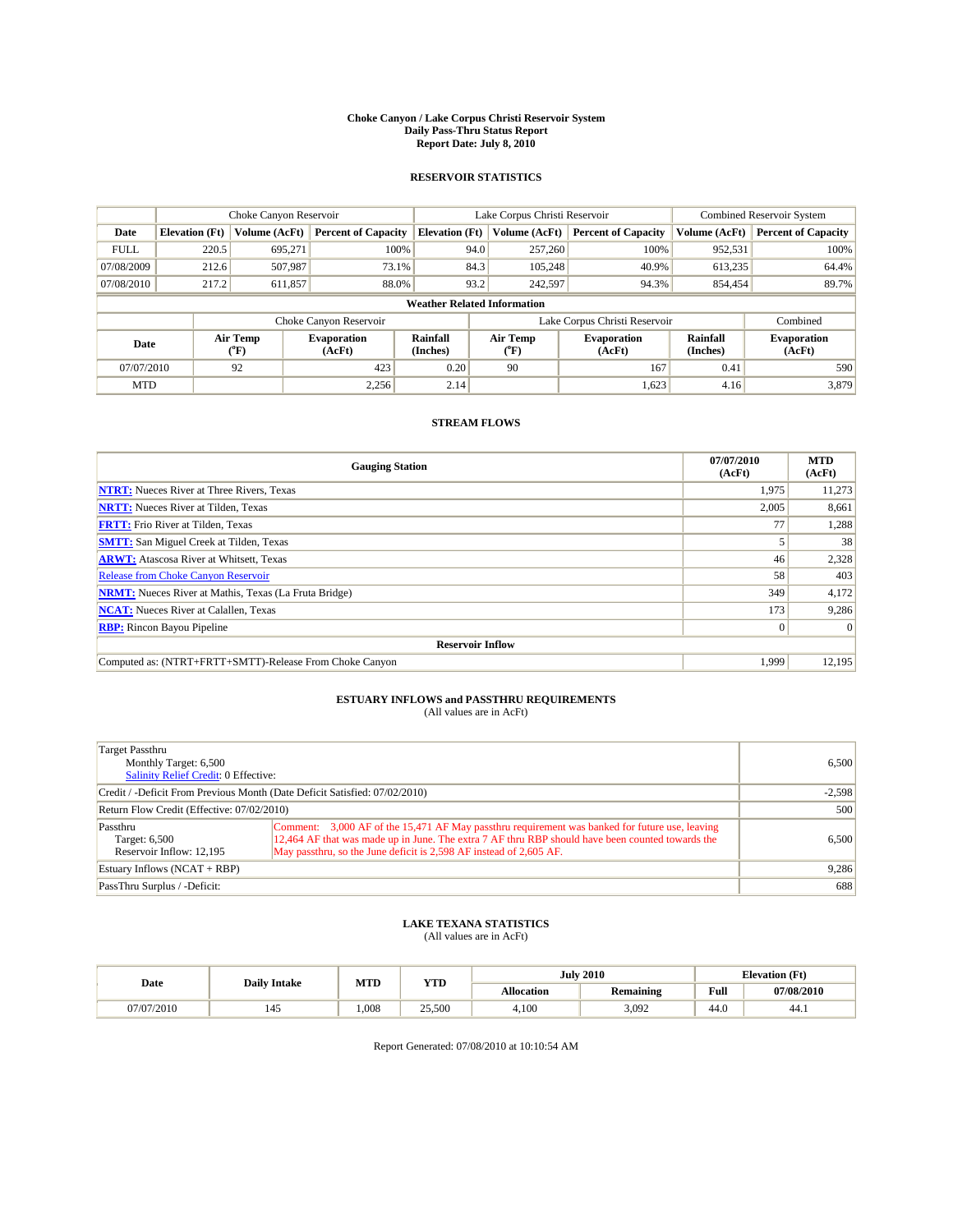#### **Choke Canyon / Lake Corpus Christi Reservoir System Daily Pass-Thru Status Report Report Date: July 9, 2010**

### **RESERVOIR STATISTICS**

|                                                   | Choke Canyon Reservoir |                              |                            |                                    | Lake Corpus Christi Reservoir |                            |                              | <b>Combined Reservoir System</b> |  |
|---------------------------------------------------|------------------------|------------------------------|----------------------------|------------------------------------|-------------------------------|----------------------------|------------------------------|----------------------------------|--|
| Date                                              | <b>Elevation</b> (Ft)  | Volume (AcFt)                | <b>Percent of Capacity</b> | <b>Elevation</b> (Ft)              | Volume (AcFt)                 | <b>Percent of Capacity</b> | Volume (AcFt)                | <b>Percent of Capacity</b>       |  |
| <b>FULL</b>                                       | 220.5                  | 695,271                      | 100%                       | 94.0                               | 257,260                       | 100%                       | 952,531                      | 100%                             |  |
| 07/09/2009                                        | 212.7                  | 508.414                      | 73.1%                      | 84.3                               | 104,171                       | 40.5%                      | 612,585                      | 64.3%                            |  |
| 07/09/2010                                        | 217.3                  | 614,040                      | 88.3%                      | 93.3                               | 245,294                       | 95.3%                      | 859,334                      | 90.2%                            |  |
|                                                   |                        |                              |                            | <b>Weather Related Information</b> |                               |                            |                              |                                  |  |
|                                                   |                        |                              | Choke Canyon Reservoir     |                                    | Lake Corpus Christi Reservoir |                            |                              | Combined                         |  |
| Air Temp<br>Date<br>$({}^{\mathrm{o}}\mathrm{F})$ |                        | <b>Evaporation</b><br>(AcFt) | Rainfall<br>(Inches)       | Air Temp<br>(°F)                   | <b>Evaporation</b><br>(AcFt)  | Rainfall<br>(Inches)       | <b>Evaporation</b><br>(AcFt) |                                  |  |
| 07/08/2010                                        |                        | 79                           | 99                         | 1.13                               | 79                            | 147                        | 1.50                         | 246                              |  |
| <b>MTD</b>                                        |                        |                              | 2,355                      | 3.27                               |                               | 1.770                      | 5.66                         | 4,125                            |  |

## **STREAM FLOWS**

| <b>Gauging Station</b>                                       | 07/08/2010<br>(AcFt) | <b>MTD</b><br>(AcFt) |
|--------------------------------------------------------------|----------------------|----------------------|
| <b>NTRT:</b> Nueces River at Three Rivers, Texas             | 2,243                | 13,516               |
| <b>NRTT:</b> Nueces River at Tilden, Texas                   | 2,442                | 11,102               |
| <b>FRTT:</b> Frio River at Tilden, Texas                     | 50                   | 1,337                |
| <b>SMTT:</b> San Miguel Creek at Tilden, Texas               |                      | 40                   |
| <b>ARWT:</b> Atascosa River at Whitsett, Texas               | 30 <sup>1</sup>      | 2,357                |
| <b>Release from Choke Canyon Reservoir</b>                   | 58                   | 461                  |
| <b>NRMT:</b> Nueces River at Mathis, Texas (La Fruta Bridge) | 482                  | 4,654                |
| <b>NCAT:</b> Nueces River at Calallen, Texas                 | 282                  | 9,568                |
| <b>RBP:</b> Rincon Bayou Pipeline                            | $\overline{0}$       | $\Omega$             |
| <b>Reservoir Inflow</b>                                      |                      |                      |
| Computed as: (NTRT+FRTT+SMTT)-Release From Choke Canyon      | 2,237                | 14,433               |

# **ESTUARY INFLOWS and PASSTHRU REQUIREMENTS**<br>(All values are in AcFt)

| Target Passthru<br>Monthly Target: 6,500<br>Salinity Relief Credit: 0 Effective: |                                                                                                                                                                                                                                                                          | 6.500    |  |  |
|----------------------------------------------------------------------------------|--------------------------------------------------------------------------------------------------------------------------------------------------------------------------------------------------------------------------------------------------------------------------|----------|--|--|
| Credit / -Deficit From Previous Month (Date Deficit Satisfied: 07/02/2010)       |                                                                                                                                                                                                                                                                          | $-2.598$ |  |  |
| Return Flow Credit (Effective: 07/02/2010)                                       |                                                                                                                                                                                                                                                                          |          |  |  |
| Passthru<br>Target: 6,500<br>Reservoir Inflow: 14.433                            | Comment: 3,000 AF of the 15,471 AF May passthru requirement was banked for future use, leaving<br>12,464 AF that was made up in June. The extra 7 AF thru RBP should have been counted towards the<br>May passthru, so the June deficit is 2,598 AF instead of 2,605 AF. | 6.500    |  |  |
| Estuary Inflows (NCAT + RBP)                                                     | 9,568                                                                                                                                                                                                                                                                    |          |  |  |
| PassThru Surplus / -Deficit:                                                     |                                                                                                                                                                                                                                                                          | 970      |  |  |

## **LAKE TEXANA STATISTICS** (All values are in AcFt)

|           | <b>Daily Intake</b> | MTD     | <b>YTD</b> |                   | <b>July 2010</b> |                                                | <b>Elevation</b> (Ft) |
|-----------|---------------------|---------|------------|-------------------|------------------|------------------------------------------------|-----------------------|
| Date      |                     |         |            | <b>Allocation</b> | Remaining        | <b>Full</b><br>the contract of the contract of | 07/09/2010            |
| 7/08/2010 | 145                 | 153<br> | 25,645     | 4.100             | 2.947            | 44.0                                           | 44.2                  |

Report Generated: 07/09/2010 at 8:39:51 AM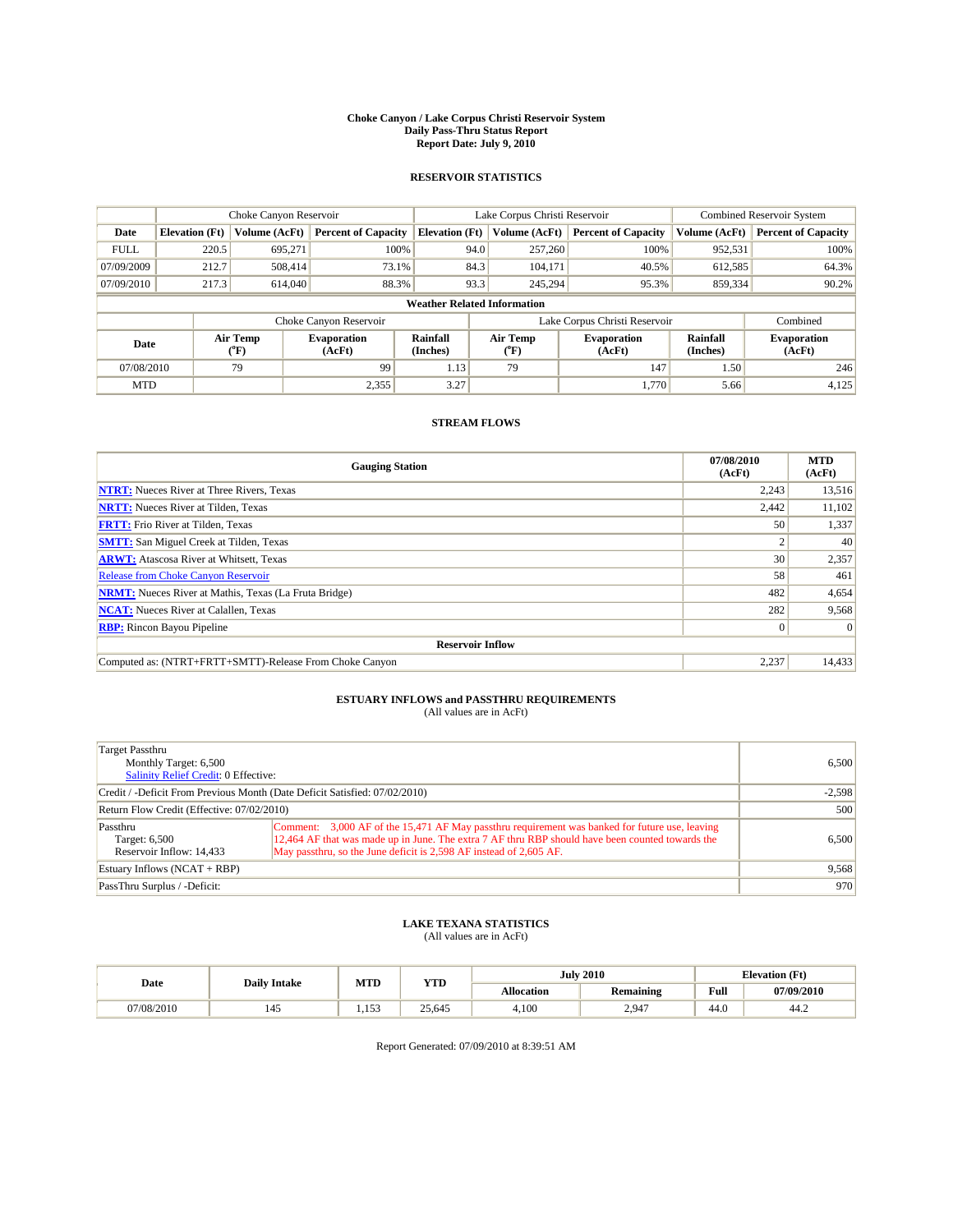#### **Choke Canyon / Lake Corpus Christi Reservoir System Daily Pass-Thru Status Report Report Date: July 10, 2010**

### **RESERVOIR STATISTICS**

|             | Choke Canyon Reservoir |                                           |                              |                                    | Lake Corpus Christi Reservoir  |                               |                      | <b>Combined Reservoir System</b> |  |
|-------------|------------------------|-------------------------------------------|------------------------------|------------------------------------|--------------------------------|-------------------------------|----------------------|----------------------------------|--|
| Date        | <b>Elevation</b> (Ft)  | Volume (AcFt)                             | <b>Percent of Capacity</b>   | <b>Elevation</b> (Ft)              | Volume (AcFt)                  | <b>Percent of Capacity</b>    | Volume (AcFt)        | <b>Percent of Capacity</b>       |  |
| <b>FULL</b> | 220.5                  | 695.271                                   | 100%                         | 94.0                               | 257,260                        | 100%                          | 952,531              | 100%                             |  |
| 07/10/2009  | 212.5                  | 506,051                                   | 72.8%                        | 84.2                               | 104.051                        | 40.4%                         | 610.102              | 64.1%                            |  |
| 07/10/2010  | 217.4                  | 617,690                                   | 88.8%                        | 93.4                               | 247,096                        | 96.0%                         | 864,786              | 90.8%                            |  |
|             |                        |                                           |                              | <b>Weather Related Information</b> |                                |                               |                      |                                  |  |
|             |                        |                                           | Choke Canyon Reservoir       |                                    |                                | Lake Corpus Christi Reservoir |                      | Combined                         |  |
| Date        |                        | Air Temp<br>$({}^{\mathrm{o}}\mathrm{F})$ | <b>Evaporation</b><br>(AcFt) | Rainfall<br>(Inches)               | Air Temp<br>$({}^o\mathrm{F})$ | <b>Evaporation</b><br>(AcFt)  | Rainfall<br>(Inches) | <b>Evaporation</b><br>(AcFt)     |  |
| 07/09/2010  |                        | 85                                        | 142                          | 1.33                               | 89                             | 378                           | 0.35                 | 520                              |  |
| <b>MTD</b>  |                        |                                           | 2.497                        | 4.60                               |                                | 2.148                         | 6.01                 | 4,645                            |  |

## **STREAM FLOWS**

| <b>Gauging Station</b>                                       | 07/09/2010<br>(AcFt) | <b>MTD</b><br>(AcFt) |
|--------------------------------------------------------------|----------------------|----------------------|
| <b>NTRT:</b> Nueces River at Three Rivers, Texas             | 2,680                | 16,196               |
| <b>NRTT:</b> Nueces River at Tilden, Texas                   | 3,116                | 14,219               |
| <b>FRTT:</b> Frio River at Tilden, Texas                     | 36                   | 1,373                |
| <b>SMTT:</b> San Miguel Creek at Tilden, Texas               |                      | 45                   |
| <b>ARWT:</b> Atascosa River at Whitsett, Texas               | 38                   | 2,395                |
| Release from Choke Canyon Reservoir                          | 58                   | 518                  |
| <b>NRMT:</b> Nueces River at Mathis, Texas (La Fruta Bridge) | 1,131                | 5,785                |
| <b>NCAT:</b> Nueces River at Calallen, Texas                 | 790                  | 10,358               |
| <b>RBP:</b> Rincon Bayou Pipeline                            | $\overline{0}$       | $\Omega$             |
| <b>Reservoir Inflow</b>                                      |                      |                      |
| Computed as: (NTRT+FRTT+SMTT)-Release From Choke Canyon      | 2,663                | 17,096               |

## **ESTUARY INFLOWS and PASSTHRU REQUIREMENTS**

| (All values are in AcFt) |  |  |
|--------------------------|--|--|
|--------------------------|--|--|

| Target Passthru<br>Monthly Target: 6,500<br>Salinity Relief Credit: 0 Effective: |                                                                                                                                                                                                                                                                          | 6.500  |  |  |  |  |
|----------------------------------------------------------------------------------|--------------------------------------------------------------------------------------------------------------------------------------------------------------------------------------------------------------------------------------------------------------------------|--------|--|--|--|--|
|                                                                                  | Credit / -Deficit From Previous Month (Date Deficit Satisfied: 07/02/2010)                                                                                                                                                                                               |        |  |  |  |  |
| Return Flow Credit (Effective: 07/02/2010)                                       | 500                                                                                                                                                                                                                                                                      |        |  |  |  |  |
| Passthru<br>Target: 6,500<br>Reservoir Inflow: 17,096                            | Comment: 3,000 AF of the 15,471 AF May passthru requirement was banked for future use, leaving<br>12,464 AF that was made up in June. The extra 7 AF thru RBP should have been counted towards the<br>May passthru, so the June deficit is 2,598 AF instead of 2,605 AF. | 6.500  |  |  |  |  |
| Estuary Inflows $(NCAT + RBP)$                                                   |                                                                                                                                                                                                                                                                          | 10,358 |  |  |  |  |
| PassThru Surplus / -Deficit:                                                     |                                                                                                                                                                                                                                                                          | 1,760  |  |  |  |  |

## **LAKE TEXANA STATISTICS** (All values are in AcFt)

|            | <b>Daily Intake</b> | MTD      | <b>July 2010</b><br><b>YTD</b> |            |           | <b>Elevation</b> (Ft)                       |            |
|------------|---------------------|----------|--------------------------------|------------|-----------|---------------------------------------------|------------|
| Date       |                     |          |                                | Allocation | Remaining | Full<br>the contract of the contract of the | 07/10/2010 |
| 07/09/2010 | 144                 | 297<br>. | 25,789                         | 4.100      | 2.803     | 44.0                                        | 44.1       |

Report Generated: 07/10/2010 at 8:18:55 AM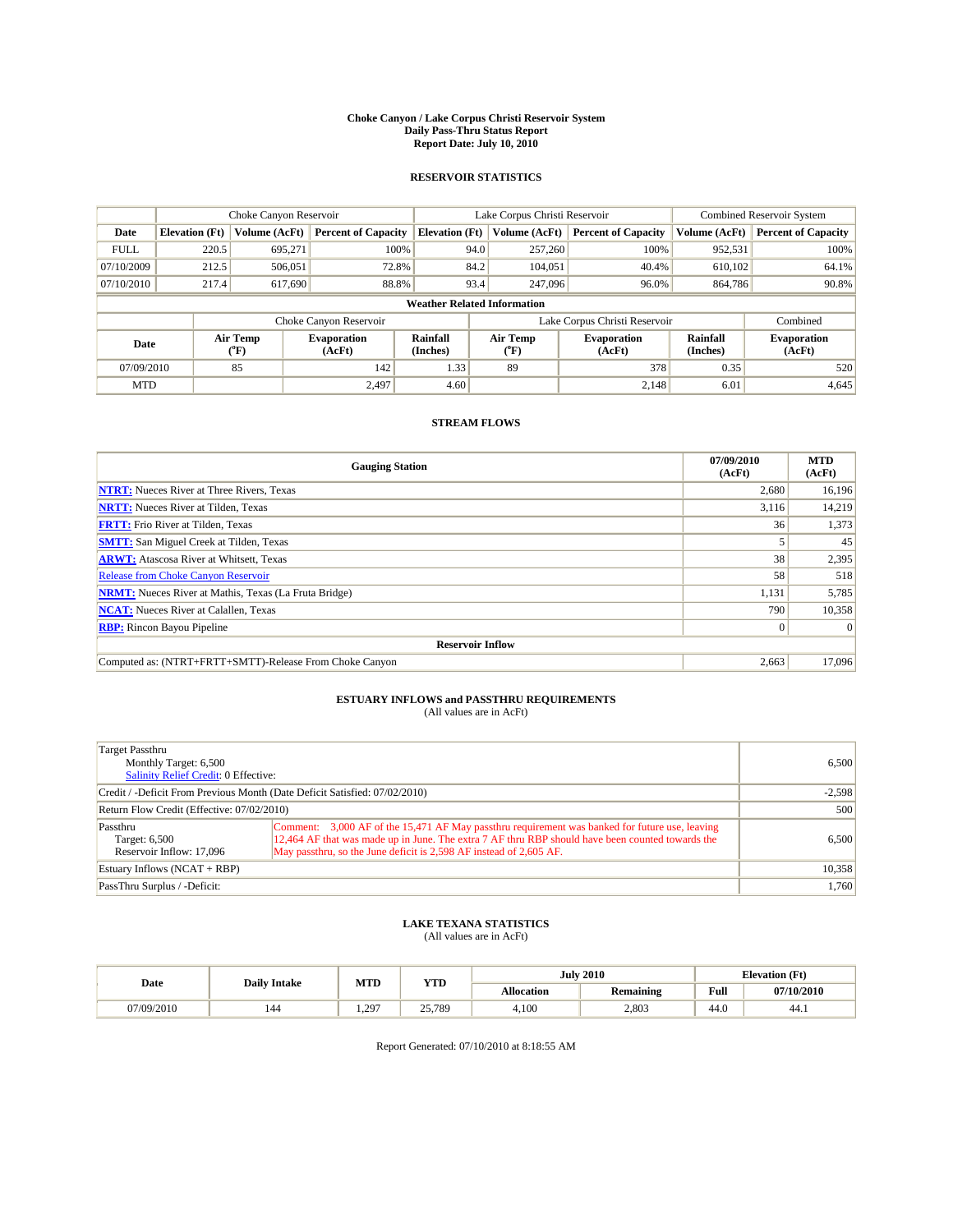#### **Choke Canyon / Lake Corpus Christi Reservoir System Daily Pass-Thru Status Report Report Date: July 11, 2010**

### **RESERVOIR STATISTICS**

|             | Choke Canyon Reservoir |                                           |                              |                                    | Lake Corpus Christi Reservoir |                               |                      | <b>Combined Reservoir System</b> |  |
|-------------|------------------------|-------------------------------------------|------------------------------|------------------------------------|-------------------------------|-------------------------------|----------------------|----------------------------------|--|
| Date        | <b>Elevation</b> (Ft)  | Volume (AcFt)                             | <b>Percent of Capacity</b>   | <b>Elevation</b> (Ft)              | Volume (AcFt)                 | <b>Percent of Capacity</b>    | Volume (AcFt)        | <b>Percent of Capacity</b>       |  |
| <b>FULL</b> | 220.5                  | 695,271                                   | 100%                         | 94.0                               | 257,260                       | 100%                          | 952,531              | 100%                             |  |
| 07/11/2009  | 212.6                  | 506,699                                   | 72.9%                        | 84.2                               | 103,575                       | 40.3%                         | 610,274              | 64.1%                            |  |
| 07/11/2010  | 217.4                  | 616,960                                   | 88.7%                        | 93.5                               | 248,180                       | 96.5%                         | 865,140              | 90.8%                            |  |
|             |                        |                                           |                              | <b>Weather Related Information</b> |                               |                               |                      |                                  |  |
|             |                        |                                           | Choke Canyon Reservoir       |                                    |                               | Lake Corpus Christi Reservoir |                      | Combined                         |  |
| Date        |                        | Air Temp<br>$({}^{\mathrm{o}}\mathrm{F})$ | <b>Evaporation</b><br>(AcFt) | <b>Rainfall</b><br>(Inches)        | Air Temp<br>(°F)              | <b>Evaporation</b><br>(AcFt)  | Rainfall<br>(Inches) | <b>Evaporation</b><br>(AcFt)     |  |
| 07/10/2010  |                        | 90                                        | 382                          | 0.00                               | 92                            | 200                           | 0.00                 | 582                              |  |
| <b>MTD</b>  |                        |                                           | 2.879                        | 4.60                               |                               | 2,348                         | 6.01                 | 5,227                            |  |

## **STREAM FLOWS**

| <b>Gauging Station</b>                                       | 07/10/2010<br>(AcFt) | <b>MTD</b><br>(AcFt) |
|--------------------------------------------------------------|----------------------|----------------------|
| <b>NTRT:</b> Nueces River at Three Rivers, Texas             | 3.057                | 19,253               |
| <b>NRTT:</b> Nueces River at Tilden, Texas                   | 4,169                | 18,387               |
| <b>FRTT:</b> Frio River at Tilden, Texas                     | 22                   | 1,395                |
| <b>SMTT:</b> San Miguel Creek at Tilden, Texas               |                      | 52                   |
| <b>ARWT:</b> Atascosa River at Whitsett, Texas               | 95                   | 2,490                |
| Release from Choke Canyon Reservoir                          | 58                   | 576                  |
| <b>NRMT:</b> Nueces River at Mathis, Texas (La Fruta Bridge) | 1,223                | 7,008                |
| <b>NCAT:</b> Nueces River at Calallen, Texas                 | 1,812                | 12,170               |
| <b>RBP:</b> Rincon Bayou Pipeline                            | $\overline{0}$       | $\Omega$             |
| <b>Reservoir Inflow</b>                                      |                      |                      |
| Computed as: (NTRT+FRTT+SMTT)-Release From Choke Canyon      | 3,028                | 20,124               |

# **ESTUARY INFLOWS and PASSTHRU REQUIREMENTS**<br>(All values are in AcFt)

| Target Passthru<br>Monthly Target: 6,500<br>Salinity Relief Credit: 0 Effective: |                                                                                                                                                                                                                                                                          | 6.500  |  |  |  |  |
|----------------------------------------------------------------------------------|--------------------------------------------------------------------------------------------------------------------------------------------------------------------------------------------------------------------------------------------------------------------------|--------|--|--|--|--|
|                                                                                  | Credit / -Deficit From Previous Month (Date Deficit Satisfied: 07/02/2010)                                                                                                                                                                                               |        |  |  |  |  |
| Return Flow Credit (Effective: 07/02/2010)                                       | 500                                                                                                                                                                                                                                                                      |        |  |  |  |  |
| Passthru<br>Target: 6,500<br>Reservoir Inflow: 20.124                            | Comment: 3,000 AF of the 15,471 AF May passthru requirement was banked for future use, leaving<br>12,464 AF that was made up in June. The extra 7 AF thru RBP should have been counted towards the<br>May passthru, so the June deficit is 2,598 AF instead of 2,605 AF. | 6.500  |  |  |  |  |
| Estuary Inflows (NCAT + RBP)                                                     |                                                                                                                                                                                                                                                                          | 12,170 |  |  |  |  |
| PassThru Surplus / -Deficit:                                                     |                                                                                                                                                                                                                                                                          | 3,572  |  |  |  |  |

## **LAKE TEXANA STATISTICS** (All values are in AcFt)

|            |                     | MTD   | <b>YTD</b> |            | <b>July 2010</b> |                                             | <b>Elevation</b> (Ft) |
|------------|---------------------|-------|------------|------------|------------------|---------------------------------------------|-----------------------|
| Date       | <b>Daily Intake</b> |       |            | Allocation | <b>Remaining</b> | Full<br>the contract of the contract of the | 07/11/2010            |
| 07/10/2010 | 144                 | 1.442 | 25,934     | 4.100      | 2,658            | 44.0                                        | 44.1                  |

Report Generated: 07/11/2010 at 8:19:24 AM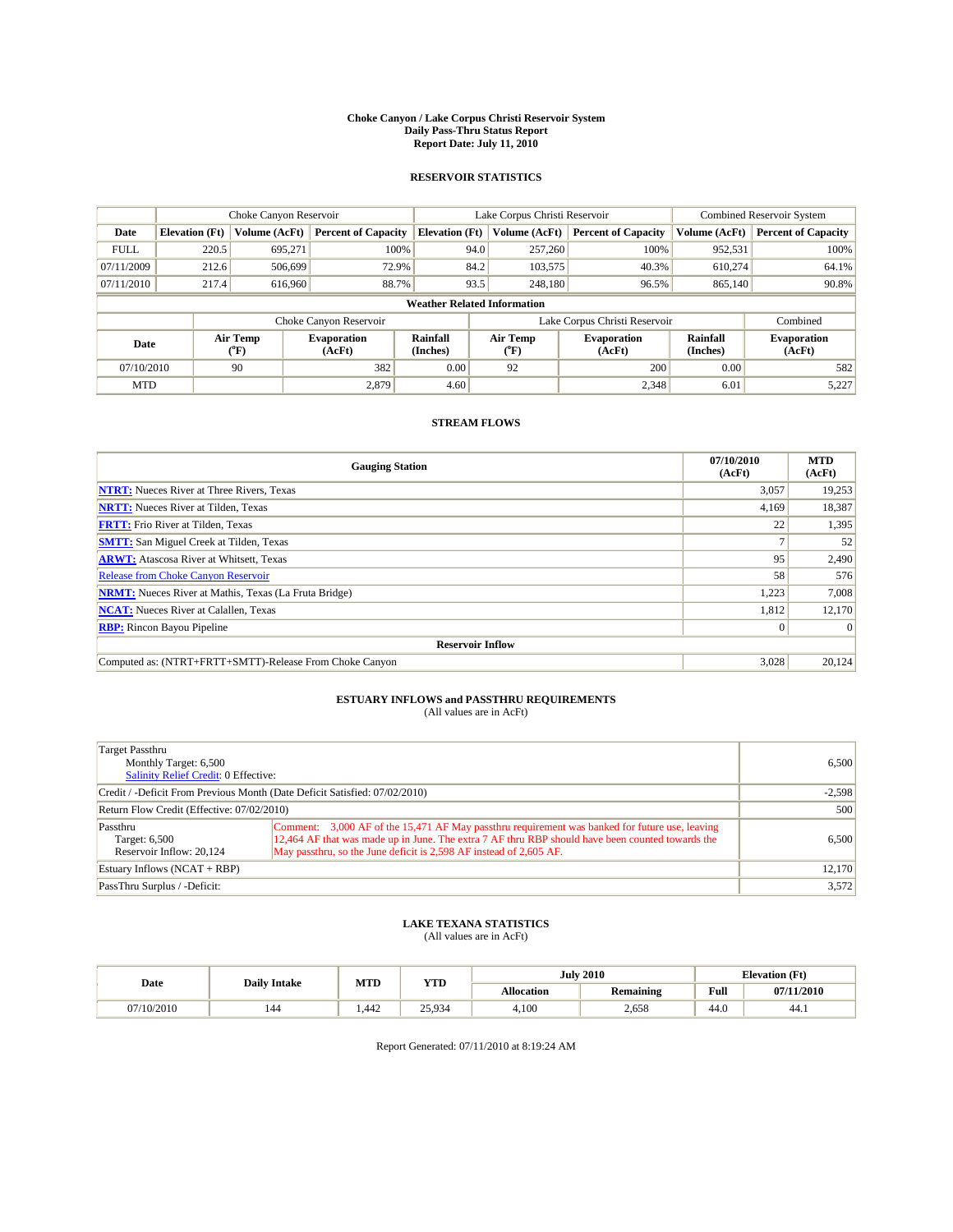#### **Choke Canyon / Lake Corpus Christi Reservoir System Daily Pass-Thru Status Report Report Date: July 12, 2010**

### **RESERVOIR STATISTICS**

|             | Choke Canyon Reservoir |                                           |                              |                                    | Lake Corpus Christi Reservoir                    |                            |                      | <b>Combined Reservoir System</b> |  |
|-------------|------------------------|-------------------------------------------|------------------------------|------------------------------------|--------------------------------------------------|----------------------------|----------------------|----------------------------------|--|
| Date        | <b>Elevation</b> (Ft)  | Volume (AcFt)                             | <b>Percent of Capacity</b>   | <b>Elevation</b> (Ft)              | Volume (AcFt)                                    | <b>Percent of Capacity</b> | Volume (AcFt)        | <b>Percent of Capacity</b>       |  |
| <b>FULL</b> | 220.5                  | 695.271                                   | 100%                         | 94.0                               | 257,260                                          | 100%                       | 952,531              | 100%                             |  |
| 07/12/2009  | 212.6                  | 506,267                                   | 72.8%                        | 84.2                               | 102,982                                          | 40.0%                      | 609.249              | 64.0%                            |  |
| 07/12/2010  | 217.3                  | 615,501                                   | 88.5%                        | 93.5                               | 248,722                                          | 96.7%                      | 864,223              | 90.7%                            |  |
|             |                        |                                           |                              | <b>Weather Related Information</b> |                                                  |                            |                      |                                  |  |
|             |                        |                                           | Choke Canyon Reservoir       |                                    | Lake Corpus Christi Reservoir                    |                            |                      | Combined                         |  |
| Date        |                        | Air Temp<br>$({}^{\mathrm{o}}\mathrm{F})$ | <b>Evaporation</b><br>(AcFt) | Rainfall<br>(Inches)               | Air Temp<br><b>Evaporation</b><br>(AcFt)<br>(°F) |                            | Rainfall<br>(Inches) | <b>Evaporation</b><br>(AcFt)     |  |
| 07/11/2010  |                        | 90                                        | 410                          | 0.00                               | 92                                               | 474                        | 0.00                 | 884                              |  |
| <b>MTD</b>  |                        |                                           | 3.289                        | 4.60                               |                                                  | 2,822                      | 6.01                 | 6,111                            |  |

## **STREAM FLOWS**

| <b>Gauging Station</b>                                       | 07/11/2010<br>(AcFt) | <b>MTD</b><br>(AcFt) |
|--------------------------------------------------------------|----------------------|----------------------|
| <b>NTRT:</b> Nueces River at Three Rivers, Texas             | 3,414                | 22,667               |
| <b>NRTT:</b> Nueces River at Tilden, Texas                   | 4,486                | 22,873               |
| <b>FRTT:</b> Frio River at Tilden, Texas                     | 15                   | 1,410                |
| <b>SMTT:</b> San Miguel Creek at Tilden, Texas               |                      | 54                   |
| <b>ARWT:</b> Atascosa River at Whitsett, Texas               | 73                   | 2,564                |
| <b>Release from Choke Canyon Reservoir</b>                   | 58                   | 633                  |
| <b>NRMT:</b> Nueces River at Mathis, Texas (La Fruta Bridge) | 1,264                | 8,273                |
| <b>NCAT:</b> Nueces River at Calallen, Texas                 | 1.487                | 13,657               |
| <b>RBP:</b> Rincon Bayou Pipeline                            | $\Omega$             | $\Omega$             |
| <b>Reservoir Inflow</b>                                      |                      |                      |
| Computed as: (NTRT+FRTT+SMTT)-Release From Choke Canyon      | 3,373                | 23,498               |

# **ESTUARY INFLOWS and PASSTHRU REQUIREMENTS**<br>(All values are in AcFt)

| Target Passthru<br>Monthly Target: 6,500<br>Salinity Relief Credit: 1,625 Effective: 07/12/2010 | 4,875                                                                                                                                                                                                                                                                    |       |
|-------------------------------------------------------------------------------------------------|--------------------------------------------------------------------------------------------------------------------------------------------------------------------------------------------------------------------------------------------------------------------------|-------|
| Credit / -Deficit From Previous Month (Date Deficit Satisfied: 07/02/2010)                      | $-2,598$                                                                                                                                                                                                                                                                 |       |
| Return Flow Credit (Effective: 07/02/2010)                                                      | 500                                                                                                                                                                                                                                                                      |       |
| Passthru<br>Target: 4,875<br>Reservoir Inflow: 23,498                                           | Comment: 3,000 AF of the 15,471 AF May passthru requirement was banked for future use, leaving<br>12,464 AF that was made up in June. The extra 7 AF thru RBP should have been counted towards the<br>May passthru, so the June deficit is 2,598 AF instead of 2,605 AF. | 4,875 |
| Estuary Inflows (NCAT + RBP)                                                                    | 13,657                                                                                                                                                                                                                                                                   |       |
| PassThru Surplus / -Deficit:                                                                    |                                                                                                                                                                                                                                                                          | 6,684 |

## **LAKE TEXANA STATISTICS** (All values are in AcFt)

|        |                     | MTD   | <b>YTD</b> |            | <b>July 2010</b> |                    | <b>Elevation</b> (Ft) |
|--------|---------------------|-------|------------|------------|------------------|--------------------|-----------------------|
| Date   | <b>Daily Intake</b> |       |            | Allocation | <b>Remaining</b> | Full               | 07/12/2010            |
| 1/2010 | 144                 | 1.586 | 26.078     | 4.100      | ے17 ^<br>- 1 ت   | $\sqrt{ }$<br>44.0 | 44.1                  |

Report Generated: 07/12/2010 at 9:11:28 AM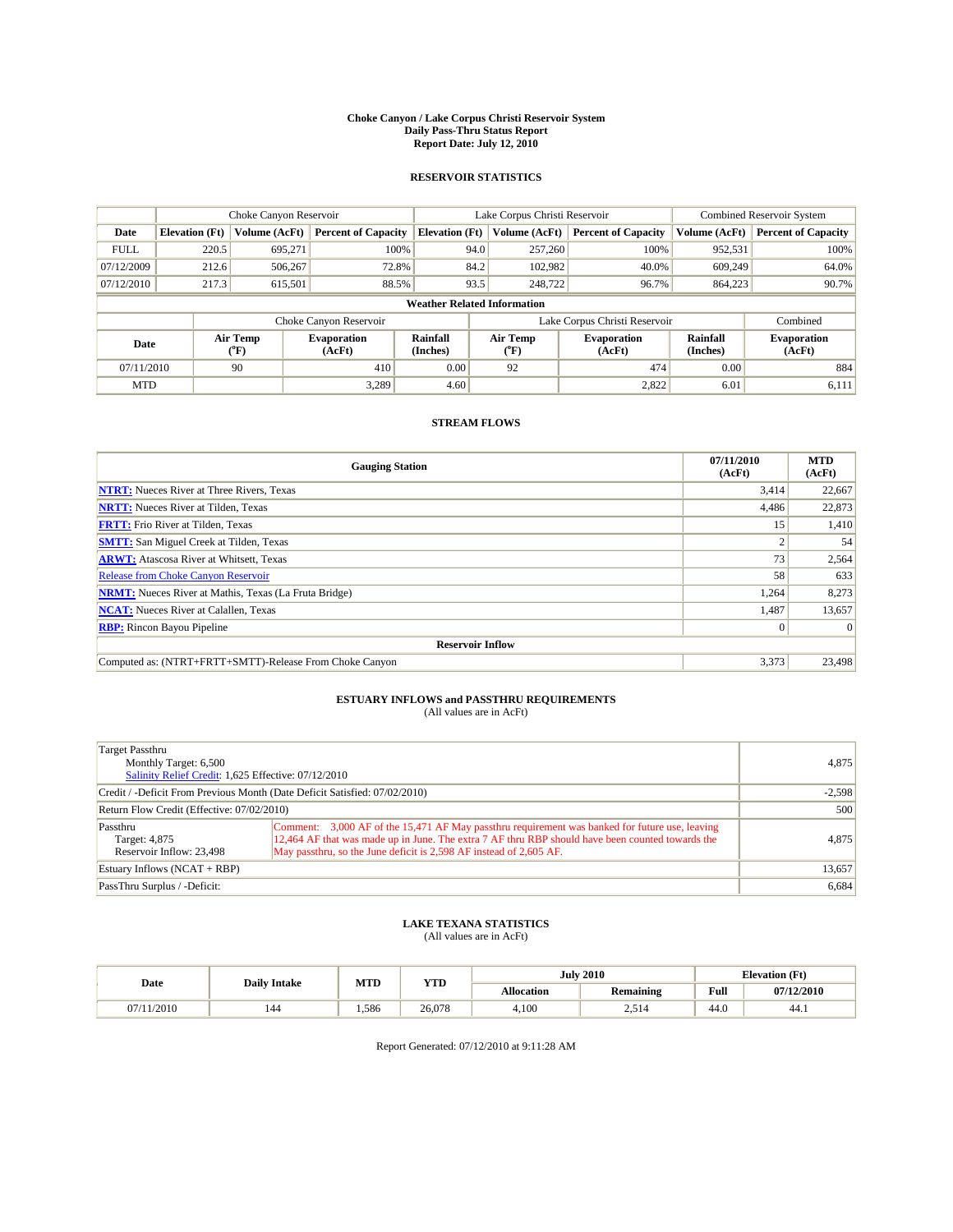#### **Choke Canyon / Lake Corpus Christi Reservoir System Daily Pass-Thru Status Report Report Date: July 13, 2010**

### **RESERVOIR STATISTICS**

|             | Choke Canyon Reservoir |                                           |                              |                                    | Lake Corpus Christi Reservoir |                  |                               |                      | <b>Combined Reservoir System</b> |  |
|-------------|------------------------|-------------------------------------------|------------------------------|------------------------------------|-------------------------------|------------------|-------------------------------|----------------------|----------------------------------|--|
| Date        | <b>Elevation</b> (Ft)  | Volume (AcFt)                             | <b>Percent of Capacity</b>   | <b>Elevation</b> (Ft)              |                               | Volume (AcFt)    | <b>Percent of Capacity</b>    | Volume (AcFt)        | <b>Percent of Capacity</b>       |  |
| <b>FULL</b> | 220.5                  | 695.271                                   | 100%                         |                                    | 94.0                          | 257,260          | 100%                          | 952,531              | 100%                             |  |
| 07/13/2009  | 212.5                  | 504,548                                   | 72.6%                        |                                    | 84.1                          | 102,273          | 39.8%                         | 606.821              | 63.7%                            |  |
| 07/13/2010  | 217.3                  | 613,797                                   | 88.3%                        |                                    | 93.6                          | 249,807          | 97.1%                         | 863,604              | 90.7%                            |  |
|             |                        |                                           |                              | <b>Weather Related Information</b> |                               |                  |                               |                      |                                  |  |
|             |                        |                                           | Choke Canyon Reservoir       |                                    |                               |                  | Lake Corpus Christi Reservoir |                      | Combined                         |  |
| Date        |                        | Air Temp<br>$({}^{\mathrm{o}}\mathrm{F})$ | <b>Evaporation</b><br>(AcFt) | Rainfall<br>(Inches)               |                               | Air Temp<br>(°F) | <b>Evaporation</b><br>(AcFt)  | Rainfall<br>(Inches) | <b>Evaporation</b><br>(AcFt)     |  |
| 07/12/2010  |                        | 92                                        | 424                          | 0.00                               |                               | 93               | 401                           | 0.00                 | 825                              |  |
| <b>MTD</b>  |                        |                                           | 3,713                        | 4.60                               |                               |                  | 3,223                         | 6.01                 | 6,936                            |  |

## **STREAM FLOWS**

| <b>Gauging Station</b>                                       | 07/12/2010<br>(AcFt) | <b>MTD</b><br>(AcFt) |
|--------------------------------------------------------------|----------------------|----------------------|
| <b>NTRT:</b> Nueces River at Three Rivers, Texas             | 3.950                | 26,617               |
| <b>NRTT:</b> Nueces River at Tilden, Texas                   | 431                  | 23,304               |
| <b>FRTT:</b> Frio River at Tilden, Texas                     | q                    | 1,419                |
| <b>SMTT:</b> San Miguel Creek at Tilden, Texas               |                      | 55                   |
| <b>ARWT:</b> Atascosa River at Whitsett, Texas               | 24                   | 2,588                |
| Release from Choke Canyon Reservoir                          | 58                   | 691                  |
| <b>NRMT:</b> Nueces River at Mathis, Texas (La Fruta Bridge) | 1,759                | 10,031               |
| <b>NCAT:</b> Nueces River at Calallen, Texas                 | 1,324                | 14,981               |
| <b>RBP:</b> Rincon Bayou Pipeline                            | $\overline{0}$       | $\Omega$             |
| <b>Reservoir Inflow</b>                                      |                      |                      |
| Computed as: (NTRT+FRTT+SMTT)-Release From Choke Canyon      | 3,903                | 27,400               |

# **ESTUARY INFLOWS and PASSTHRU REQUIREMENTS**<br>(All values are in AcFt)

| Target Passthru<br>Monthly Target: 6,500<br>Salinity Relief Credit: 1,625 Effective: 07/12/2010 | 4,875                                                                                                                                                                                                                                                                    |       |
|-------------------------------------------------------------------------------------------------|--------------------------------------------------------------------------------------------------------------------------------------------------------------------------------------------------------------------------------------------------------------------------|-------|
| Credit / -Deficit From Previous Month (Date Deficit Satisfied: 07/02/2010)                      | $-2,598$                                                                                                                                                                                                                                                                 |       |
| Return Flow Credit (Effective: 07/02/2010)                                                      | 500                                                                                                                                                                                                                                                                      |       |
| Passthru<br>Target: 4,875<br>Reservoir Inflow: 27,400                                           | Comment: 3,000 AF of the 15,471 AF May passthru requirement was banked for future use, leaving<br>12,464 AF that was made up in June. The extra 7 AF thru RBP should have been counted towards the<br>May passthru, so the June deficit is 2,598 AF instead of 2,605 AF. | 4,875 |
| Estuary Inflows (NCAT + RBP)                                                                    | 14,981                                                                                                                                                                                                                                                                   |       |
| PassThru Surplus / -Deficit:                                                                    |                                                                                                                                                                                                                                                                          | 8,008 |

## **LAKE TEXANA STATISTICS** (All values are in AcFt)

|          |                     | MTD             | <b>YTD</b> |                   | <b>July 2010</b> |      | <b>Elevation</b> (Ft) |
|----------|---------------------|-----------------|------------|-------------------|------------------|------|-----------------------|
| Date     | <b>Daily Intake</b> |                 |            | <b>Allocation</b> | Remaining        | Full | 07/13/2010            |
| /12/2010 | 144                 | $\sim$<br>, , , | 26.223     | 4.100             | 2.369            | 44.0 | 44.0                  |

Report Generated: 07/13/2010 at 8:48:30 AM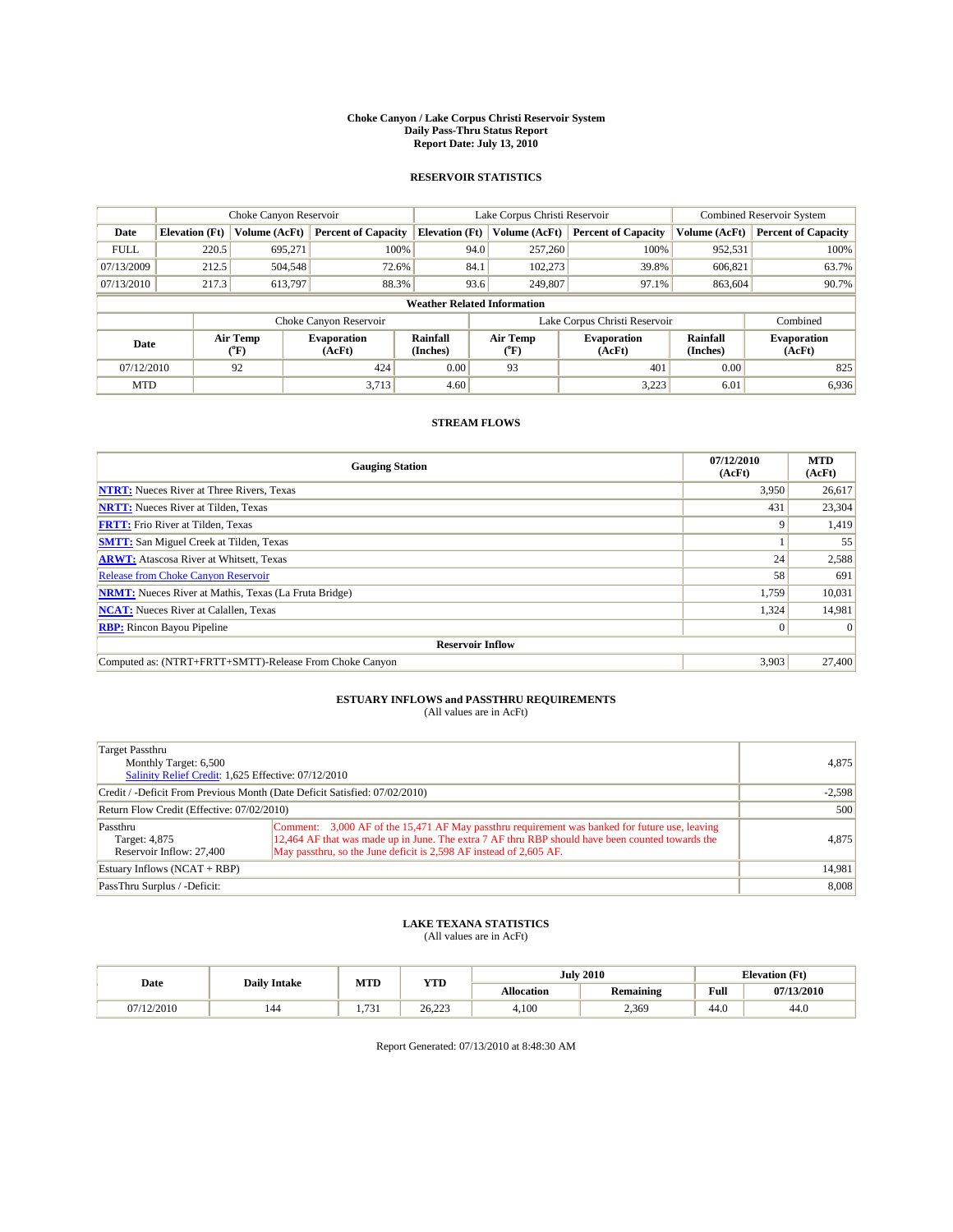#### **Choke Canyon / Lake Corpus Christi Reservoir System Daily Pass-Thru Status Report Report Date: July 14, 2010**

### **RESERVOIR STATISTICS**

|             | Choke Canyon Reservoir |                                |                              |                                    | Lake Corpus Christi Reservoir | <b>Combined Reservoir System</b> |                      |                              |
|-------------|------------------------|--------------------------------|------------------------------|------------------------------------|-------------------------------|----------------------------------|----------------------|------------------------------|
| Date        | <b>Elevation</b> (Ft)  | Volume (AcFt)                  | <b>Percent of Capacity</b>   | <b>Elevation</b> (Ft)              | Volume (AcFt)                 | <b>Percent of Capacity</b>       | Volume (AcFt)        | <b>Percent of Capacity</b>   |
| <b>FULL</b> | 220.5                  | 695,271                        | 100%                         | 94.0                               | 257,260                       | 100%                             | 952,531              | 100%                         |
| 07/14/2009  | 212.4                  | 503,907                        | 72.5%                        | 84.0                               | 101.450                       | 39.4%                            | 605,357              | 63.6%                        |
| 07/14/2010  | 217.2                  | 613,067                        | 88.2%                        | 93.8                               | 253,071                       | 98.4%                            | 866,138              | 90.9%                        |
|             |                        |                                |                              | <b>Weather Related Information</b> |                               |                                  |                      |                              |
|             |                        |                                | Choke Canyon Reservoir       |                                    |                               | Lake Corpus Christi Reservoir    |                      | Combined                     |
| Date        |                        | Air Temp<br>$({}^o\mathrm{F})$ | <b>Evaporation</b><br>(AcFt) | Rainfall<br>(Inches)               | Air Temp<br>(°F)              | <b>Evaporation</b><br>(AcFt)     | Rainfall<br>(Inches) | <b>Evaporation</b><br>(AcFt) |
| 07/13/2010  |                        | 91                             | 508                          | 0.00                               | 92                            | 349                              | 0.00                 | 857                          |
| <b>MTD</b>  |                        |                                | 4,221                        | 4.60                               |                               | 3,572                            | 6.01                 | 7.793                        |

## **STREAM FLOWS**

| <b>Gauging Station</b>                                       | 07/13/2010<br>(AcFt) | <b>MTD</b><br>(AcFt) |
|--------------------------------------------------------------|----------------------|----------------------|
| <b>NTRT:</b> Nueces River at Three Rivers, Texas             | 3.772                | 30,388               |
| <b>NRTT:</b> Nueces River at Tilden, Texas                   | 397                  | 23,701               |
| <b>FRTT:</b> Frio River at Tilden, Texas                     | Q                    | 1,428                |
| <b>SMTT:</b> San Miguel Creek at Tilden, Texas               |                      | 56                   |
| <b>ARWT:</b> Atascosa River at Whitsett, Texas               | 24                   | 2,611                |
| Release from Choke Canyon Reservoir                          | 58                   | 748                  |
| <b>NRMT:</b> Nueces River at Mathis, Texas (La Fruta Bridge) | 1,100                | 11,131               |
| <b>NCAT:</b> Nueces River at Calallen, Texas                 | 1,352                | 16,333               |
| <b>RBP:</b> Rincon Bayou Pipeline                            | $\overline{0}$       | $\Omega$             |
| <b>Reservoir Inflow</b>                                      |                      |                      |
| Computed as: (NTRT+FRTT+SMTT)-Release From Choke Canyon      | 3.724                | 31,124               |

# **ESTUARY INFLOWS and PASSTHRU REQUIREMENTS**<br>(All values are in AcFt)

| Target Passthru<br>Monthly Target: 6,500<br>Salinity Relief Credit: 1,625 Effective: 07/12/2010 | 4,875                                                                                                                                                                                                                                                                    |       |
|-------------------------------------------------------------------------------------------------|--------------------------------------------------------------------------------------------------------------------------------------------------------------------------------------------------------------------------------------------------------------------------|-------|
| Credit / -Deficit From Previous Month (Date Deficit Satisfied: 07/02/2010)                      | $-2,598$                                                                                                                                                                                                                                                                 |       |
| Return Flow Credit (Effective: 07/02/2010)                                                      | 500                                                                                                                                                                                                                                                                      |       |
| Passthru<br>Target: 4,875<br>Reservoir Inflow: 31,124                                           | Comment: 3,000 AF of the 15,471 AF May passthru requirement was banked for future use, leaving<br>12,464 AF that was made up in June. The extra 7 AF thru RBP should have been counted towards the<br>May passthru, so the June deficit is 2,598 AF instead of 2,605 AF. | 4,875 |
| Estuary Inflows (NCAT + RBP)                                                                    | 16,333                                                                                                                                                                                                                                                                   |       |
| PassThru Surplus / -Deficit:                                                                    |                                                                                                                                                                                                                                                                          | 9,360 |

## **LAKE TEXANA STATISTICS** (All values are in AcFt)

|          |                     | MTD   | <b>YTD</b> |                   | <b>July 2010</b> |                    | <b>Elevation</b> (Ft) |
|----------|---------------------|-------|------------|-------------------|------------------|--------------------|-----------------------|
| Date     | <b>Daily Intake</b> |       |            | <b>Allocation</b> | <b>Remaining</b> | Full               | 07/14/2010            |
| /13/2010 | 144                 | 1.875 | 26.367     | 4.100             | .225<br>ل کے دکھ | $\sqrt{ }$<br>44.0 | 44.1                  |

Report Generated: 07/14/2010 at 8:30:22 AM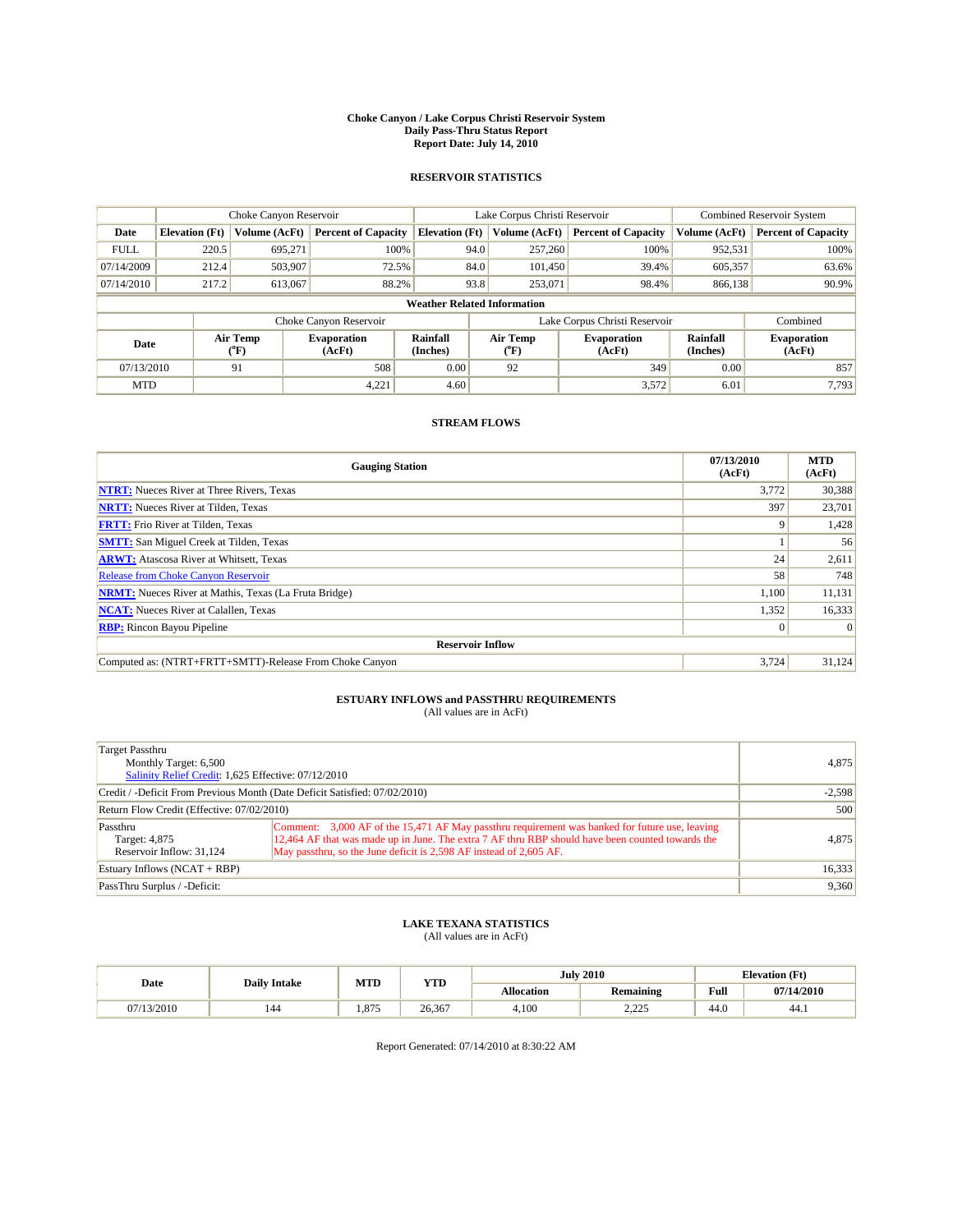#### **Choke Canyon / Lake Corpus Christi Reservoir System Daily Pass-Thru Status Report Report Date: July 15, 2010**

### **RESERVOIR STATISTICS**

|             | Choke Canyon Reservoir |                                |                              |                                    | Lake Corpus Christi Reservoir |         |                               |                      | <b>Combined Reservoir System</b> |  |
|-------------|------------------------|--------------------------------|------------------------------|------------------------------------|-------------------------------|---------|-------------------------------|----------------------|----------------------------------|--|
| Date        | <b>Elevation</b> (Ft)  | Volume (AcFt)                  | <b>Percent of Capacity</b>   | <b>Elevation (Ft)</b>              | Volume (AcFt)                 |         | <b>Percent of Capacity</b>    | Volume (AcFt)        | <b>Percent of Capacity</b>       |  |
| <b>FULL</b> | 220.5                  | 695.271                        | 100%                         |                                    | 94.0                          | 257,260 | 100%                          | 952,531              | 100%                             |  |
| 07/15/2009  | 212.4                  | 503,053                        | 72.4%                        |                                    | 84.0                          | 101.215 | 39.3%                         | 604.268              | 63.4%                            |  |
| 07/15/2010  | 217.3                  | 613,797                        | 88.3%                        |                                    | 93.8                          | 253,617 | 98.6%                         | 867,414              | 91.1%                            |  |
|             |                        |                                |                              | <b>Weather Related Information</b> |                               |         |                               |                      |                                  |  |
|             |                        |                                | Choke Canyon Reservoir       |                                    |                               |         | Lake Corpus Christi Reservoir |                      | Combined                         |  |
| Date        |                        | Air Temp<br>$({}^o\mathrm{F})$ | <b>Evaporation</b><br>(AcFt) | Rainfall<br>(Inches)               | Air Temp<br>(°F)              |         | <b>Evaporation</b><br>(AcFt)  | Rainfall<br>(Inches) | <b>Evaporation</b><br>(AcFt)     |  |
| 07/14/2010  |                        | 90                             | 537                          | 0.00                               | 92                            |         | 445                           | 0.00                 | 982                              |  |
| <b>MTD</b>  |                        |                                | 4.758                        | 4.60                               |                               |         | 4.017                         | 6.01                 | 8.775                            |  |

## **STREAM FLOWS**

| <b>Gauging Station</b>                                       | 07/14/2010<br>(AcFt) | <b>MTD</b><br>(AcFt) |  |  |  |  |
|--------------------------------------------------------------|----------------------|----------------------|--|--|--|--|
| <b>NTRT:</b> Nueces River at Three Rivers, Texas             | 1.187                | 31,575               |  |  |  |  |
| <b>NRTT:</b> Nueces River at Tilden, Texas                   | 195                  | 23,895               |  |  |  |  |
| <b>FRTT:</b> Frio River at Tilden, Texas                     |                      | 1,436                |  |  |  |  |
| <b>SMTT:</b> San Miguel Creek at Tilden, Texas               |                      | 56                   |  |  |  |  |
| <b>ARWT:</b> Atascosa River at Whitsett, Texas               | 18                   | 2,630                |  |  |  |  |
| Release from Choke Canyon Reservoir                          | 58                   | 806                  |  |  |  |  |
| <b>NRMT:</b> Nueces River at Mathis, Texas (La Fruta Bridge) | 193                  | 11,324               |  |  |  |  |
| <b>NCAT:</b> Nueces River at Calallen, Texas                 | 929                  | 17,262               |  |  |  |  |
| <b>RBP:</b> Rincon Bayou Pipeline                            | $\overline{0}$       | $\Omega$             |  |  |  |  |
| <b>Reservoir Inflow</b>                                      |                      |                      |  |  |  |  |
| Computed as: (NTRT+FRTT+SMTT)-Release From Choke Canyon      | 1.137                | 32,261               |  |  |  |  |

# **ESTUARY INFLOWS and PASSTHRU REQUIREMENTS**<br>(All values are in AcFt)

| Target Passthru<br>Monthly Target: 6,500<br>Salinity Relief Credit: 1,625 Effective: 07/12/2010 | 4,875                                                                                                                                                                                                                                                                    |        |
|-------------------------------------------------------------------------------------------------|--------------------------------------------------------------------------------------------------------------------------------------------------------------------------------------------------------------------------------------------------------------------------|--------|
| Credit / -Deficit From Previous Month (Date Deficit Satisfied: 07/02/2010)                      | $-2,598$                                                                                                                                                                                                                                                                 |        |
| Return Flow Credit (Effective: 07/02/2010)                                                      | 500                                                                                                                                                                                                                                                                      |        |
| Passthru<br>Target: 4,875<br>Reservoir Inflow: 32,261                                           | Comment: 3,000 AF of the 15,471 AF May passthru requirement was banked for future use, leaving<br>12,464 AF that was made up in June. The extra 7 AF thru RBP should have been counted towards the<br>May passthru, so the June deficit is 2,598 AF instead of 2,605 AF. | 4,875  |
| Estuary Inflows $(NCAT + RBP)$                                                                  | 17,262                                                                                                                                                                                                                                                                   |        |
| PassThru Surplus / -Deficit:                                                                    |                                                                                                                                                                                                                                                                          | 10,289 |

## **LAKE TEXANA STATISTICS** (All values are in AcFt)

|          | <b>Daily Intake</b> | MTD<br><b>YTD</b> |        |            | <b>July 2010</b> |                    | <b>Elevation</b> (Ft) |
|----------|---------------------|-------------------|--------|------------|------------------|--------------------|-----------------------|
| Date     |                     |                   |        | Allocation | <b>Remaining</b> | Full               | 07/15/2010            |
| /14/2010 | 144                 | 2.019             | 26.511 | 4.100      | 2.081            | $\sqrt{ }$<br>44.0 | 44.1                  |

Report Generated: 07/15/2010 at 8:09:49 AM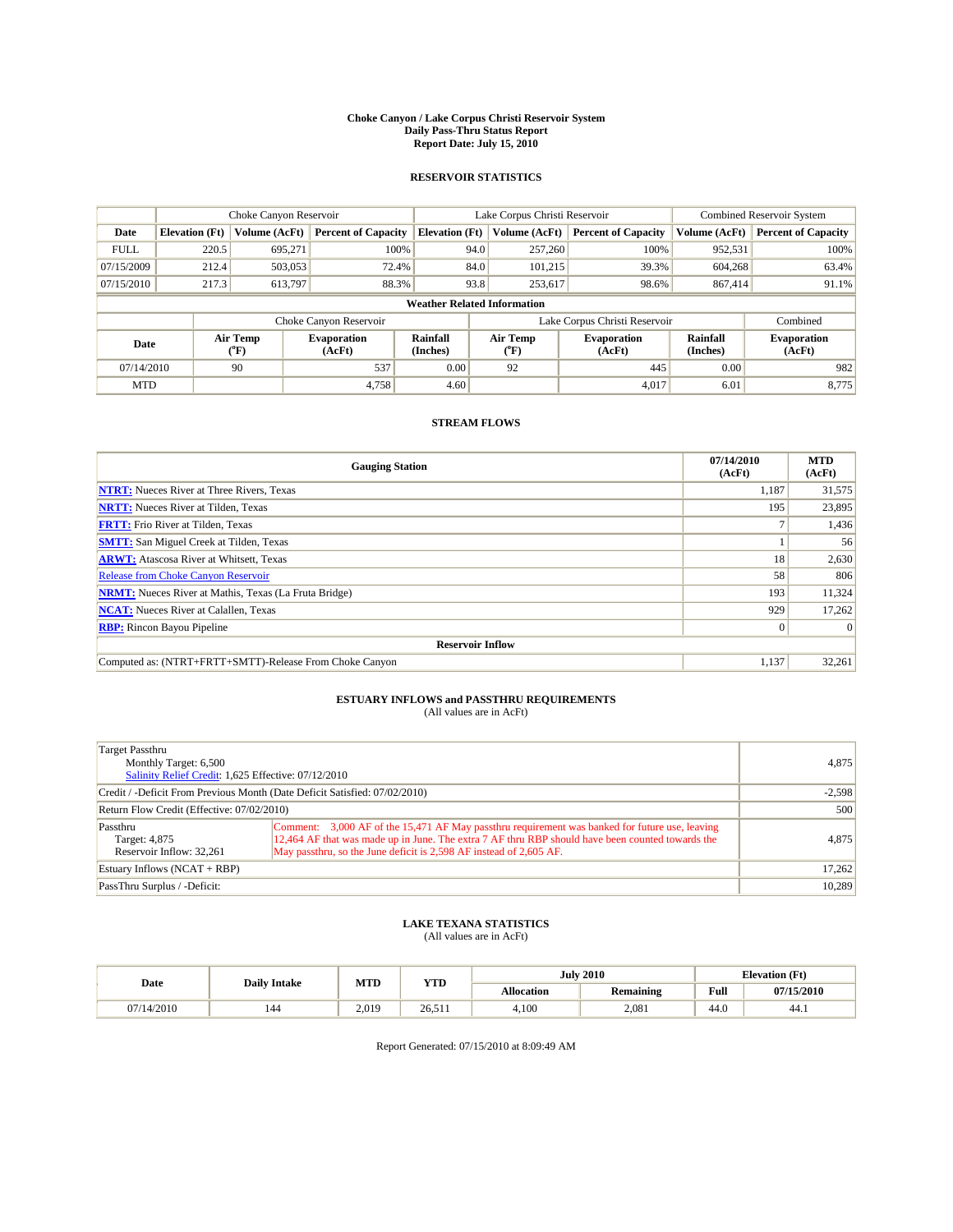#### **Choke Canyon / Lake Corpus Christi Reservoir System Daily Pass-Thru Status Report Report Date: July 16, 2010**

### **RESERVOIR STATISTICS**

|             | Choke Canyon Reservoir             |                                           |                              |                       | Lake Corpus Christi Reservoir |                               |                      | <b>Combined Reservoir System</b> |  |
|-------------|------------------------------------|-------------------------------------------|------------------------------|-----------------------|-------------------------------|-------------------------------|----------------------|----------------------------------|--|
| Date        | <b>Elevation</b> (Ft)              | Volume (AcFt)                             | <b>Percent of Capacity</b>   | <b>Elevation</b> (Ft) | Volume (AcFt)                 | <b>Percent of Capacity</b>    | Volume (AcFt)        | <b>Percent of Capacity</b>       |  |
| <b>FULL</b> | 220.5                              | 695.271                                   | 100%                         |                       | 94.0<br>257,260               | 100%                          | 952,531              | 100%                             |  |
| 07/16/2009  | 212.4                              | 502.413                                   | 72.3%                        |                       | 83.9<br>100,513               | 39.1%                         | 602,926              | 63.3%                            |  |
| 07/16/2010  | 217.2                              | 613,310                                   | 88.2%                        |                       | 93.8<br>253,253               | 98.4%                         | 866,563              | 91.0%                            |  |
|             | <b>Weather Related Information</b> |                                           |                              |                       |                               |                               |                      |                                  |  |
|             |                                    |                                           | Choke Canyon Reservoir       |                       |                               | Lake Corpus Christi Reservoir |                      | Combined                         |  |
| Date        |                                    | Air Temp<br>$({}^{\mathrm{o}}\mathrm{F})$ | <b>Evaporation</b><br>(AcFt) | Rainfall<br>(Inches)  | Air Temp<br>(°F)              | <b>Evaporation</b><br>(AcFt)  | Rainfall<br>(Inches) | <b>Evaporation</b><br>(AcFt)     |  |
| 07/15/2010  |                                    | 91                                        | 508                          | 0.00                  | 92                            | 371                           | 0.00                 | 879                              |  |
| <b>MTD</b>  |                                    |                                           | 5,266                        | 4.60                  |                               | 4,388                         | 6.01                 | 9,654                            |  |

## **STREAM FLOWS**

| <b>Gauging Station</b>                                       | 07/15/2010<br>(AcFt) | <b>MTD</b><br>(AcFt) |  |  |  |  |
|--------------------------------------------------------------|----------------------|----------------------|--|--|--|--|
| <b>NTRT:</b> Nueces River at Three Rivers, Texas             | 419                  | 31,994               |  |  |  |  |
| <b>NRTT:</b> Nueces River at Tilden, Texas                   | 145                  | 24,040               |  |  |  |  |
| <b>FRTT:</b> Frio River at Tilden, Texas                     |                      | 1,441                |  |  |  |  |
| <b>SMTT:</b> San Miguel Creek at Tilden, Texas               |                      | 57                   |  |  |  |  |
| <b>ARWT:</b> Atascosa River at Whitsett, Texas               | 15                   | 2,645                |  |  |  |  |
| Release from Choke Canyon Reservoir                          | 58                   | 863                  |  |  |  |  |
| <b>NRMT:</b> Nueces River at Mathis, Texas (La Fruta Bridge) | 191                  | 11,514               |  |  |  |  |
| <b>NCAT:</b> Nueces River at Calallen, Texas                 | 270                  | 17,532               |  |  |  |  |
| <b>RBP:</b> Rincon Bayou Pipeline                            | $\overline{0}$       | $\Omega$             |  |  |  |  |
| <b>Reservoir Inflow</b>                                      |                      |                      |  |  |  |  |
| Computed as: (NTRT+FRTT+SMTT)-Release From Choke Canyon      | 367                  | 32,628               |  |  |  |  |

## **ESTUARY INFLOWS and PASSTHRU REQUIREMENTS**

| (All values are in AcFt) |  |  |
|--------------------------|--|--|
|--------------------------|--|--|

| Target Passthru<br>Monthly Target: 6,500<br>Salinity Relief Credit: 1,625 Effective: 07/12/2010 | 4,875                                                                                                                                                                                                                                                                    |        |
|-------------------------------------------------------------------------------------------------|--------------------------------------------------------------------------------------------------------------------------------------------------------------------------------------------------------------------------------------------------------------------------|--------|
| Credit / -Deficit From Previous Month (Date Deficit Satisfied: 07/02/2010)                      | $-2,598$                                                                                                                                                                                                                                                                 |        |
| Return Flow Credit (Effective: 07/02/2010)                                                      | 500                                                                                                                                                                                                                                                                      |        |
| Passthru<br>Target: 4,875<br>Reservoir Inflow: 32.628                                           | Comment: 3,000 AF of the 15,471 AF May passthru requirement was banked for future use, leaving<br>12,464 AF that was made up in June. The extra 7 AF thru RBP should have been counted towards the<br>May passthru, so the June deficit is 2,598 AF instead of 2,605 AF. | 4,875  |
| Estuary Inflows (NCAT + RBP)                                                                    | 17,532                                                                                                                                                                                                                                                                   |        |
| PassThru Surplus / -Deficit:                                                                    |                                                                                                                                                                                                                                                                          | 10,559 |

## **LAKE TEXANA STATISTICS** (All values are in AcFt)

|           | <b>Daily Intake</b> | MTD<br><b>YTD</b> |        |                   | <b>July 2010</b> |                   | <b>Elevation</b> (Ft) |
|-----------|---------------------|-------------------|--------|-------------------|------------------|-------------------|-----------------------|
| Date      |                     |                   |        | <b>Allocation</b> | Remaining        | Full              | 07/16/2010            |
| (15/2010) | 144                 | 2.164             | 26,656 | 4.100             | .936             | $\Lambda$<br>44.0 | -44.1                 |

Report Generated: 07/16/2010 at 8:10:53 AM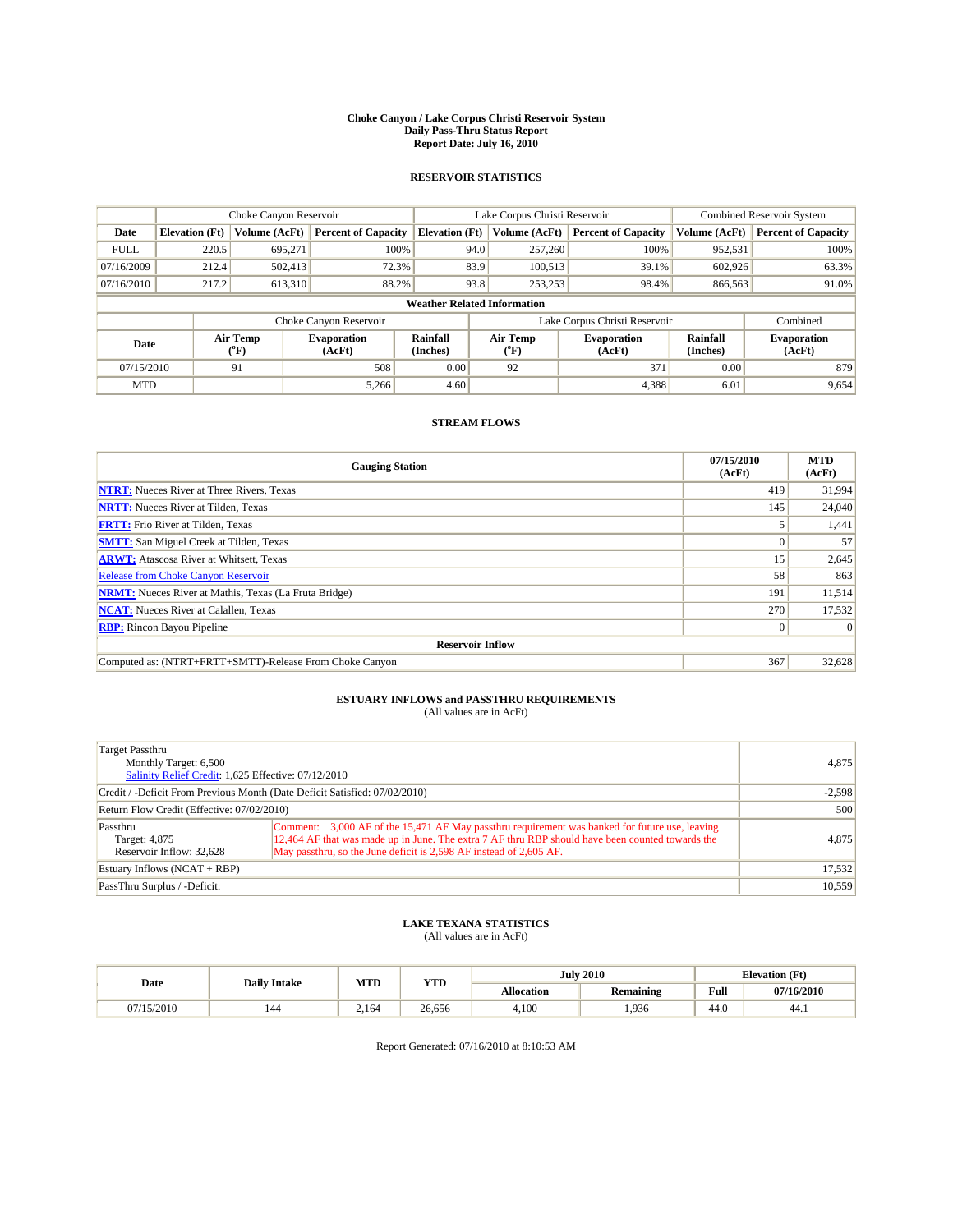#### **Choke Canyon / Lake Corpus Christi Reservoir System Daily Pass-Thru Status Report Report Date: July 17, 2010**

### **RESERVOIR STATISTICS**

|             | Choke Canyon Reservoir             |                                |                              |                       | Lake Corpus Christi Reservoir | <b>Combined Reservoir System</b> |                      |                              |  |
|-------------|------------------------------------|--------------------------------|------------------------------|-----------------------|-------------------------------|----------------------------------|----------------------|------------------------------|--|
| Date        | <b>Elevation</b> (Ft)              | Volume (AcFt)                  | <b>Percent of Capacity</b>   | <b>Elevation</b> (Ft) | Volume (AcFt)                 | <b>Percent of Capacity</b>       | Volume (AcFt)        | <b>Percent of Capacity</b>   |  |
| <b>FULL</b> | 220.5                              | 695,271                        | 100%                         | 94.0                  | 257,260                       | 100%                             | 952,531              | 100%                         |  |
| 07/17/2009  | 212.3                              | 501,772                        | 72.2%                        | 83.9                  | 99,815                        | 38.8%                            | 601,587              | 63.2%                        |  |
| 07/17/2010  | 217.2                              | 612,580                        | 88.1%                        | 93.8                  | 253,253                       | 98.4%                            | 865,833              | 90.9%                        |  |
|             | <b>Weather Related Information</b> |                                |                              |                       |                               |                                  |                      |                              |  |
|             |                                    |                                | Choke Canyon Reservoir       |                       |                               | Lake Corpus Christi Reservoir    |                      | Combined                     |  |
| Date        |                                    | Air Temp<br>$({}^o\mathrm{F})$ | <b>Evaporation</b><br>(AcFt) | Rainfall<br>(Inches)  | Air Temp<br>(°F)              | <b>Evaporation</b><br>(AcFt)     | Rainfall<br>(Inches) | <b>Evaporation</b><br>(AcFt) |  |
| 07/16/2010  |                                    | 90                             | 423                          | 0.00                  | 93                            | 286                              | 0.00                 | 709                          |  |
| <b>MTD</b>  |                                    |                                | 5,689                        | 4.60                  |                               | 4.674                            | 6.01                 | 10,363                       |  |

## **STREAM FLOWS**

| <b>Gauging Station</b>                                       | 07/16/2010<br>(AcFt) | <b>MTD</b><br>(AcFt) |  |  |  |  |
|--------------------------------------------------------------|----------------------|----------------------|--|--|--|--|
| <b>NTRT:</b> Nueces River at Three Rivers, Texas             | 322                  | 32,316               |  |  |  |  |
| <b>NRTT:</b> Nueces River at Tilden, Texas                   | 95                   | 24,136               |  |  |  |  |
| <b>FRTT:</b> Frio River at Tilden, Texas                     |                      | 1,445                |  |  |  |  |
| <b>SMTT:</b> San Miguel Creek at Tilden, Texas               |                      | 57                   |  |  |  |  |
| <b>ARWT:</b> Atascosa River at Whitsett, Texas               | 14                   | 2,659                |  |  |  |  |
| Release from Choke Canyon Reservoir                          | 58                   | 921                  |  |  |  |  |
| <b>NRMT:</b> Nueces River at Mathis, Texas (La Fruta Bridge) | 222                  | 11,737               |  |  |  |  |
| <b>NCAT:</b> Nueces River at Calallen, Texas                 | 97                   | 17,629               |  |  |  |  |
| <b>RBP:</b> Rincon Bayou Pipeline                            | $\overline{0}$       | $\Omega$             |  |  |  |  |
| <b>Reservoir Inflow</b>                                      |                      |                      |  |  |  |  |
| Computed as: (NTRT+FRTT+SMTT)-Release From Choke Canyon      | 268                  | 32,897               |  |  |  |  |

# **ESTUARY INFLOWS and PASSTHRU REQUIREMENTS**<br>(All values are in AcFt)

| Target Passthru<br>Monthly Target: 6,500<br>Salinity Relief Credit: 1,625 Effective: 07/12/2010 | 4,875                                                                                                                                                                                                                                                                    |        |
|-------------------------------------------------------------------------------------------------|--------------------------------------------------------------------------------------------------------------------------------------------------------------------------------------------------------------------------------------------------------------------------|--------|
| Credit / -Deficit From Previous Month (Date Deficit Satisfied: 07/02/2010)                      | $-2,598$                                                                                                                                                                                                                                                                 |        |
| Return Flow Credit (Effective: 07/02/2010)                                                      | 500                                                                                                                                                                                                                                                                      |        |
| Passthru<br>Target: 4,875<br>Reservoir Inflow: 32,897                                           | Comment: 3,000 AF of the 15,471 AF May passthru requirement was banked for future use, leaving<br>12,464 AF that was made up in June. The extra 7 AF thru RBP should have been counted towards the<br>May passthru, so the June deficit is 2,598 AF instead of 2,605 AF. | 4,875  |
| Estuary Inflows (NCAT + RBP)                                                                    |                                                                                                                                                                                                                                                                          | 17,629 |
| PassThru Surplus / -Deficit:                                                                    |                                                                                                                                                                                                                                                                          | 10,656 |

## **LAKE TEXANA STATISTICS** (All values are in AcFt)

| Date       |                     | MTD<br><b>YTD</b> |        |            | <b>July 2010</b>        |                                             | <b>Elevation</b> (Ft) |
|------------|---------------------|-------------------|--------|------------|-------------------------|---------------------------------------------|-----------------------|
|            | <b>Daily Intake</b> |                   |        | Allocation | <b>Remaining</b>        | Full<br>the contract of the contract of the | 07/17/2010            |
| 07/16/2010 | 144                 | 2.307             | 26,800 | 4.100      | 70 <sup>2</sup><br>,,,, | 44.0                                        | 44.1                  |

Report Generated: 07/17/2010 at 8:18:52 AM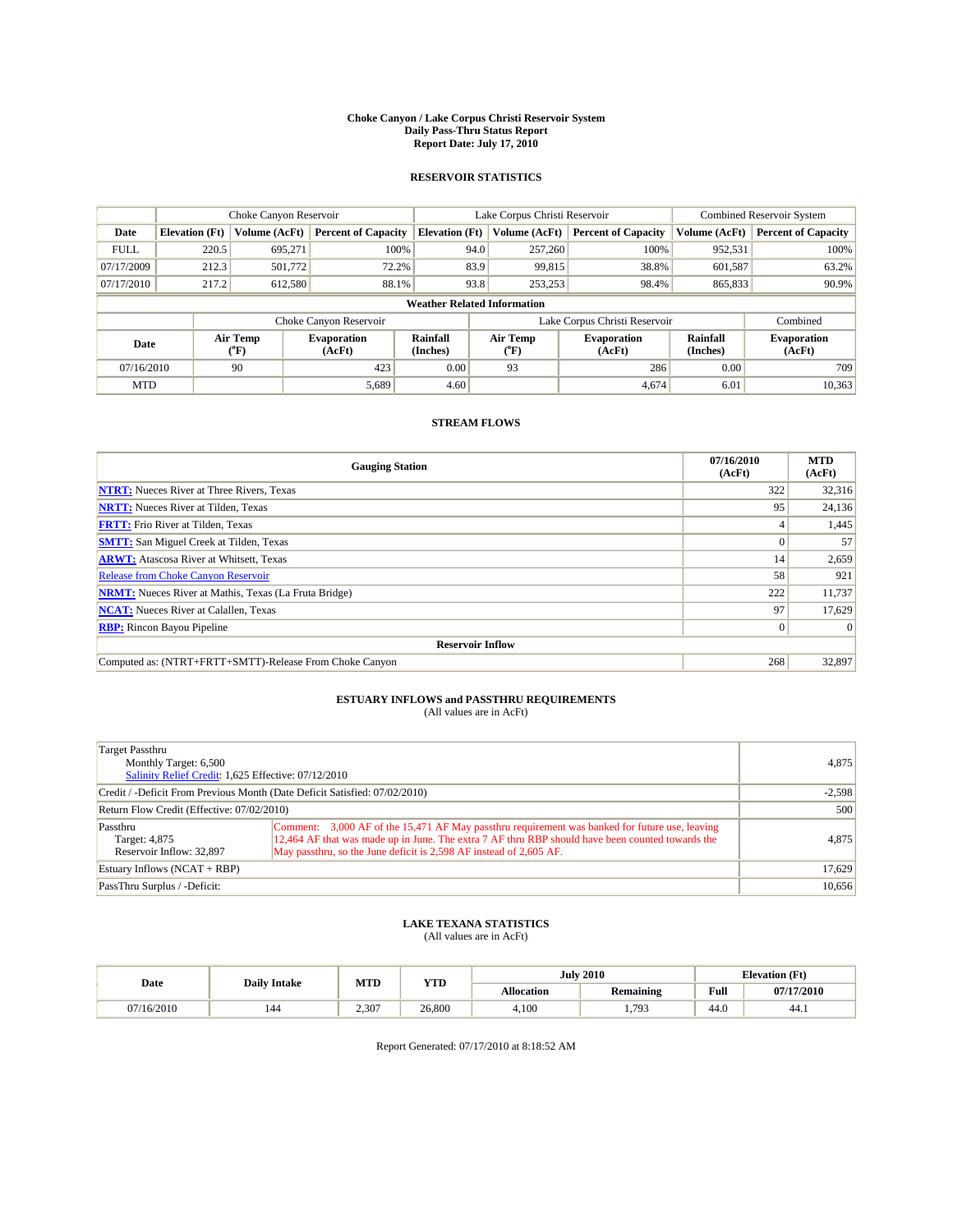#### **Choke Canyon / Lake Corpus Christi Reservoir System Daily Pass-Thru Status Report Report Date: July 18, 2010**

### **RESERVOIR STATISTICS**

|             | Choke Canyon Reservoir             |                                |                              |                       | Lake Corpus Christi Reservoir | <b>Combined Reservoir System</b> |                      |                              |  |  |  |
|-------------|------------------------------------|--------------------------------|------------------------------|-----------------------|-------------------------------|----------------------------------|----------------------|------------------------------|--|--|--|
| Date        | <b>Elevation</b> (Ft)              | Volume (AcFt)                  | <b>Percent of Capacity</b>   | <b>Elevation</b> (Ft) | Volume (AcFt)                 | <b>Percent of Capacity</b>       | Volume (AcFt)        | <b>Percent of Capacity</b>   |  |  |  |
| <b>FULL</b> | 220.5                              | 695.271                        | 100%                         | 94.0                  | 257,260                       | 100%                             | 952,531              | 100%                         |  |  |  |
| 07/18/2009  | 212.4                              | 503,053                        | 72.4%                        |                       | 83.8<br>99,350                | 38.6%                            | 602,403              | 63.2%                        |  |  |  |
| 07/18/2010  | 217.2                              | 612,098                        | 88.0%                        |                       | 93.8<br>252,708               | 98.2%                            | 864,806              | 90.8%                        |  |  |  |
|             | <b>Weather Related Information</b> |                                |                              |                       |                               |                                  |                      |                              |  |  |  |
|             |                                    |                                | Choke Canyon Reservoir       |                       | Lake Corpus Christi Reservoir |                                  |                      | Combined                     |  |  |  |
| Date        |                                    | Air Temp<br>$({}^o\mathrm{F})$ | <b>Evaporation</b><br>(AcFt) | Rainfall<br>(Inches)  | Air Temp<br>(°F)              | <b>Evaporation</b><br>(AcFt)     | Rainfall<br>(Inches) | <b>Evaporation</b><br>(AcFt) |  |  |  |
| 07/17/2010  |                                    | 90                             | 409                          | 0.00                  | 93                            | 296                              | 0.00                 | 705                          |  |  |  |
| <b>MTD</b>  |                                    |                                | 6.098                        | 4.60                  |                               | 4.970                            | 6.01                 | 11.068                       |  |  |  |

## **STREAM FLOWS**

| <b>Gauging Station</b>                                       | 07/17/2010<br>(AcFt) | <b>MTD</b><br>(AcFt) |  |  |  |  |  |
|--------------------------------------------------------------|----------------------|----------------------|--|--|--|--|--|
| <b>NTRT:</b> Nueces River at Three Rivers, Texas             | 254                  | 32,570               |  |  |  |  |  |
| <b>NRTT:</b> Nueces River at Tilden, Texas                   | 60                   | 24,195               |  |  |  |  |  |
| <b>FRTT:</b> Frio River at Tilden, Texas                     |                      | 1,448                |  |  |  |  |  |
| <b>SMTT:</b> San Miguel Creek at Tilden, Texas               |                      | 57                   |  |  |  |  |  |
| <b>ARWT:</b> Atascosa River at Whitsett, Texas               | 15                   | 2,674                |  |  |  |  |  |
| <b>Release from Choke Canyon Reservoir</b>                   | 58                   | 979                  |  |  |  |  |  |
| <b>NRMT:</b> Nueces River at Mathis, Texas (La Fruta Bridge) | 244                  | 11,981               |  |  |  |  |  |
| <b>NCAT:</b> Nueces River at Calallen, Texas                 | 85                   | 17,714               |  |  |  |  |  |
| <b>RBP:</b> Rincon Bayou Pipeline                            | $\overline{0}$       | $\Omega$             |  |  |  |  |  |
| <b>Reservoir Inflow</b>                                      |                      |                      |  |  |  |  |  |
| Computed as: (NTRT+FRTT+SMTT)-Release From Choke Canyon      | 200                  | 33,097               |  |  |  |  |  |

# **ESTUARY INFLOWS and PASSTHRU REQUIREMENTS**<br>(All values are in AcFt)

| Target Passthru<br>Monthly Target: 6,500<br>Salinity Relief Credit: 1,625 Effective: 07/12/2010 | 4,875                                                                                                                                                                                                                                                                    |        |
|-------------------------------------------------------------------------------------------------|--------------------------------------------------------------------------------------------------------------------------------------------------------------------------------------------------------------------------------------------------------------------------|--------|
| Credit / -Deficit From Previous Month (Date Deficit Satisfied: 07/02/2010)                      | $-2,598$                                                                                                                                                                                                                                                                 |        |
| Return Flow Credit (Effective: 07/02/2010)                                                      | 500                                                                                                                                                                                                                                                                      |        |
| Passthru<br>Target: 4,875<br>Reservoir Inflow: 33,097                                           | Comment: 3,000 AF of the 15,471 AF May passthru requirement was banked for future use, leaving<br>12,464 AF that was made up in June. The extra 7 AF thru RBP should have been counted towards the<br>May passthru, so the June deficit is 2,598 AF instead of 2,605 AF. | 4,875  |
| Estuary Inflows (NCAT + RBP)                                                                    | 17,714                                                                                                                                                                                                                                                                   |        |
| PassThru Surplus / -Deficit:                                                                    |                                                                                                                                                                                                                                                                          | 10,741 |

## **LAKE TEXANA STATISTICS** (All values are in AcFt)

| Date       | <b>Daily Intake</b> |       | MTD<br><b>YTD</b> | <b>July 2010</b> |                  | <b>Elevation</b> (Ft) |            |
|------------|---------------------|-------|-------------------|------------------|------------------|-----------------------|------------|
|            |                     |       |                   | Allocation       | <b>Remaining</b> | Full                  | 07/18/2010 |
| 07/17/2010 | 144                 | 2.451 | 26.943            | 4.100            | .649             | 44.0                  | 44.1       |

Report Generated: 07/18/2010 at 8:21:13 AM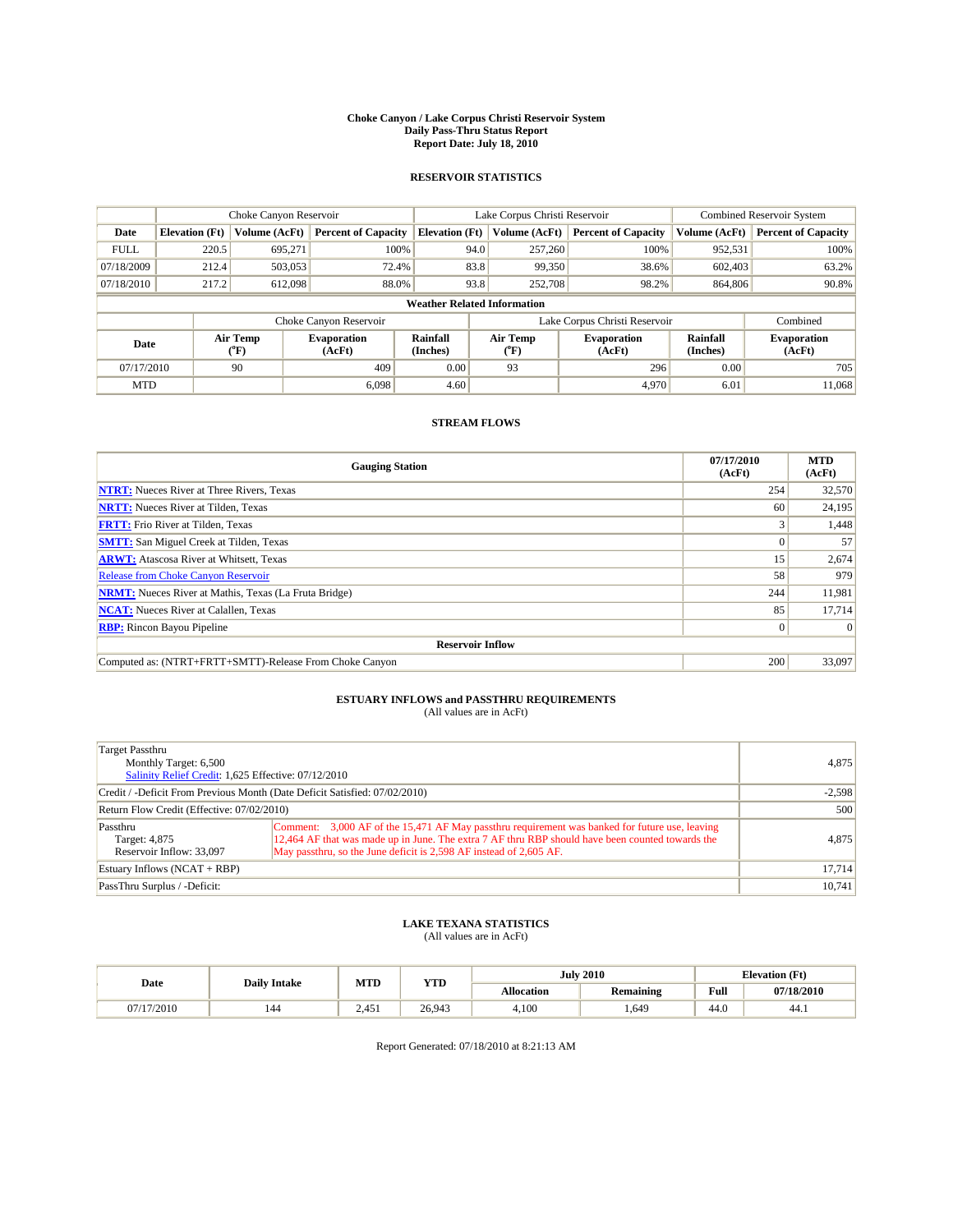#### **Choke Canyon / Lake Corpus Christi Reservoir System Daily Pass-Thru Status Report Report Date: July 19, 2010**

### **RESERVOIR STATISTICS**

|             | Choke Canyon Reservoir             |                                |                              |                       | Lake Corpus Christi Reservoir  | <b>Combined Reservoir System</b> |                      |                              |  |  |
|-------------|------------------------------------|--------------------------------|------------------------------|-----------------------|--------------------------------|----------------------------------|----------------------|------------------------------|--|--|
| Date        | <b>Elevation</b> (Ft)              | Volume (AcFt)                  | <b>Percent of Capacity</b>   | <b>Elevation</b> (Ft) | Volume (AcFt)                  | <b>Percent of Capacity</b>       | Volume (AcFt)        | <b>Percent of Capacity</b>   |  |  |
| <b>FULL</b> | 220.5                              | 695,271                        | 100%                         | 94.0                  | 257,260                        | 100%                             | 952,531              | 100%                         |  |  |
| 07/19/2009  | 212.4                              | 502,626                        | 72.3%                        | 83.8                  | 99.119                         | 38.5%                            | 601.745              | 63.2%                        |  |  |
| 07/19/2010  | 217.1                              | 611,134                        | 87.9%                        | 93.7                  | 252,345                        | 98.1%                            | 863,479              | 90.7%                        |  |  |
|             | <b>Weather Related Information</b> |                                |                              |                       |                                |                                  |                      |                              |  |  |
|             |                                    |                                | Choke Canyon Reservoir       |                       | Lake Corpus Christi Reservoir  |                                  |                      | Combined                     |  |  |
| Date        |                                    | Air Temp<br>$({}^o\mathrm{F})$ | <b>Evaporation</b><br>(AcFt) | Rainfall<br>(Inches)  | Air Temp<br>$({}^o\mathrm{F})$ | <b>Evaporation</b><br>(AcFt)     | Rainfall<br>(Inches) | <b>Evaporation</b><br>(AcFt) |  |  |
| 07/18/2010  |                                    | 91                             | 465                          | 0.00                  | 93                             | 296                              | 0.00                 | 761                          |  |  |
| <b>MTD</b>  |                                    |                                | 6,563                        | 4.60                  |                                | 5,266                            | 6.01                 | 11,829                       |  |  |

## **STREAM FLOWS**

| <b>Gauging Station</b>                                       | 07/18/2010<br>(AcFt) | <b>MTD</b><br>(AcFt) |
|--------------------------------------------------------------|----------------------|----------------------|
| <b>NTRT:</b> Nueces River at Three Rivers, Texas             | 206                  | 32,776               |
| <b>NRTT:</b> Nueces River at Tilden, Texas                   | 36                   | 24,231               |
| <b>FRTT:</b> Frio River at Tilden, Texas                     |                      | 1,451                |
| <b>SMTT:</b> San Miguel Creek at Tilden, Texas               |                      | 57                   |
| <b>ARWT:</b> Atascosa River at Whitsett, Texas               | 12                   | 2,686                |
| Release from Choke Canyon Reservoir                          | 58                   | 1,036                |
| <b>NRMT:</b> Nueces River at Mathis, Texas (La Fruta Bridge) | 252                  | 12,233               |
| <b>NCAT:</b> Nueces River at Calallen, Texas                 | 103                  | 17,817               |
| <b>RBP:</b> Rincon Bayou Pipeline                            | $\overline{0}$       | $\Omega$             |
| <b>Reservoir Inflow</b>                                      |                      |                      |
| Computed as: (NTRT+FRTT+SMTT)-Release From Choke Canyon      | 151                  | 33,248               |

# **ESTUARY INFLOWS and PASSTHRU REQUIREMENTS**<br>(All values are in AcFt)

| Target Passthru<br>Monthly Target: 6,500<br>Salinity Relief Credit: 1,625 Effective: 07/12/2010 | 4,875                                                                                                                                                                                                                                                                    |        |
|-------------------------------------------------------------------------------------------------|--------------------------------------------------------------------------------------------------------------------------------------------------------------------------------------------------------------------------------------------------------------------------|--------|
| Credit / -Deficit From Previous Month (Date Deficit Satisfied: 07/02/2010)                      | $-2,598$                                                                                                                                                                                                                                                                 |        |
| Return Flow Credit (Effective: 07/02/2010)                                                      | 500                                                                                                                                                                                                                                                                      |        |
| Passthru<br>Target: 4,875<br>Reservoir Inflow: 33,248                                           | Comment: 3,000 AF of the 15,471 AF May passthru requirement was banked for future use, leaving<br>12,464 AF that was made up in June. The extra 7 AF thru RBP should have been counted towards the<br>May passthru, so the June deficit is 2,598 AF instead of 2,605 AF. | 4,875  |
| Estuary Inflows $(NCAT + RBP)$                                                                  | 17,817                                                                                                                                                                                                                                                                   |        |
| PassThru Surplus / -Deficit:                                                                    |                                                                                                                                                                                                                                                                          | 10,844 |

## **LAKE TEXANA STATISTICS** (All values are in AcFt)

|          | <b>Daily Intake</b> | MTD   | <b>YTD</b> |                   | <b>July 2010</b> | <b>Elevation</b> (Ft)                       |            |
|----------|---------------------|-------|------------|-------------------|------------------|---------------------------------------------|------------|
| Date     |                     |       |            | <b>Allocation</b> | Remaining        | Full<br>the contract of the contract of the | 07/19/2010 |
| /18/2010 | 144                 | 2.595 | 27,087     | 4.100             | .505             | $\Lambda$<br>44.v                           | -44.1      |

Report Generated: 07/19/2010 at 8:15:40 AM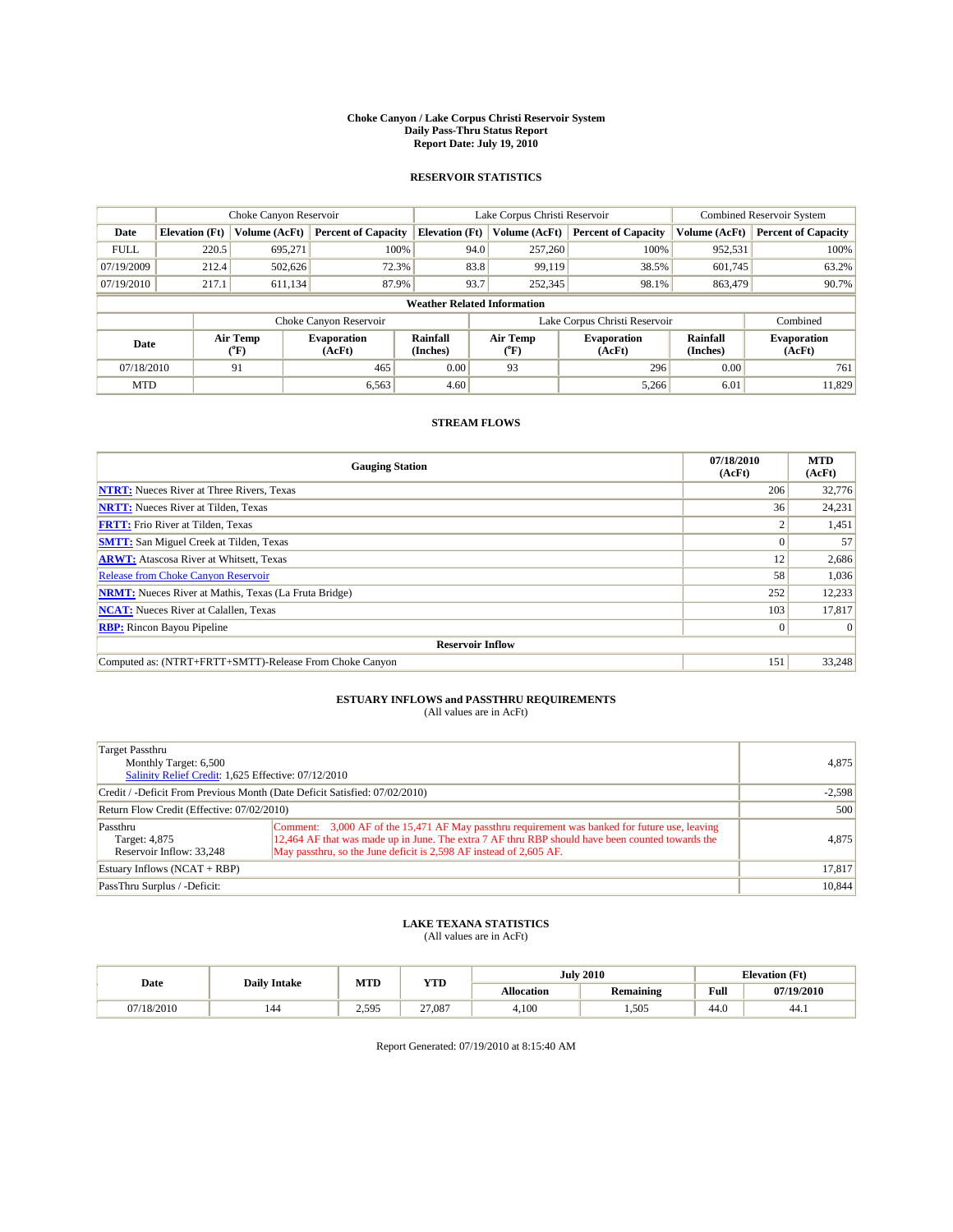#### **Choke Canyon / Lake Corpus Christi Reservoir System Daily Pass-Thru Status Report Report Date: July 20, 2010**

### **RESERVOIR STATISTICS**

|             | Choke Canyon Reservoir             |                                           |                              |                       | Lake Corpus Christi Reservoir |               |                              |                      | <b>Combined Reservoir System</b> |  |
|-------------|------------------------------------|-------------------------------------------|------------------------------|-----------------------|-------------------------------|---------------|------------------------------|----------------------|----------------------------------|--|
| Date        | <b>Elevation</b> (Ft)              | Volume (AcFt)                             | <b>Percent of Capacity</b>   | <b>Elevation</b> (Ft) |                               | Volume (AcFt) | <b>Percent of Capacity</b>   | Volume (AcFt)        | <b>Percent of Capacity</b>       |  |
| <b>FULL</b> | 220.5                              | 695,271                                   | 100%                         |                       | 94.0                          | 257,260       | 100%                         | 952,531              | 100%                             |  |
| 07/20/2009  | 212.4                              | 502,199                                   | 72.2%                        |                       | 83.8                          | 98,426        | 38.3%                        | 600.625              | 63.1%                            |  |
| 07/20/2010  | 217.2                              | 611,857                                   | 88.0%                        |                       | 93.7                          | 251,982       | 97.9%                        | 863,839              | 90.7%                            |  |
|             | <b>Weather Related Information</b> |                                           |                              |                       |                               |               |                              |                      |                                  |  |
|             |                                    |                                           | Choke Canyon Reservoir       |                       | Lake Corpus Christi Reservoir |               |                              |                      | Combined                         |  |
| Date        |                                    | Air Temp<br>$({}^{\mathrm{o}}\mathrm{F})$ | <b>Evaporation</b><br>(AcFt) | Rainfall<br>(Inches)  | Air Temp<br>(°F)              |               | <b>Evaporation</b><br>(AcFt) | Rainfall<br>(Inches) | <b>Evaporation</b><br>(AcFt)     |  |
| 07/19/2010  |                                    | 91                                        | 451                          | 0.00                  | 92                            |               | 338                          | 0.00                 | 789                              |  |
| <b>MTD</b>  |                                    |                                           | 7.014                        | 4.60                  |                               |               | 5,604                        | 6.01                 | 12.618                           |  |

## **STREAM FLOWS**

| <b>Gauging Station</b>                                       | 07/19/2010<br>(AcFt) | <b>MTD</b><br>(AcFt) |
|--------------------------------------------------------------|----------------------|----------------------|
| <b>NTRT:</b> Nueces River at Three Rivers, Texas             | 171                  | 32,947               |
| <b>NRTT:</b> Nueces River at Tilden, Texas                   | 20                   | 24,251               |
| <b>FRTT:</b> Frio River at Tilden, Texas                     |                      | 1,453                |
| <b>SMTT:</b> San Miguel Creek at Tilden, Texas               |                      | 57                   |
| <b>ARWT:</b> Atascosa River at Whitsett, Texas               | <sup>10</sup>        | 2,696                |
| <b>Release from Choke Canyon Reservoir</b>                   | 58                   | 1,094                |
| <b>NRMT:</b> Nueces River at Mathis, Texas (La Fruta Bridge) | 228                  | 12,461               |
| <b>NCAT:</b> Nueces River at Calallen, Texas                 | 66                   | 17,883               |
| <b>RBP:</b> Rincon Bayou Pipeline                            | $\Omega$             |                      |
| <b>Reservoir Inflow</b>                                      |                      |                      |
| Computed as: (NTRT+FRTT+SMTT)-Release From Choke Canyon      | 115                  | 33,363               |

# **ESTUARY INFLOWS and PASSTHRU REQUIREMENTS**<br>(All values are in AcFt)

| Target Passthru<br>Monthly Target: 6,500<br>Salinity Relief Credit: 1,625 Effective: 07/12/2010 | 4,875                                                                                                                                                                                                                                                                    |       |
|-------------------------------------------------------------------------------------------------|--------------------------------------------------------------------------------------------------------------------------------------------------------------------------------------------------------------------------------------------------------------------------|-------|
| Credit / -Deficit From Previous Month (Date Deficit Satisfied: 07/02/2010)                      | $-2,598$                                                                                                                                                                                                                                                                 |       |
| Return Flow Credit (Effective: 07/02/2010)                                                      | 500                                                                                                                                                                                                                                                                      |       |
| Passthru<br>Target: 4,875<br>Reservoir Inflow: 33,363                                           | Comment: 3,000 AF of the 15,471 AF May passthru requirement was banked for future use, leaving<br>12,464 AF that was made up in June. The extra 7 AF thru RBP should have been counted towards the<br>May passthru, so the June deficit is 2,598 AF instead of 2,605 AF. | 4,875 |
| Estuary Inflows (NCAT + RBP)                                                                    | 17,883                                                                                                                                                                                                                                                                   |       |
| PassThru Surplus / -Deficit:                                                                    | 10,910                                                                                                                                                                                                                                                                   |       |

## **LAKE TEXANA STATISTICS** (All values are in AcFt)

|          | <b>Daily Intake</b> | MTD         | <b>YTD</b>         | <b>July 2010</b>  |                  |                                         | <b>Elevation</b> (Ft) |
|----------|---------------------|-------------|--------------------|-------------------|------------------|-----------------------------------------|-----------------------|
| Date     |                     |             |                    | <b>Allocation</b> | <b>Remaining</b> | Full<br>the contract of the contract of | 07/20/2010            |
| /19/2010 | 144                 | 7739<br>ر ر | 27.221<br>لەرگە ئە | 4.100             | 1.361            | 44.0                                    | 44.0                  |

Report Generated: 07/20/2010 at 8:24:47 AM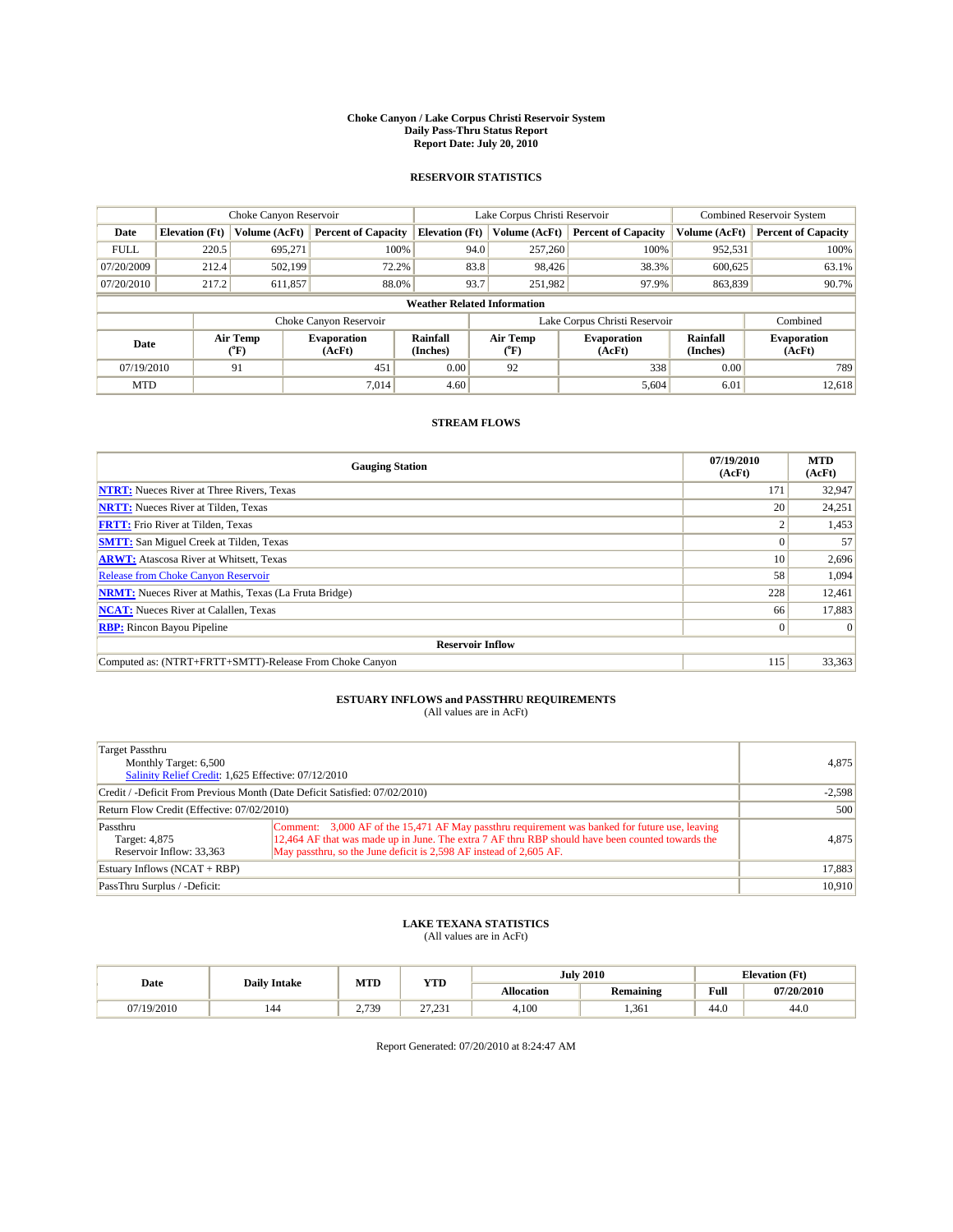#### **Choke Canyon / Lake Corpus Christi Reservoir System Daily Pass-Thru Status Report Report Date: July 21, 2010**

### **RESERVOIR STATISTICS**

|             |                       | Choke Canyon Reservoir                    |                              |                                    | Lake Corpus Christi Reservoir           |                               |                      | <b>Combined Reservoir System</b> |  |
|-------------|-----------------------|-------------------------------------------|------------------------------|------------------------------------|-----------------------------------------|-------------------------------|----------------------|----------------------------------|--|
| Date        | <b>Elevation</b> (Ft) | Volume (AcFt)                             | <b>Percent of Capacity</b>   | <b>Elevation (Ft)</b>              | Volume (AcFt)                           | <b>Percent of Capacity</b>    | Volume (AcFt)        | <b>Percent of Capacity</b>       |  |
| <b>FULL</b> | 220.5                 | 695.271                                   | 100%                         | 94.0                               | 257,260                                 | 100%                          | 952,531              | 100%                             |  |
| 07/21/2009  | 212.3                 | 501,772                                   | 72.2%                        | 83.7                               | 97,164                                  | 37.8%                         | 598,936              | 62.9%                            |  |
| 07/21/2010  | 217.2                 | 611,375                                   | 87.9%                        | 93.7                               | 251,619                                 | 97.8%                         | 862,994              | 90.6%                            |  |
|             |                       |                                           |                              | <b>Weather Related Information</b> |                                         |                               |                      |                                  |  |
|             |                       |                                           | Choke Canyon Reservoir       |                                    |                                         | Lake Corpus Christi Reservoir |                      | Combined                         |  |
| Date        |                       | Air Temp<br>$({}^{\mathrm{o}}\mathrm{F})$ | <b>Evaporation</b><br>(AcFt) | Rainfall<br>(Inches)               | Air Temp<br>$(^{\mathrm{o}}\mathrm{F})$ | <b>Evaporation</b><br>(AcFt)  | Rainfall<br>(Inches) | <b>Evaporation</b><br>(AcFt)     |  |
| 07/20/2010  |                       | 95                                        | 338                          | 0.00                               | 92                                      | 338                           | 0.00                 | 676                              |  |
| <b>MTD</b>  |                       |                                           | 7,352                        | 4.60                               |                                         | 5,942                         | 6.01                 | 13,294                           |  |

## **STREAM FLOWS**

| <b>Gauging Station</b>                                       | 07/20/2010<br>(AcFt) | <b>MTD</b><br>(AcFt) |  |  |  |  |  |
|--------------------------------------------------------------|----------------------|----------------------|--|--|--|--|--|
| <b>NTRT:</b> Nueces River at Three Rivers, Texas             | 143                  | 33,090               |  |  |  |  |  |
| <b>NRTT:</b> Nueces River at Tilden, Texas                   | 17                   | 24,268               |  |  |  |  |  |
| <b>FRTT:</b> Frio River at Tilden, Texas                     |                      | 1,454                |  |  |  |  |  |
| <b>SMTT:</b> San Miguel Creek at Tilden, Texas               |                      | 57                   |  |  |  |  |  |
| <b>ARWT:</b> Atascosa River at Whitsett, Texas               | 8                    | 2,704                |  |  |  |  |  |
| Release from Choke Canyon Reservoir                          | 58                   | 1,151                |  |  |  |  |  |
| <b>NRMT:</b> Nueces River at Mathis, Texas (La Fruta Bridge) | 195                  | 12,656               |  |  |  |  |  |
| <b>NCAT:</b> Nueces River at Calallen, Texas                 | 129                  | 18,012               |  |  |  |  |  |
| <b>RBP:</b> Rincon Bayou Pipeline                            | $\overline{0}$       | $\Omega$             |  |  |  |  |  |
| <b>Reservoir Inflow</b>                                      |                      |                      |  |  |  |  |  |
| Computed as: (NTRT+FRTT+SMTT)-Release From Choke Canyon      | 87                   | 33,450               |  |  |  |  |  |

## **ESTUARY INFLOWS and PASSTHRU REQUIREMENTS**

| (All values are in AcFt) |  |  |
|--------------------------|--|--|
|--------------------------|--|--|

| Target Passthru<br>Monthly Target: 6,500<br>Salinity Relief Credit: 3,250 Effective: 07/19/2010 | 3.250                                                                                                                                                                                                                                                                    |        |
|-------------------------------------------------------------------------------------------------|--------------------------------------------------------------------------------------------------------------------------------------------------------------------------------------------------------------------------------------------------------------------------|--------|
| Credit / -Deficit From Previous Month (Date Deficit Satisfied: 07/02/2010)                      | $-2,598$                                                                                                                                                                                                                                                                 |        |
| Return Flow Credit (Effective: 07/02/2010)                                                      | 500                                                                                                                                                                                                                                                                      |        |
| Passthru<br>Target: 3,250<br>Reservoir Inflow: 33.450                                           | Comment: 3,000 AF of the 15,471 AF May passthru requirement was banked for future use, leaving<br>12,464 AF that was made up in June. The extra 7 AF thru RBP should have been counted towards the<br>May passthru, so the June deficit is 2,598 AF instead of 2,605 AF. | 3.250  |
| Estuary Inflows (NCAT + RBP)                                                                    | 18,012                                                                                                                                                                                                                                                                   |        |
| PassThru Surplus / -Deficit:                                                                    |                                                                                                                                                                                                                                                                          | 12,664 |

## **LAKE TEXANA STATISTICS** (All values are in AcFt)

|            | <b>Daily Intake</b> | MTD   | <b>YTD</b>                | <b>July 2010</b> |                  | <b>Elevation</b> (Ft)                       |            |
|------------|---------------------|-------|---------------------------|------------------|------------------|---------------------------------------------|------------|
| Date       |                     |       |                           | Allocation       | <b>Remaining</b> | Full<br>the contract of the contract of the | 07/21/2010 |
| 07/20/2010 | 143                 | 2.881 | $\sim$<br>$\sim$<br>ر ر ب | 4.100            | 219<br>1.41      | 44.0                                        | 44.1       |

Report Generated: 07/21/2010 at 8:09:04 AM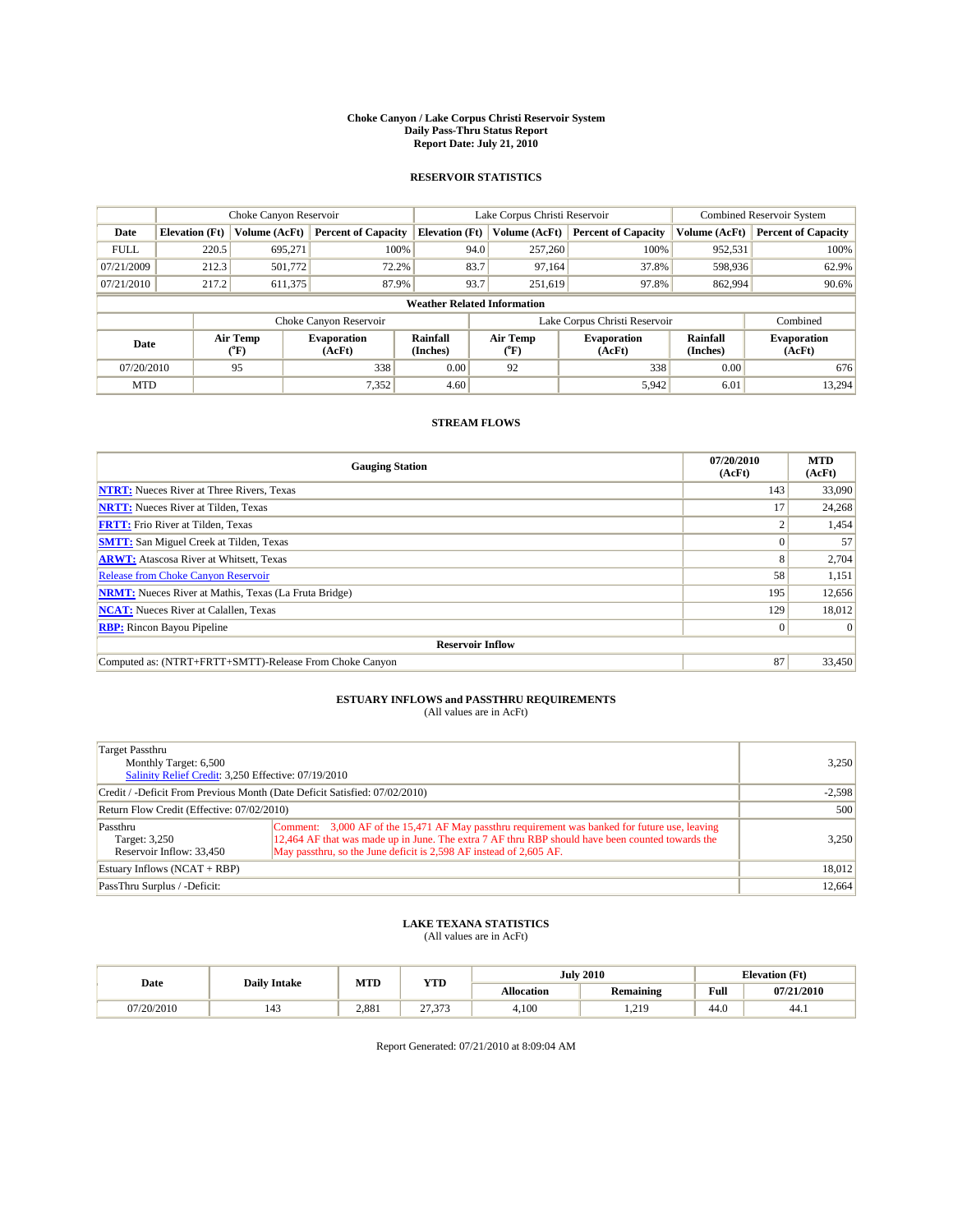#### **Choke Canyon / Lake Corpus Christi Reservoir System Daily Pass-Thru Status Report Report Date: July 22, 2010**

### **RESERVOIR STATISTICS**

|                                                                                                      |                       | Choke Canyon Reservoir       |                            |                                    | Lake Corpus Christi Reservoir |                               |               | <b>Combined Reservoir System</b> |  |
|------------------------------------------------------------------------------------------------------|-----------------------|------------------------------|----------------------------|------------------------------------|-------------------------------|-------------------------------|---------------|----------------------------------|--|
| Date                                                                                                 | <b>Elevation</b> (Ft) | Volume (AcFt)                | <b>Percent of Capacity</b> | <b>Elevation</b> (Ft)              | Volume (AcFt)                 | <b>Percent of Capacity</b>    | Volume (AcFt) | <b>Percent of Capacity</b>       |  |
| <b>FULL</b>                                                                                          | 220.5                 | 695.271                      | 100%                       | 94.0                               | 257,260                       | 100%                          | 952,531       | 100%                             |  |
| 07/22/2009                                                                                           | 212.3                 | 501,345                      | 72.1%                      | 83.7                               | 97,392                        | 37.9%                         | 598,737       | 62.9%                            |  |
| 07/22/2010                                                                                           | 217.2                 | 612,098                      | 88.0%                      | 93.7                               | 251,256                       | 97.7%                         | 863,354       | 90.6%                            |  |
|                                                                                                      |                       |                              |                            | <b>Weather Related Information</b> |                               |                               |               |                                  |  |
|                                                                                                      |                       |                              | Choke Canyon Reservoir     |                                    |                               | Lake Corpus Christi Reservoir |               | Combined                         |  |
| Air Temp<br>Air Temp<br>Rainfall<br><b>Evaporation</b><br>Date<br>(Inches)<br>(AcFt)<br>(°F)<br>("F) |                       | <b>Evaporation</b><br>(AcFt) | Rainfall<br>(Inches)       | <b>Evaporation</b><br>(AcFt)       |                               |                               |               |                                  |  |
| 07/21/2010                                                                                           |                       | 95                           | 353                        | 0.20                               | 91                            | 296                           | 0.03          | 649                              |  |
| <b>MTD</b>                                                                                           |                       |                              | 7.705                      | 4.80                               |                               | 6,238                         | 6.04          | 13,943                           |  |

## **STREAM FLOWS**

| <b>Gauging Station</b>                                       | 07/21/2010<br>(AcFt) | <b>MTD</b><br>(AcFt) |  |  |  |  |
|--------------------------------------------------------------|----------------------|----------------------|--|--|--|--|
| <b>NTRT:</b> Nueces River at Three Rivers, Texas             | 129                  | 33,219               |  |  |  |  |
| <b>NRTT:</b> Nueces River at Tilden, Texas                   | 11                   | 24,279               |  |  |  |  |
| <b>FRTT:</b> Frio River at Tilden, Texas                     |                      | 1,455                |  |  |  |  |
| <b>SMTT:</b> San Miguel Creek at Tilden, Texas               |                      | 57                   |  |  |  |  |
| <b>ARWT:</b> Atascosa River at Whitsett, Texas               | 32                   | 2,736                |  |  |  |  |
| Release from Choke Canyon Reservoir                          | 58                   | 1,209                |  |  |  |  |
| <b>NRMT:</b> Nueces River at Mathis, Texas (La Fruta Bridge) | 169                  | 12,824               |  |  |  |  |
| <b>NCAT:</b> Nueces River at Calallen, Texas                 | 58                   | 18,069               |  |  |  |  |
| <b>RBP:</b> Rincon Bayou Pipeline                            | 4                    |                      |  |  |  |  |
| <b>Reservoir Inflow</b>                                      |                      |                      |  |  |  |  |
| Computed as: (NTRT+FRTT+SMTT)-Release From Choke Canyon      | 73                   | 33,523               |  |  |  |  |

## **ESTUARY INFLOWS and PASSTHRU REQUIREMENTS**

| (All values are in AcFt) |  |  |
|--------------------------|--|--|
|--------------------------|--|--|

| Target Passthru<br>Monthly Target: 6,500<br>Salinity Relief Credit: 3,250 Effective: 07/19/2010 | 3,250                                                                                                                                                                                                                                                                    |        |
|-------------------------------------------------------------------------------------------------|--------------------------------------------------------------------------------------------------------------------------------------------------------------------------------------------------------------------------------------------------------------------------|--------|
| Credit / -Deficit From Previous Month (Date Deficit Satisfied: 07/02/2010)                      | $-2,598$                                                                                                                                                                                                                                                                 |        |
| Return Flow Credit (Effective: 07/02/2010)                                                      | 500                                                                                                                                                                                                                                                                      |        |
| Passthru<br>Target: 3,250<br>Reservoir Inflow: 33,523                                           | Comment: 3,000 AF of the 15,471 AF May passthru requirement was banked for future use, leaving<br>12,464 AF that was made up in June. The extra 7 AF thru RBP should have been counted towards the<br>May passthru, so the June deficit is 2,598 AF instead of 2,605 AF. | 3,250  |
| Estuary Inflows $(NCAT + RBP)$                                                                  | 18,073                                                                                                                                                                                                                                                                   |        |
| PassThru Surplus / -Deficit:                                                                    |                                                                                                                                                                                                                                                                          | 12,725 |

## **LAKE TEXANA STATISTICS** (All values are in AcFt)

|            | <b>Daily Intake</b> | MTD   | <b>YTD</b>      |                   | <b>July 2010</b> |                                         | <b>Elevation</b> (Ft) |  |
|------------|---------------------|-------|-----------------|-------------------|------------------|-----------------------------------------|-----------------------|--|
| Date       |                     |       |                 | <b>Allocation</b> | <b>Remaining</b> | Full<br>the contract of the contract of | 07/22/2010            |  |
| 07/21/2010 | 143                 | 3.025 | $\sim$<br>21.91 | 4.100             | .075             | 44.0                                    | 44.0                  |  |

Report Generated: 07/22/2010 at 9:02:46 AM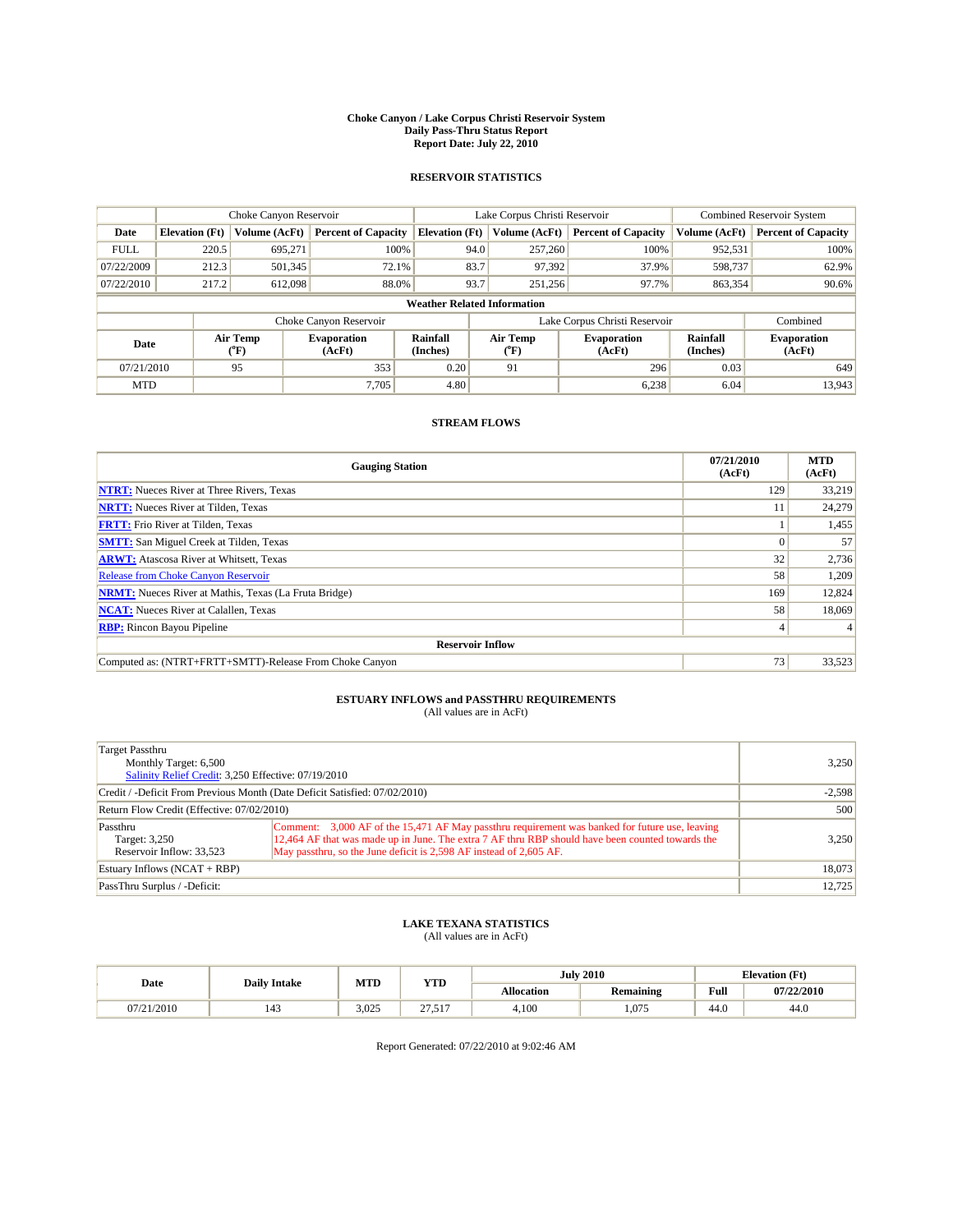#### **Choke Canyon / Lake Corpus Christi Reservoir System Daily Pass-Thru Status Report Report Date: July 23, 2010**

### **RESERVOIR STATISTICS**

|                                                                                                      |                       | Choke Canyon Reservoir       |                            |                                    | Lake Corpus Christi Reservoir |                               |               | <b>Combined Reservoir System</b> |  |
|------------------------------------------------------------------------------------------------------|-----------------------|------------------------------|----------------------------|------------------------------------|-------------------------------|-------------------------------|---------------|----------------------------------|--|
| Date                                                                                                 | <b>Elevation</b> (Ft) | Volume (AcFt)                | <b>Percent of Capacity</b> | <b>Elevation</b> (Ft)              | Volume (AcFt)                 | <b>Percent of Capacity</b>    | Volume (AcFt) | <b>Percent of Capacity</b>       |  |
| <b>FULL</b>                                                                                          | 220.5                 | 695.271                      | 100%                       | 94.0                               | 257,260                       | 100%                          | 952,531       | 100%                             |  |
| 07/23/2009                                                                                           | 212.3                 | 500,918                      | 72.0%                      | 83.6                               | 96,821                        | 37.6%                         | 597,739       | 62.8%                            |  |
| 07/23/2010                                                                                           | 217.2                 | 611,616                      | 88.0%                      | 93.7                               | 251,256                       | 97.7%                         | 862,872       | 90.6%                            |  |
|                                                                                                      |                       |                              |                            | <b>Weather Related Information</b> |                               |                               |               |                                  |  |
|                                                                                                      |                       |                              | Choke Canyon Reservoir     |                                    |                               | Lake Corpus Christi Reservoir |               | Combined                         |  |
| Air Temp<br>Air Temp<br>Rainfall<br><b>Evaporation</b><br>Date<br>(Inches)<br>(AcFt)<br>(°F)<br>("F) |                       | <b>Evaporation</b><br>(AcFt) | Rainfall<br>(Inches)       | <b>Evaporation</b><br>(AcFt)       |                               |                               |               |                                  |  |
| 07/22/2010                                                                                           |                       | 93                           | 324                        | 0.16                               | 87                            | 148                           | 0.24          | 472                              |  |
| <b>MTD</b>                                                                                           |                       |                              | 8.029                      | 4.96                               |                               | 6,386                         | 6.28          | 14,415                           |  |

## **STREAM FLOWS**

| <b>Gauging Station</b>                                       | 07/22/2010<br>(AcFt) | <b>MTD</b><br>(AcFt) |  |  |  |  |
|--------------------------------------------------------------|----------------------|----------------------|--|--|--|--|
| <b>NTRT:</b> Nueces River at Three Rivers, Texas             | 127                  | 33,346               |  |  |  |  |
| <b>NRTT:</b> Nueces River at Tilden, Texas                   |                      | 24,284               |  |  |  |  |
| <b>FRTT:</b> Frio River at Tilden, Texas                     |                      | 1,457                |  |  |  |  |
| <b>SMTT:</b> San Miguel Creek at Tilden, Texas               |                      | 57                   |  |  |  |  |
| <b>ARWT:</b> Atascosa River at Whitsett, Texas               | 34                   | 2,770                |  |  |  |  |
| Release from Choke Canyon Reservoir                          | 58                   | 1,266                |  |  |  |  |
| <b>NRMT:</b> Nueces River at Mathis, Texas (La Fruta Bridge) | 169                  | 12,993               |  |  |  |  |
| <b>NCAT:</b> Nueces River at Calallen, Texas                 | 81                   | 18,151               |  |  |  |  |
| <b>RBP:</b> Rincon Bayou Pipeline                            | $\overline{0}$       |                      |  |  |  |  |
| <b>Reservoir Inflow</b>                                      |                      |                      |  |  |  |  |
| Computed as: (NTRT+FRTT+SMTT)-Release From Choke Canyon      | 71                   | 33,594               |  |  |  |  |

## **ESTUARY INFLOWS and PASSTHRU REQUIREMENTS**

| (All values are in AcFt) |  |  |
|--------------------------|--|--|
|--------------------------|--|--|

| Target Passthru<br>Monthly Target: 6,500<br>Salinity Relief Credit: 3,250 Effective: 07/19/2010 | 3.250                                                                                                                                                                                                                                                                    |          |
|-------------------------------------------------------------------------------------------------|--------------------------------------------------------------------------------------------------------------------------------------------------------------------------------------------------------------------------------------------------------------------------|----------|
| Credit / -Deficit From Previous Month (Date Deficit Satisfied: 07/02/2010)                      |                                                                                                                                                                                                                                                                          | $-2,598$ |
| Return Flow Credit (Effective: 07/02/2010)                                                      | 500                                                                                                                                                                                                                                                                      |          |
| Passthru<br>Target: 3,250<br>Reservoir Inflow: 33,594                                           | Comment: 3,000 AF of the 15,471 AF May passthru requirement was banked for future use, leaving<br>12,464 AF that was made up in June. The extra 7 AF thru RBP should have been counted towards the<br>May passthru, so the June deficit is 2,598 AF instead of 2,605 AF. | 3.250    |
| Estuary Inflows (NCAT + RBP)                                                                    | 18,155                                                                                                                                                                                                                                                                   |          |
| PassThru Surplus / -Deficit:                                                                    |                                                                                                                                                                                                                                                                          | 12,807   |

## **LAKE TEXANA STATISTICS** (All values are in AcFt)

|            |                     | MTD   | <b>YTD</b> |                   | <b>July 2010</b> |                                         | <b>Elevation</b> (Ft) |
|------------|---------------------|-------|------------|-------------------|------------------|-----------------------------------------|-----------------------|
| Date       | <b>Daily Intake</b> |       |            | <b>Allocation</b> | Remaining        | Full<br>the contract of the contract of | 07/23/2010            |
| 07/22/2010 | $\Lambda$<br>143    | 3.167 | 27.659     | 4.100             | 933              | 44.0                                    | 44.1                  |

Report Generated: 07/23/2010 at 8:40:30 AM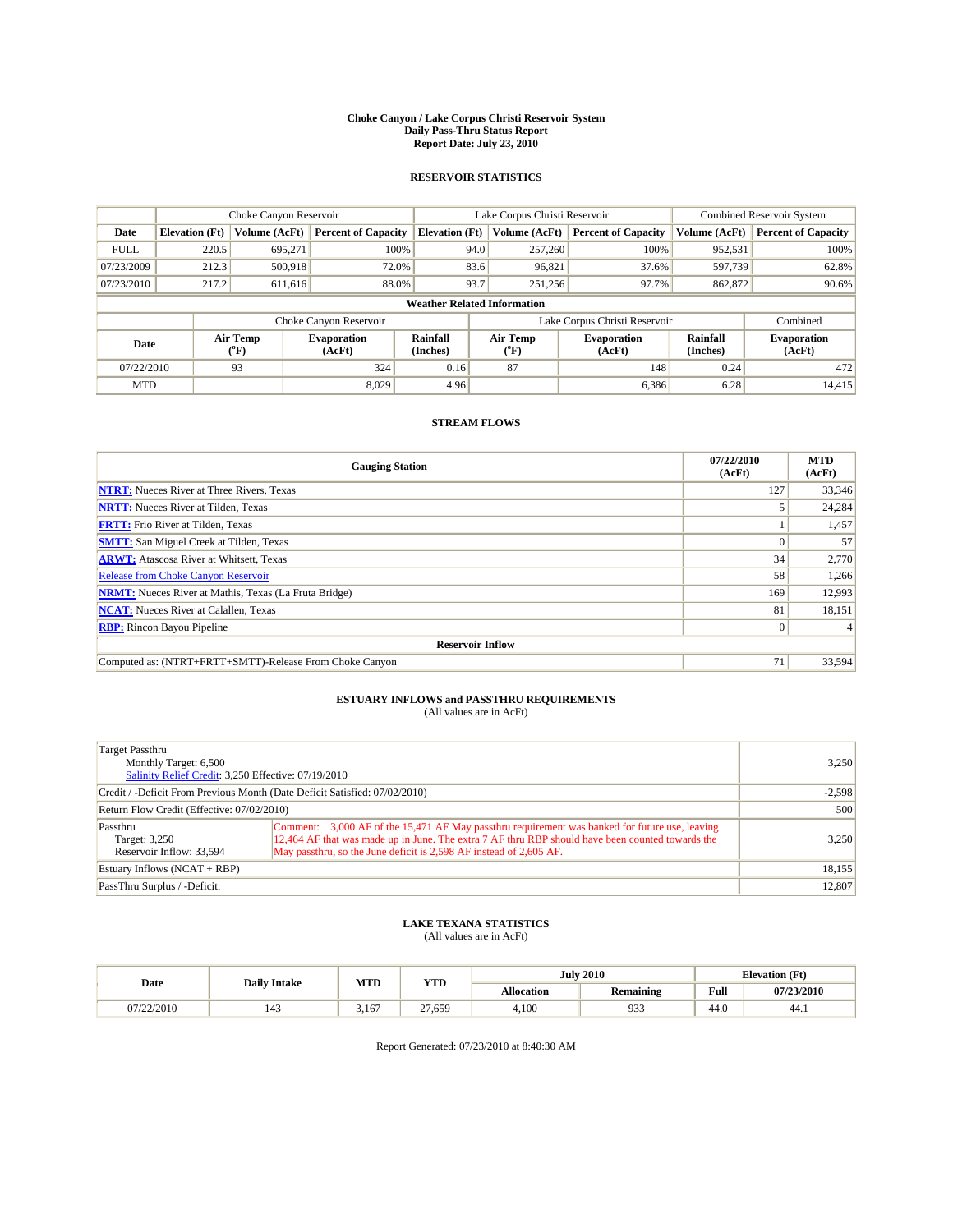#### **Choke Canyon / Lake Corpus Christi Reservoir System Daily Pass-Thru Status Report Report Date: July 24, 2010**

### **RESERVOIR STATISTICS**

|             | Choke Canyon Reservoir |                  |                              |                                    | Lake Corpus Christi Reservoir                    | <b>Combined Reservoir System</b> |                      |                              |
|-------------|------------------------|------------------|------------------------------|------------------------------------|--------------------------------------------------|----------------------------------|----------------------|------------------------------|
| Date        | <b>Elevation</b> (Ft)  | Volume (AcFt)    | <b>Percent of Capacity</b>   | <b>Elevation</b> (Ft)              | Volume (AcFt)                                    | <b>Percent of Capacity</b>       | Volume (AcFt)        | <b>Percent of Capacity</b>   |
| <b>FULL</b> | 220.5                  | 695.271          | 100%                         | 94.0                               | 257,260                                          | 100%                             | 952,531              | 100%                         |
| 07/24/2009  | 212.3                  | 500,496          | 72.0%                        | 83.6                               | 96.139                                           | 37.4%                            | 596,635              | 62.6%                        |
| 07/24/2010  | 217.2                  | 611,616          | 88.0%                        | 93.7                               | 251,075                                          | 97.6%                            | 862,691              | 90.6%                        |
|             |                        |                  |                              | <b>Weather Related Information</b> |                                                  |                                  |                      |                              |
|             |                        |                  | Choke Canyon Reservoir       |                                    |                                                  | Lake Corpus Christi Reservoir    |                      | Combined                     |
| Date        |                        | Air Temp<br>(°F) | <b>Evaporation</b><br>(AcFt) | Rainfall<br>(Inches)               | Air Temp<br><b>Evaporation</b><br>(AcFt)<br>("F) |                                  | Rainfall<br>(Inches) | <b>Evaporation</b><br>(AcFt) |
| 07/23/2010  |                        | 93               | 324                          | 0.21                               | 88                                               | 127                              | 0.01                 | 451                          |
| <b>MTD</b>  |                        |                  | 8,353                        | 5.17                               |                                                  | 6,513                            | 6.29                 | 14.866                       |

## **STREAM FLOWS**

| <b>Gauging Station</b>                                       | 07/23/2010<br>(AcFt) | <b>MTD</b><br>(AcFt) |
|--------------------------------------------------------------|----------------------|----------------------|
| <b>NTRT:</b> Nueces River at Three Rivers, Texas             | 119 <sup> </sup>     | 33,465               |
| <b>NRTT:</b> Nueces River at Tilden, Texas                   |                      | 24,287               |
| <b>FRTT:</b> Frio River at Tilden, Texas                     |                      | 1,458                |
| <b>SMTT:</b> San Miguel Creek at Tilden, Texas               |                      | 58                   |
| <b>ARWT:</b> Atascosa River at Whitsett, Texas               | 36                   | 2,805                |
| Release from Choke Canyon Reservoir                          | 58                   | 1,324                |
| <b>NRMT:</b> Nueces River at Mathis, Texas (La Fruta Bridge) | 177                  | 13,170               |
| <b>NCAT:</b> Nueces River at Calallen, Texas                 | 73                   | 18,224               |
| <b>RBP:</b> Rincon Bayou Pipeline                            | $\overline{0}$       |                      |
| <b>Reservoir Inflow</b>                                      |                      |                      |
| Computed as: (NTRT+FRTT+SMTT)-Release From Choke Canyon      | 63                   | 33,656               |

# **ESTUARY INFLOWS and PASSTHRU REQUIREMENTS**<br>(All values are in AcFt)

| Target Passthru<br>Monthly Target: 6,500<br>Salinity Relief Credit: 3,250 Effective: 07/19/2010 | 3,250                                                                                                                                                                                                                                                                    |          |
|-------------------------------------------------------------------------------------------------|--------------------------------------------------------------------------------------------------------------------------------------------------------------------------------------------------------------------------------------------------------------------------|----------|
| Credit / -Deficit From Previous Month (Date Deficit Satisfied: 07/02/2010)                      |                                                                                                                                                                                                                                                                          | $-2,598$ |
| Return Flow Credit (Effective: 07/02/2010)                                                      | 500                                                                                                                                                                                                                                                                      |          |
| Passthru<br>Target: 3,250<br>Reservoir Inflow: 33,656                                           | Comment: 3,000 AF of the 15,471 AF May passthru requirement was banked for future use, leaving<br>12,464 AF that was made up in June. The extra 7 AF thru RBP should have been counted towards the<br>May passthru, so the June deficit is 2,598 AF instead of 2,605 AF. | 3,250    |
| Estuary Inflows (NCAT + RBP)                                                                    | 18,228                                                                                                                                                                                                                                                                   |          |
| PassThru Surplus / -Deficit:                                                                    |                                                                                                                                                                                                                                                                          | 12,880   |

## **LAKE TEXANA STATISTICS** (All values are in AcFt)

|            |                     | MTD   | <b>YTD</b> |            | <b>July 2010</b> |                                             | <b>Elevation</b> (Ft) |
|------------|---------------------|-------|------------|------------|------------------|---------------------------------------------|-----------------------|
| Date       | <b>Daily Intake</b> |       |            | Allocation | <b>Remaining</b> | Full<br>the contract of the contract of the | 07/24/2010            |
| 07/23/2010 | 143                 | 3.310 | 27.802     | 4.100      | 790              | 44.0                                        | 44.1                  |

Report Generated: 07/24/2010 at 8:51:51 AM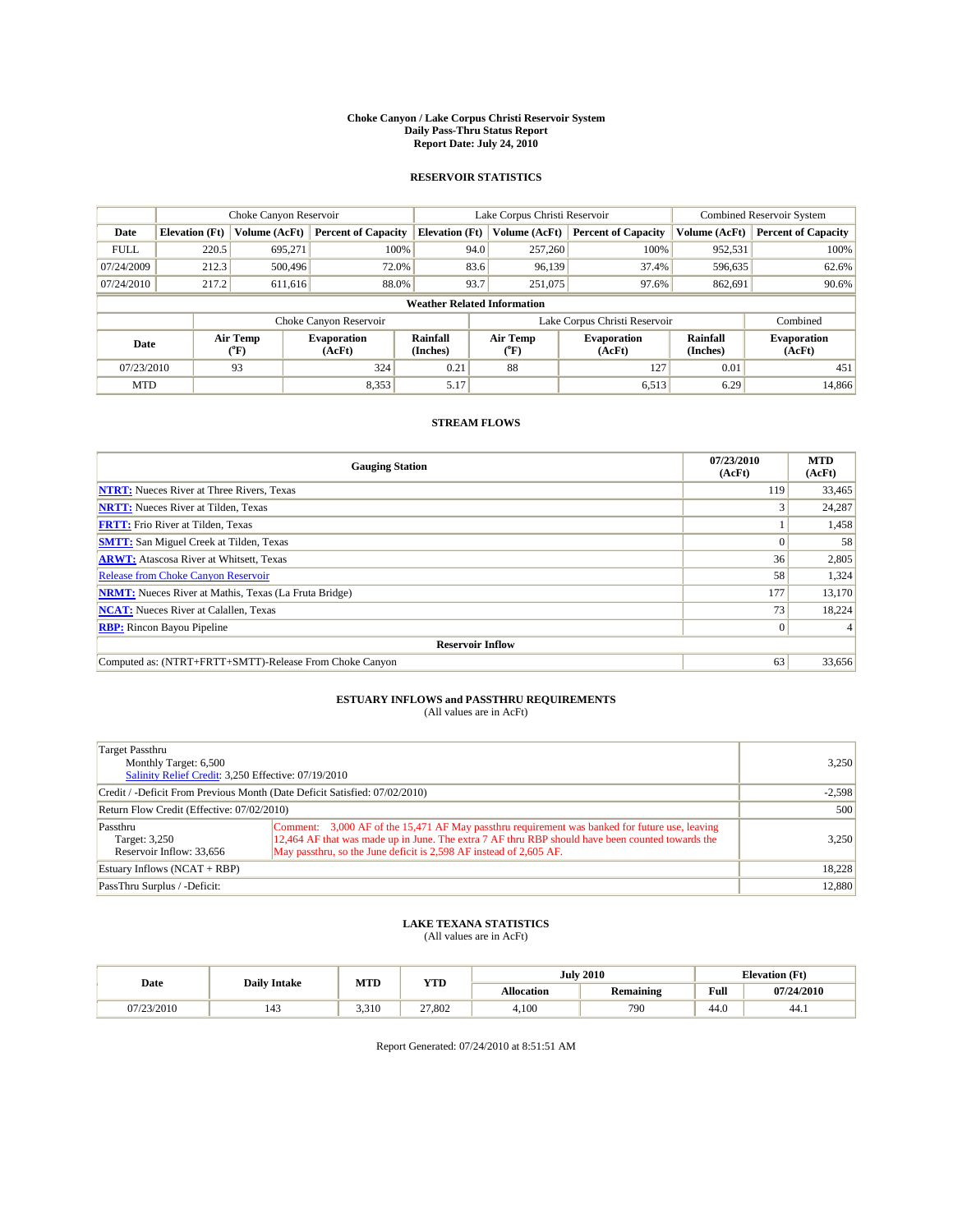#### **Choke Canyon / Lake Corpus Christi Reservoir System Daily Pass-Thru Status Report Report Date: July 25, 2010**

### **RESERVOIR STATISTICS**

|             | Choke Canyon Reservoir |                  |                              |                                    | Lake Corpus Christi Reservoir                    | <b>Combined Reservoir System</b> |                      |                              |
|-------------|------------------------|------------------|------------------------------|------------------------------------|--------------------------------------------------|----------------------------------|----------------------|------------------------------|
| Date        | <b>Elevation</b> (Ft)  | Volume (AcFt)    | <b>Percent of Capacity</b>   | <b>Elevation</b> (Ft)              | Volume (AcFt)                                    | <b>Percent of Capacity</b>       | Volume (AcFt)        | <b>Percent of Capacity</b>   |
| <b>FULL</b> | 220.5                  | 695.271          | 100%                         |                                    | 94.0<br>257,260                                  | 100%                             | 952,531              | 100%                         |
| 07/25/2009  | 212.2                  | 499,651          | 71.9%                        | 83.5                               | 95,685                                           | 37.2%                            | 595,336              | 62.5%                        |
| 07/25/2010  | 217.1                  | 610.411          | 87.8%                        |                                    | 93.6<br>250,713                                  | 97.5%                            | 861,124              | 90.4%                        |
|             |                        |                  |                              | <b>Weather Related Information</b> |                                                  |                                  |                      |                              |
|             |                        |                  | Choke Canyon Reservoir       |                                    | Lake Corpus Christi Reservoir                    |                                  |                      | Combined                     |
| Date        |                        | Air Temp<br>(°F) | <b>Evaporation</b><br>(AcFt) | Rainfall<br>(Inches)               | Air Temp<br><b>Evaporation</b><br>(AcFt)<br>("F) |                                  | Rainfall<br>(Inches) | <b>Evaporation</b><br>(AcFt) |
| 07/24/2010  |                        | 96               | 422                          | 0.00                               | 91                                               | 369                              | 0.00                 | 791                          |
| <b>MTD</b>  |                        |                  | 8.775                        | 5.17                               |                                                  | 6,882                            | 6.29                 | 15,657                       |

## **STREAM FLOWS**

| <b>Gauging Station</b>                                       | 07/24/2010<br>(AcFt) | <b>MTD</b><br>(AcFt) |
|--------------------------------------------------------------|----------------------|----------------------|
| <b>NTRT:</b> Nueces River at Three Rivers, Texas             | 115                  | 33,580               |
| <b>NRTT:</b> Nueces River at Tilden, Texas                   |                      | 24,288               |
| <b>FRTT:</b> Frio River at Tilden, Texas                     |                      | 1,459                |
| <b>SMTT:</b> San Miguel Creek at Tilden, Texas               |                      | 58                   |
| <b>ARWT:</b> Atascosa River at Whitsett, Texas               | 38                   | 2,843                |
| Release from Choke Canyon Reservoir                          | 58                   | 1,382                |
| <b>NRMT:</b> Nueces River at Mathis, Texas (La Fruta Bridge) | 169                  | 13,338               |
| <b>NCAT:</b> Nueces River at Calallen, Texas                 | 52                   | 18,276               |
| <b>RBP:</b> Rincon Bayou Pipeline                            | $\overline{0}$       |                      |
| <b>Reservoir Inflow</b>                                      |                      |                      |
| Computed as: (NTRT+FRTT+SMTT)-Release From Choke Canyon      | 58                   | 33,715               |

# **ESTUARY INFLOWS and PASSTHRU REQUIREMENTS**<br>(All values are in AcFt)

| Target Passthru<br>Monthly Target: 6,500<br>Salinity Relief Credit: 3,250 Effective: 07/19/2010 | 3,250                                                                                                                                                                                                                                                                    |          |
|-------------------------------------------------------------------------------------------------|--------------------------------------------------------------------------------------------------------------------------------------------------------------------------------------------------------------------------------------------------------------------------|----------|
| Credit / -Deficit From Previous Month (Date Deficit Satisfied: 07/02/2010)                      |                                                                                                                                                                                                                                                                          | $-2,598$ |
| Return Flow Credit (Effective: 07/02/2010)                                                      | 500                                                                                                                                                                                                                                                                      |          |
| Passthru<br>Target: 3,250<br>Reservoir Inflow: 33,715                                           | Comment: 3,000 AF of the 15,471 AF May passthru requirement was banked for future use, leaving<br>12,464 AF that was made up in June. The extra 7 AF thru RBP should have been counted towards the<br>May passthru, so the June deficit is 2,598 AF instead of 2,605 AF. | 3.250    |
| Estuary Inflows (NCAT + RBP)                                                                    | 18,280                                                                                                                                                                                                                                                                   |          |
| PassThru Surplus / -Deficit:                                                                    |                                                                                                                                                                                                                                                                          | 12,932   |

## **LAKE TEXANA STATISTICS** (All values are in AcFt)

|            |                     | MTD   | <b>YTD</b> |            | <b>July 2010</b> | <b>Elevation</b> (Ft) |            |
|------------|---------------------|-------|------------|------------|------------------|-----------------------|------------|
| Date       | <b>Daily Intake</b> |       |            | Allocation | <b>Remaining</b> | Full                  | 07/25/2010 |
| 07/24/2010 | 142                 | 3.452 | 27.944     | 4.100      | 648              | $\sqrt{ }$<br>44.0    | 44.1       |

Report Generated: 07/25/2010 at 8:38:18 AM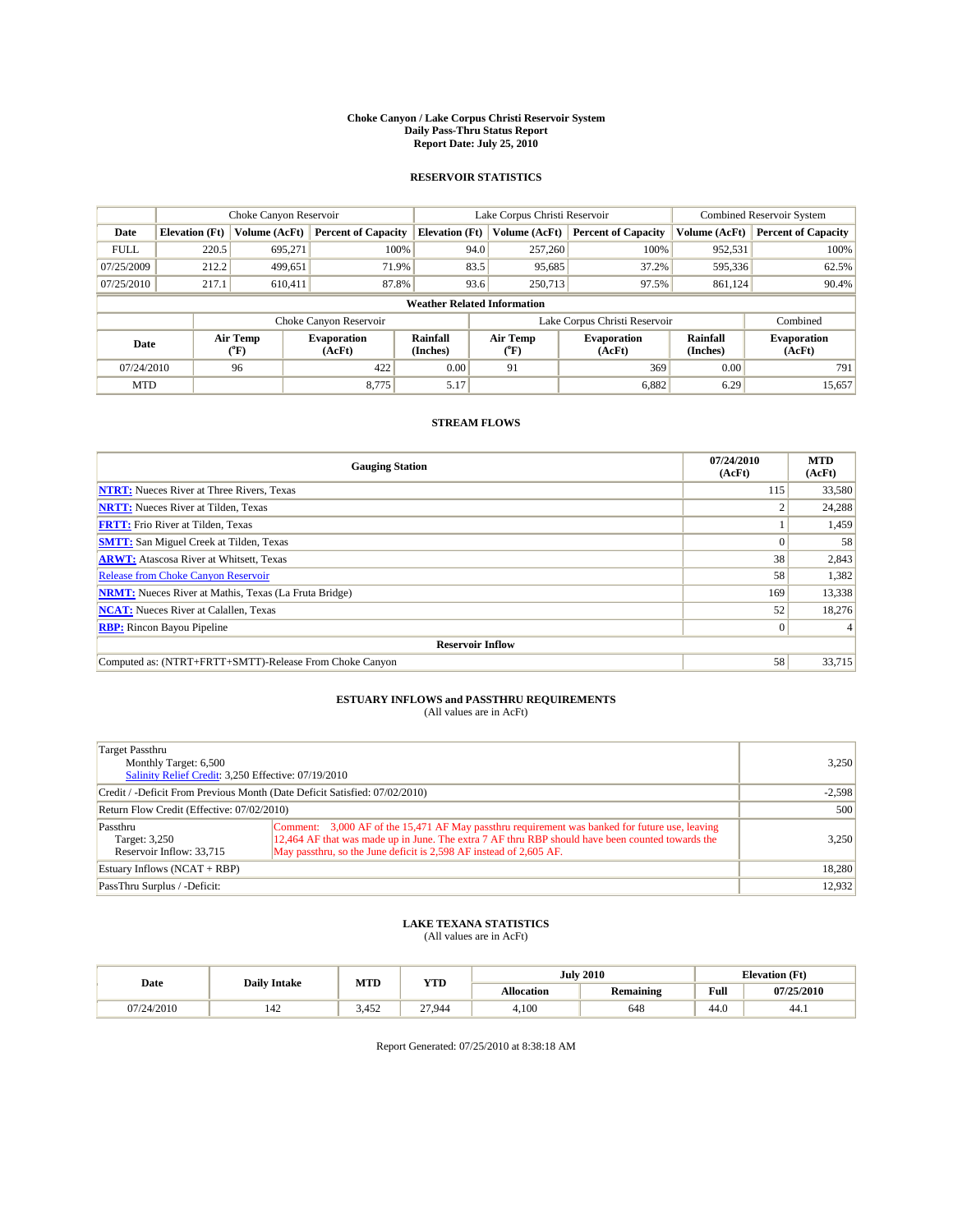#### **Choke Canyon / Lake Corpus Christi Reservoir System Daily Pass-Thru Status Report Report Date: July 26, 2010**

### **RESERVOIR STATISTICS**

|             | Choke Canyon Reservoir |                  |                              |                                                                          | Lake Corpus Christi Reservoir |                      |                               |               | <b>Combined Reservoir System</b> |  |
|-------------|------------------------|------------------|------------------------------|--------------------------------------------------------------------------|-------------------------------|----------------------|-------------------------------|---------------|----------------------------------|--|
| Date        | <b>Elevation</b> (Ft)  | Volume (AcFt)    | <b>Percent of Capacity</b>   | <b>Elevation</b> (Ft)                                                    |                               | Volume (AcFt)        | <b>Percent of Capacity</b>    | Volume (AcFt) | <b>Percent of Capacity</b>       |  |
| <b>FULL</b> | 220.5                  | 695.271          | 100%                         |                                                                          | 94.0                          | 257,260              | 100%                          | 952,531       | 100%                             |  |
| 07/26/2009  | 212.2                  | 497,952          | 71.6%                        |                                                                          | 83.4                          | 94,782               | 36.8%                         | 592,734       | 62.2%                            |  |
| 07/26/2010  | 217.1                  | 609,929          | 87.7%                        |                                                                          | 93.6                          | 250,169              | 97.2%                         | 860,098       | 90.3%                            |  |
|             |                        |                  |                              | <b>Weather Related Information</b>                                       |                               |                      |                               |               |                                  |  |
|             |                        |                  | Choke Canyon Reservoir       |                                                                          |                               |                      | Lake Corpus Christi Reservoir |               | Combined                         |  |
| Date        |                        | Air Temp<br>(°F) | <b>Evaporation</b><br>(AcFt) | Air Temp<br>Rainfall<br><b>Evaporation</b><br>(Inches)<br>(AcFt)<br>("F) |                               | Rainfall<br>(Inches) | <b>Evaporation</b><br>(AcFt)  |               |                                  |  |
| 07/25/2010  |                        | 95               | 422                          | 0.00                                                                     |                               | 92                   | 211                           | 0.00          | 633                              |  |
| <b>MTD</b>  |                        |                  | 9.197                        | 5.17                                                                     |                               |                      | 7.093                         | 6.29          | 16.290                           |  |

## **STREAM FLOWS**

| <b>Gauging Station</b>                                       | 07/25/2010<br>(AcFt) | <b>MTD</b><br>(AcFt) |
|--------------------------------------------------------------|----------------------|----------------------|
| <b>NTRT:</b> Nueces River at Three Rivers, Texas             | 109                  | 33,689               |
| <b>NRTT:</b> Nueces River at Tilden, Texas                   |                      | 24,289               |
| <b>FRTT:</b> Frio River at Tilden, Texas                     |                      | 1,459                |
| <b>SMTT:</b> San Miguel Creek at Tilden, Texas               |                      | 58                   |
| <b>ARWT:</b> Atascosa River at Whitsett, Texas               | 34                   | 2,877                |
| Release from Choke Canyon Reservoir                          | 58                   | 1,439                |
| <b>NRMT:</b> Nueces River at Mathis, Texas (La Fruta Bridge) | 185                  | 13,523               |
| <b>NCAT:</b> Nueces River at Calallen, Texas                 | 56                   | 18,331               |
| <b>RBP:</b> Rincon Bayou Pipeline                            | $\overline{0}$       |                      |
| <b>Reservoir Inflow</b>                                      |                      |                      |
| Computed as: (NTRT+FRTT+SMTT)-Release From Choke Canyon      | 52                   | 33,767               |

# **ESTUARY INFLOWS and PASSTHRU REQUIREMENTS**<br>(All values are in AcFt)

| Target Passthru<br>Monthly Target: 6,500<br>Salinity Relief Credit: 3,250 Effective: 07/19/2010 | 3,250                                                                                                                                                                                                                                                                    |        |
|-------------------------------------------------------------------------------------------------|--------------------------------------------------------------------------------------------------------------------------------------------------------------------------------------------------------------------------------------------------------------------------|--------|
| Credit / -Deficit From Previous Month (Date Deficit Satisfied: 07/02/2010)                      | $-2,598$                                                                                                                                                                                                                                                                 |        |
| Return Flow Credit (Effective: 07/02/2010)                                                      | 500                                                                                                                                                                                                                                                                      |        |
| Passthru<br>Target: 3,250<br>Reservoir Inflow: 33,767                                           | Comment: 3,000 AF of the 15,471 AF May passthru requirement was banked for future use, leaving<br>12,464 AF that was made up in June. The extra 7 AF thru RBP should have been counted towards the<br>May passthru, so the June deficit is 2,598 AF instead of 2,605 AF. | 3,250  |
| Estuary Inflows $(NCAT + RBP)$                                                                  | 18,335                                                                                                                                                                                                                                                                   |        |
| PassThru Surplus / -Deficit:                                                                    |                                                                                                                                                                                                                                                                          | 12,987 |

## **LAKE TEXANA STATISTICS** (All values are in AcFt)

|            |                     | MTD   | <b>YTD</b> |            | <b>July 2010</b> |                                             | <b>Elevation</b> (Ft) |
|------------|---------------------|-------|------------|------------|------------------|---------------------------------------------|-----------------------|
| Date       | <b>Daily Intake</b> |       |            | Allocation | <b>Remaining</b> | Full<br>the contract of the contract of the | 07/26/2010            |
| 07/25/2010 | 142                 | 3.595 | 28,087     | 4.100      | 505              | 44.0                                        | 44.0                  |

Report Generated: 07/26/2010 at 8:47:25 AM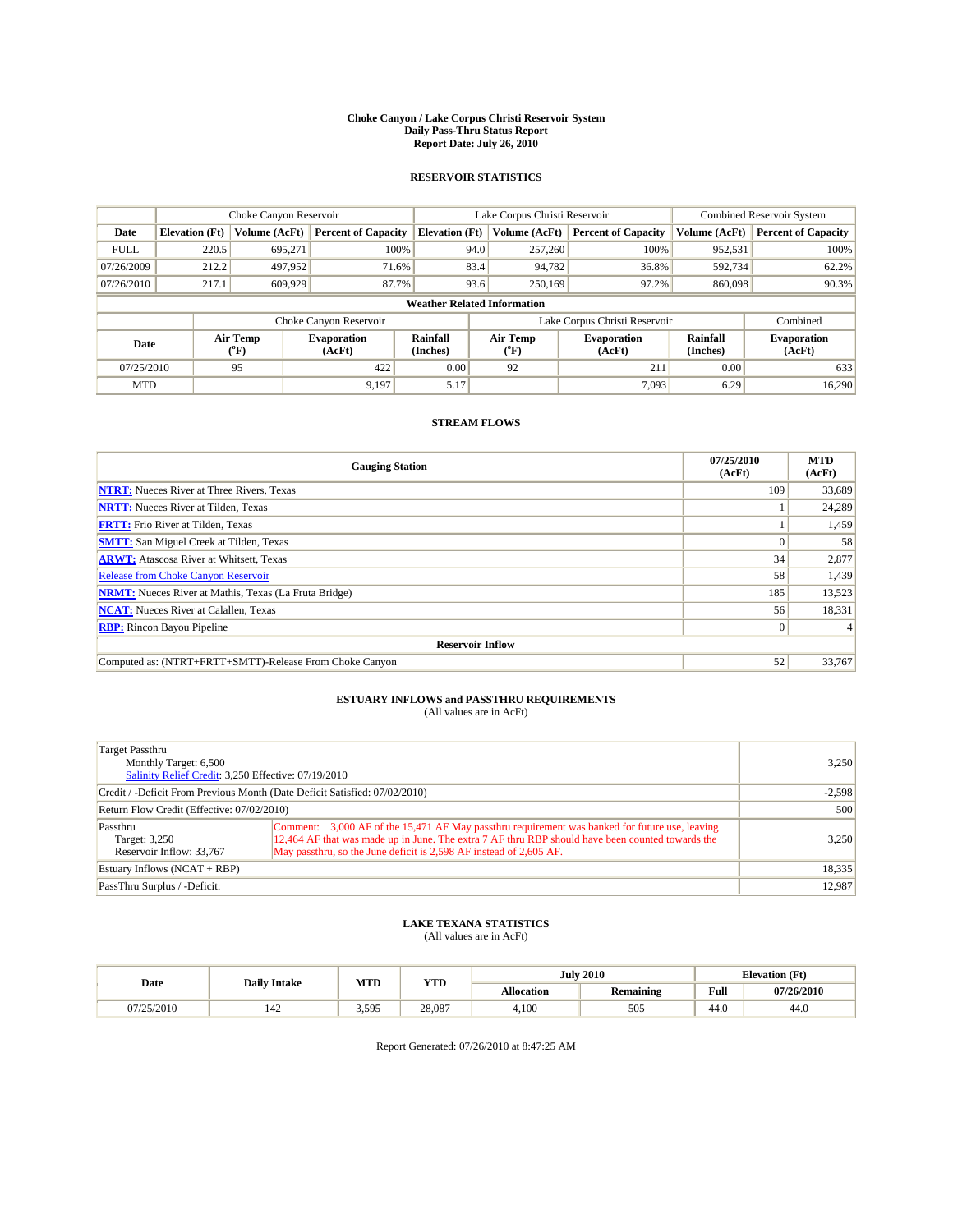#### **Choke Canyon / Lake Corpus Christi Reservoir System Daily Pass-Thru Status Report Report Date: July 27, 2010**

### **RESERVOIR STATISTICS**

|             | Choke Canyon Reservoir |                  |                              |                                    | Lake Corpus Christi Reservoir |                  |                               |                      | <b>Combined Reservoir System</b> |  |
|-------------|------------------------|------------------|------------------------------|------------------------------------|-------------------------------|------------------|-------------------------------|----------------------|----------------------------------|--|
| Date        | <b>Elevation</b> (Ft)  | Volume (AcFt)    | <b>Percent of Capacity</b>   | <b>Elevation</b> (Ft)              |                               | Volume (AcFt)    | <b>Percent of Capacity</b>    | Volume (AcFt)        | <b>Percent of Capacity</b>       |  |
| <b>FULL</b> | 220.5                  | 695.271          | 100%                         |                                    | 94.0                          | 257,260          | 100%                          | 952,531              | 100%                             |  |
| 07/27/2009  | 212.1                  | 496,037          | 71.3%                        |                                    | 83.4                          | 94,108           | 36.6%                         | 590,145              | 62.0%                            |  |
| 07/27/2010  | 217.1                  | 609,688          | 87.7%                        |                                    | 93.6                          | 249,988          | 97.2%                         | 859,676              | 90.3%                            |  |
|             |                        |                  |                              | <b>Weather Related Information</b> |                               |                  |                               |                      |                                  |  |
|             |                        |                  | Choke Canyon Reservoir       |                                    |                               |                  | Lake Corpus Christi Reservoir |                      | Combined                         |  |
| Date        |                        | Air Temp<br>(°F) | <b>Evaporation</b><br>(AcFt) | Rainfall<br>(Inches)               |                               | Air Temp<br>("F) | <b>Evaporation</b><br>(AcFt)  | Rainfall<br>(Inches) | <b>Evaporation</b><br>(AcFt)     |  |
| 07/26/2010  |                        | 92               | 408                          | 0.00                               |                               | 89               | 253                           | 0.00                 | 661                              |  |
| <b>MTD</b>  |                        |                  | 9,605                        | 5.17                               |                               |                  | 7,346                         | 6.29                 | 16,951                           |  |

## **STREAM FLOWS**

| <b>Gauging Station</b>                                       | 07/26/2010<br>(AcFt) | <b>MTD</b><br>(AcFt) |
|--------------------------------------------------------------|----------------------|----------------------|
| <b>NTRT:</b> Nueces River at Three Rivers, Texas             | 101                  | 33,791               |
| <b>NRTT:</b> Nueces River at Tilden, Texas                   |                      | 24,290               |
| <b>FRTT:</b> Frio River at Tilden, Texas                     |                      | 1,460                |
| <b>SMTT:</b> San Miguel Creek at Tilden, Texas               |                      | 58                   |
| <b>ARWT:</b> Atascosa River at Whitsett, Texas               | 32                   | 2,909                |
| <b>Release from Choke Canyon Reservoir</b>                   | 58                   | 1,497                |
| <b>NRMT:</b> Nueces River at Mathis, Texas (La Fruta Bridge) | 183                  | 13,706               |
| <b>NCAT:</b> Nueces River at Calallen, Texas                 | 22                   | 18,353               |
| <b>RBP:</b> Rincon Bayou Pipeline                            | $\vert 0 \vert$      |                      |
| <b>Reservoir Inflow</b>                                      |                      |                      |
| Computed as: (NTRT+FRTT+SMTT)-Release From Choke Canyon      | 44                   | 33,812               |

# **ESTUARY INFLOWS and PASSTHRU REQUIREMENTS**<br>(All values are in AcFt)

| Target Passthru<br>Monthly Target: 6,500<br>Salinity Relief Credit: 3,250 Effective: 07/19/2010 |                                                                                                                                                                                                                                                                          |        |  |  |  |
|-------------------------------------------------------------------------------------------------|--------------------------------------------------------------------------------------------------------------------------------------------------------------------------------------------------------------------------------------------------------------------------|--------|--|--|--|
| Credit / -Deficit From Previous Month (Date Deficit Satisfied: 07/02/2010)                      | $-2,598$                                                                                                                                                                                                                                                                 |        |  |  |  |
| Return Flow Credit (Effective: 07/02/2010)                                                      | 500                                                                                                                                                                                                                                                                      |        |  |  |  |
| Passthru<br>Target: 3,250<br>Reservoir Inflow: 33,812                                           | Comment: 3,000 AF of the 15,471 AF May passthru requirement was banked for future use, leaving<br>12,464 AF that was made up in June. The extra 7 AF thru RBP should have been counted towards the<br>May passthru, so the June deficit is 2,598 AF instead of 2,605 AF. | 3,250  |  |  |  |
| Estuary Inflows (NCAT + RBP)                                                                    | 18,357                                                                                                                                                                                                                                                                   |        |  |  |  |
| PassThru Surplus / -Deficit:                                                                    |                                                                                                                                                                                                                                                                          | 13,009 |  |  |  |

## **LAKE TEXANA STATISTICS** (All values are in AcFt)

|            | MTD                 |                | <b>YTD</b> |            | <b>July 2010</b> | <b>Elevation</b> (Ft) |            |  |
|------------|---------------------|----------------|------------|------------|------------------|-----------------------|------------|--|
| Date       | <b>Daily Intake</b> |                |            | Allocation | <b>Remaining</b> | Full                  | 07/27/2010 |  |
| 07/26/2010 | 142                 | 727<br>، د ، . | 28,229     | 4.100      | 363              | $\sim$<br>44.0        | 44.1       |  |

Report Generated: 07/27/2010 at 8:11:29 AM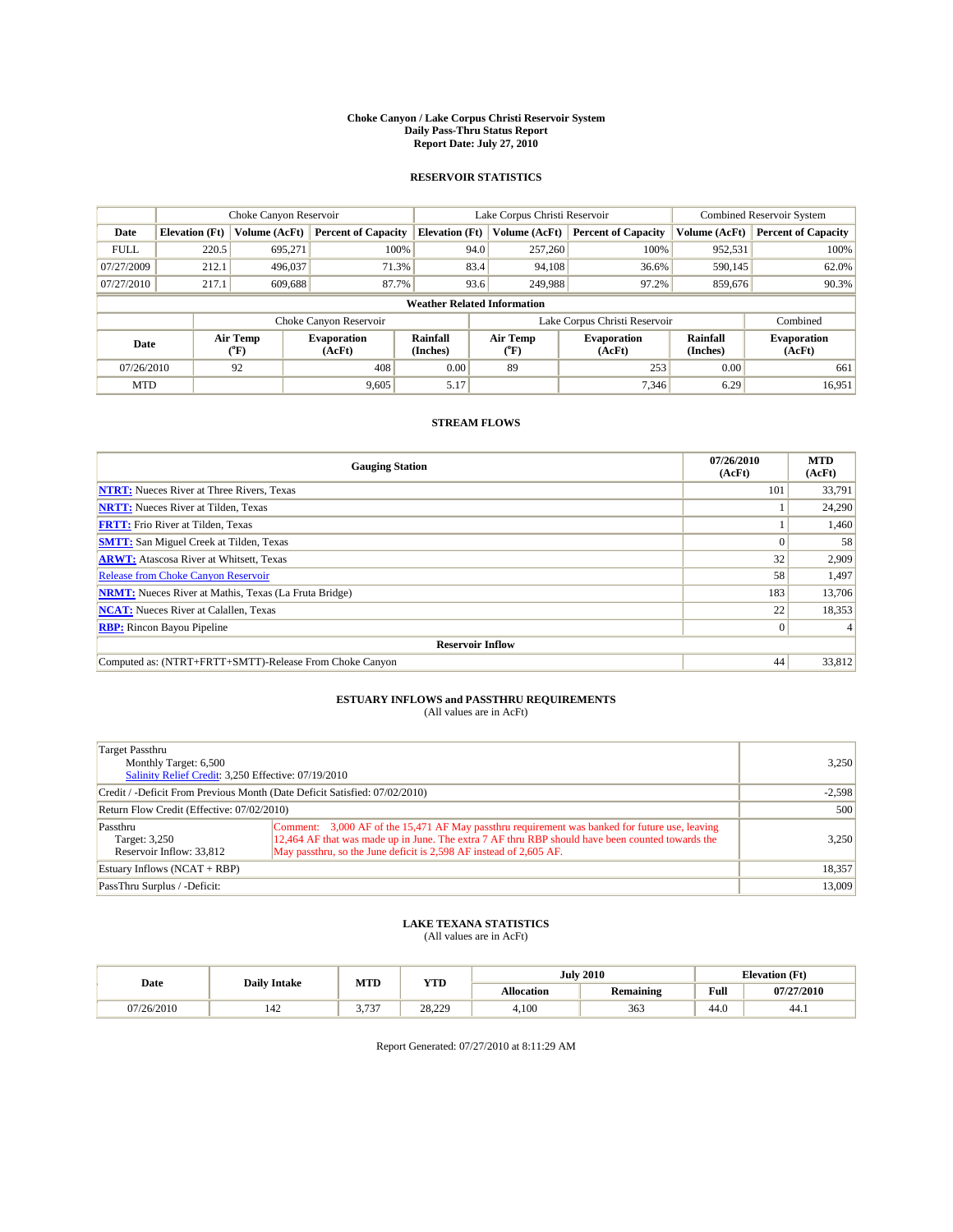#### **Choke Canyon / Lake Corpus Christi Reservoir System Daily Pass-Thru Status Report Report Date: July 28, 2010**

### **RESERVOIR STATISTICS**

|             | Choke Canyon Reservoir |                                |                              |                                    | Lake Corpus Christi Reservoir |               |                               |                      | <b>Combined Reservoir System</b> |  |
|-------------|------------------------|--------------------------------|------------------------------|------------------------------------|-------------------------------|---------------|-------------------------------|----------------------|----------------------------------|--|
| Date        | <b>Elevation</b> (Ft)  | Volume (AcFt)                  | <b>Percent of Capacity</b>   | <b>Elevation</b> (Ft)              |                               | Volume (AcFt) | <b>Percent of Capacity</b>    | Volume (AcFt)        | <b>Percent of Capacity</b>       |  |
| <b>FULL</b> | 220.5                  | 695,271                        | 100%                         |                                    | 94.0                          | 257,260       | 100%                          | 952,531              | 100%                             |  |
| 07/28/2009  | 212.0                  | 494,770                        | 71.2%                        |                                    | 83.3                          | 93,103        | 36.2%                         | 587,873              | 61.7%                            |  |
| 07/28/2010  | 217.1                  | 609,206                        | 87.6%                        |                                    | 93.5                          | 248,722       | 96.7%                         | 857,928              | 90.1%                            |  |
|             |                        |                                |                              | <b>Weather Related Information</b> |                               |               |                               |                      |                                  |  |
|             |                        |                                | Choke Canyon Reservoir       |                                    |                               |               | Lake Corpus Christi Reservoir |                      | Combined                         |  |
| Date        |                        | Air Temp<br>$({}^o\mathrm{F})$ | <b>Evaporation</b><br>(AcFt) | Rainfall<br>(Inches)               | Air Temp<br>(°F)              |               | <b>Evaporation</b><br>(AcFt)  | Rainfall<br>(Inches) | <b>Evaporation</b><br>(AcFt)     |  |
| 07/27/2010  |                        | 96                             | 408                          | 0.00                               | 92                            |               | 305                           | 0.82                 | 713                              |  |
| <b>MTD</b>  |                        |                                | 10.013                       | 5.17                               |                               |               | 7,651                         | 7.11                 | 17.664                           |  |

## **STREAM FLOWS**

| <b>Gauging Station</b>                                       | 07/27/2010<br>(AcFt) | <b>MTD</b><br>(AcFt) |
|--------------------------------------------------------------|----------------------|----------------------|
| <b>NTRT:</b> Nueces River at Three Rivers, Texas             | 97                   | 33,888               |
| <b>NRTT:</b> Nueces River at Tilden, Texas                   | $\Omega$             | 24,290               |
| <b>FRTT:</b> Frio River at Tilden, Texas                     |                      | 1,461                |
| <b>SMTT:</b> San Miguel Creek at Tilden, Texas               |                      | 58                   |
| <b>ARWT:</b> Atascosa River at Whitsett, Texas               | 30 <sup>1</sup>      | 2,938                |
| <b>Release from Choke Canyon Reservoir</b>                   | 58                   | 1,554                |
| <b>NRMT:</b> Nueces River at Mathis, Texas (La Fruta Bridge) | 185                  | 13,890               |
| <b>NCAT:</b> Nueces River at Calallen, Texas                 | 8                    | 18,361               |
| <b>RBP:</b> Rincon Bayou Pipeline                            | $\overline{0}$       |                      |
| <b>Reservoir Inflow</b>                                      |                      |                      |
| Computed as: (NTRT+FRTT+SMTT)-Release From Choke Canyon      | 40                   | 33,852               |

# **ESTUARY INFLOWS and PASSTHRU REQUIREMENTS**<br>(All values are in AcFt)

| Target Passthru<br>Monthly Target: 6,500<br>Salinity Relief Credit: 3,250 Effective: 07/19/2010 | 3,250                                                                                                                                                                                                                                                                    |        |
|-------------------------------------------------------------------------------------------------|--------------------------------------------------------------------------------------------------------------------------------------------------------------------------------------------------------------------------------------------------------------------------|--------|
| Credit / -Deficit From Previous Month (Date Deficit Satisfied: 07/02/2010)                      | $-2,598$                                                                                                                                                                                                                                                                 |        |
| Return Flow Credit (Effective: 07/02/2010)                                                      | 500                                                                                                                                                                                                                                                                      |        |
| Passthru<br>Target: 3,250<br>Reservoir Inflow: 33,852                                           | Comment: 3,000 AF of the 15,471 AF May passthru requirement was banked for future use, leaving<br>12,464 AF that was made up in June. The extra 7 AF thru RBP should have been counted towards the<br>May passthru, so the June deficit is 2,598 AF instead of 2,605 AF. | 3,250  |
| Estuary Inflows $(NCAT + RBP)$                                                                  | 18,365                                                                                                                                                                                                                                                                   |        |
| PassThru Surplus / -Deficit:                                                                    |                                                                                                                                                                                                                                                                          | 13,017 |

## **LAKE TEXANA STATISTICS** (All values are in AcFt)

|            |                     | MTD   | <b>YTD</b> |            | <b>July 2010</b> |                                             | <b>Elevation</b> (Ft) |
|------------|---------------------|-------|------------|------------|------------------|---------------------------------------------|-----------------------|
| Date       | <b>Daily Intake</b> |       |            | Allocation | <b>Remaining</b> | Full<br>the contract of the contract of the | 07/28/2010            |
| 07/27/2010 | 142                 | 3,880 | 28,372     | 4.100      | 220              | 44.0                                        | 44.1                  |

Report Generated: 07/28/2010 at 8:55:09 AM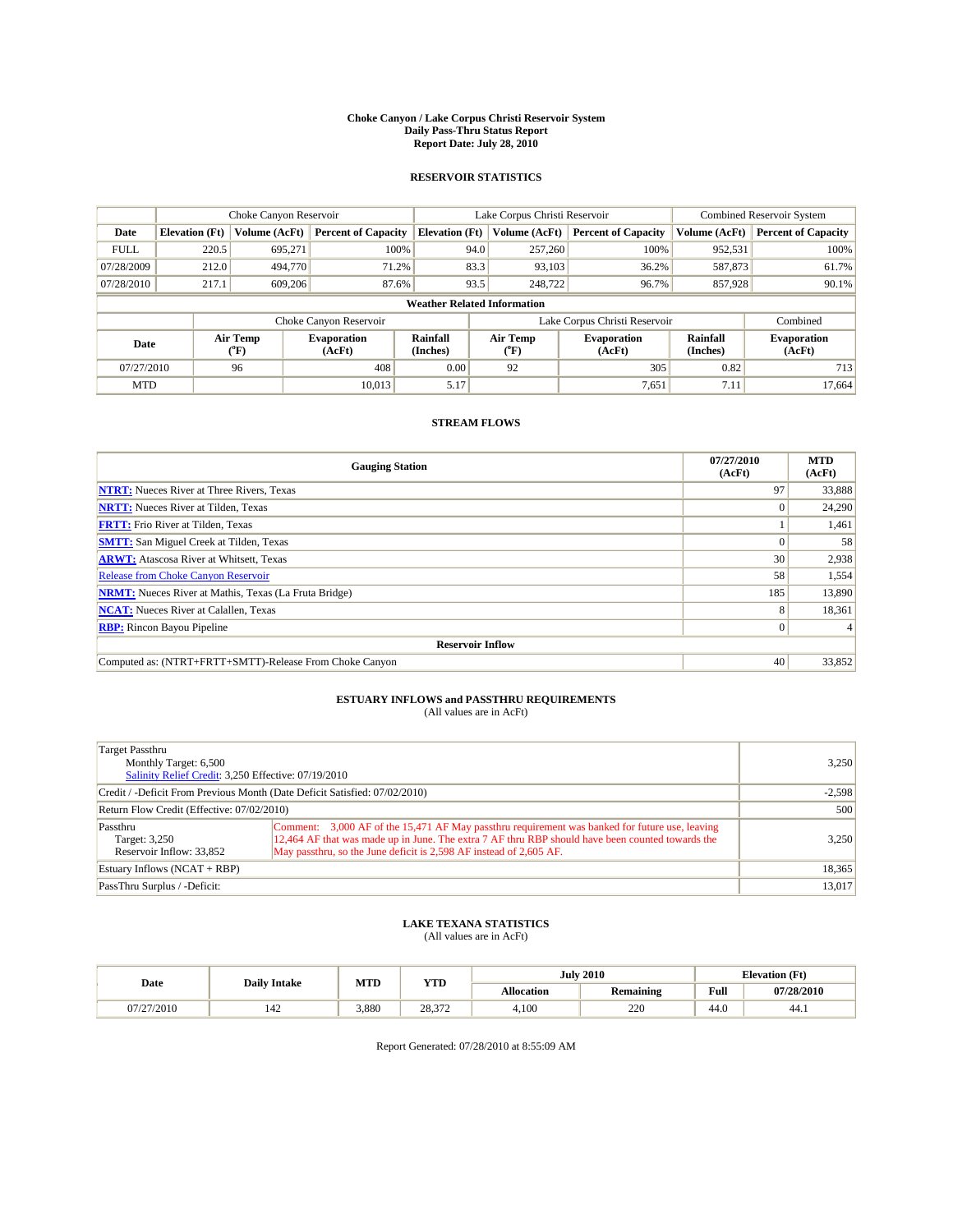#### **Choke Canyon / Lake Corpus Christi Reservoir System Daily Pass-Thru Status Report Report Date: July 29, 2010**

### **RESERVOIR STATISTICS**

|             | Choke Canyon Reservoir |                  |                              |                       | Lake Corpus Christi Reservoir      |                               | <b>Combined Reservoir System</b> |                              |
|-------------|------------------------|------------------|------------------------------|-----------------------|------------------------------------|-------------------------------|----------------------------------|------------------------------|
| Date        | <b>Elevation</b> (Ft)  | Volume (AcFt)    | <b>Percent of Capacity</b>   | <b>Elevation</b> (Ft) | Volume (AcFt)                      | <b>Percent of Capacity</b>    | Volume (AcFt)                    | <b>Percent of Capacity</b>   |
| <b>FULL</b> | 220.5                  | 695.271          | 100%                         |                       | 94.0<br>257,260                    | 100%                          | 952,531                          | 100%                         |
| 07/29/2009  | 212.0                  | 494.137          | 71.1%                        |                       | 83.2<br>92,548                     | 36.0%                         | 586,685                          | 61.6%                        |
| 07/29/2010  | 217.1                  | 609,206          | 87.6%                        |                       | 93.6<br>250,169                    | 97.2%                         | 859,375                          | 90.2%                        |
|             |                        |                  |                              |                       | <b>Weather Related Information</b> |                               |                                  |                              |
|             |                        |                  | Choke Canyon Reservoir       |                       |                                    | Lake Corpus Christi Reservoir |                                  | Combined                     |
| Date        |                        | Air Temp<br>(°F) | <b>Evaporation</b><br>(AcFt) | Rainfall<br>(Inches)  | Air Temp<br>("F)                   | <b>Evaporation</b><br>(AcFt)  | Rainfall<br>(Inches)             | <b>Evaporation</b><br>(AcFt) |
| 07/28/2010  |                        | 95               | 183                          | 0.47                  | 83                                 | 116                           | 0.45                             | 299                          |
| <b>MTD</b>  |                        |                  | 10.196                       | 5.64                  |                                    | 7.767                         | 7.56                             | 17.963                       |

## **STREAM FLOWS**

| <b>Gauging Station</b>                                       | 07/28/2010<br>(AcFt) | <b>MTD</b><br>(AcFt) |  |  |  |  |
|--------------------------------------------------------------|----------------------|----------------------|--|--|--|--|
| <b>NTRT:</b> Nueces River at Three Rivers, Texas             | 95                   | 33,983               |  |  |  |  |
| <b>NRTT:</b> Nueces River at Tilden, Texas                   | $\Omega$             | 24,291               |  |  |  |  |
| <b>FRTT:</b> Frio River at Tilden, Texas                     |                      | 1,461                |  |  |  |  |
| <b>SMTT:</b> San Miguel Creek at Tilden, Texas               |                      | 58                   |  |  |  |  |
| <b>ARWT:</b> Atascosa River at Whitsett, Texas               | 30 <sup>1</sup>      | 2,968                |  |  |  |  |
| <b>Release from Choke Canyon Reservoir</b>                   | 58                   | 1,612                |  |  |  |  |
| <b>NRMT:</b> Nueces River at Mathis, Texas (La Fruta Bridge) | 191                  | 14,081               |  |  |  |  |
| <b>NCAT:</b> Nueces River at Calallen, Texas                 | 42                   | 18,403               |  |  |  |  |
| <b>RBP:</b> Rincon Bayou Pipeline                            | $\vert 0 \vert$      |                      |  |  |  |  |
| <b>Reservoir Inflow</b>                                      |                      |                      |  |  |  |  |
| Computed as: (NTRT+FRTT+SMTT)-Release From Choke Canyon      | 38                   | 33,890               |  |  |  |  |

# **ESTUARY INFLOWS and PASSTHRU REQUIREMENTS**<br>(All values are in AcFt)

| Target Passthru<br>Monthly Target: 6,500                                   | Salinity Relief Credit: 3,250 Effective: 07/19/2010                                                                                                                                                                                                                      |        |  |  |
|----------------------------------------------------------------------------|--------------------------------------------------------------------------------------------------------------------------------------------------------------------------------------------------------------------------------------------------------------------------|--------|--|--|
| Credit / -Deficit From Previous Month (Date Deficit Satisfied: 07/02/2010) | $-2,598$                                                                                                                                                                                                                                                                 |        |  |  |
| Return Flow Credit (Effective: 07/02/2010)                                 | 500                                                                                                                                                                                                                                                                      |        |  |  |
| Passthru<br>Target: 3,250<br>Reservoir Inflow: 33,890                      | Comment: 3,000 AF of the 15,471 AF May passthru requirement was banked for future use, leaving<br>12,464 AF that was made up in June. The extra 7 AF thru RBP should have been counted towards the<br>May passthru, so the June deficit is 2,598 AF instead of 2,605 AF. | 3,250  |  |  |
| Estuary Inflows (NCAT + RBP)                                               | 18,407                                                                                                                                                                                                                                                                   |        |  |  |
| PassThru Surplus / -Deficit:                                               |                                                                                                                                                                                                                                                                          | 13,059 |  |  |

## **LAKE TEXANA STATISTICS** (All values are in AcFt)

|            | <b>Daily Intake</b> | MTD   | <b>YTD</b> |                   | <b>July 2010</b> |      | <b>Elevation</b> (Ft) |
|------------|---------------------|-------|------------|-------------------|------------------|------|-----------------------|
| Date       |                     |       |            | <b>Allocation</b> | Remaining        | Full | 07/29/2010            |
| 07/28/2010 | 142                 | 4.022 | 28.514     | 4.100             | $\pi$ o          | 44.0 | 44.1                  |

Report Generated: 07/29/2010 at 8:27:00 AM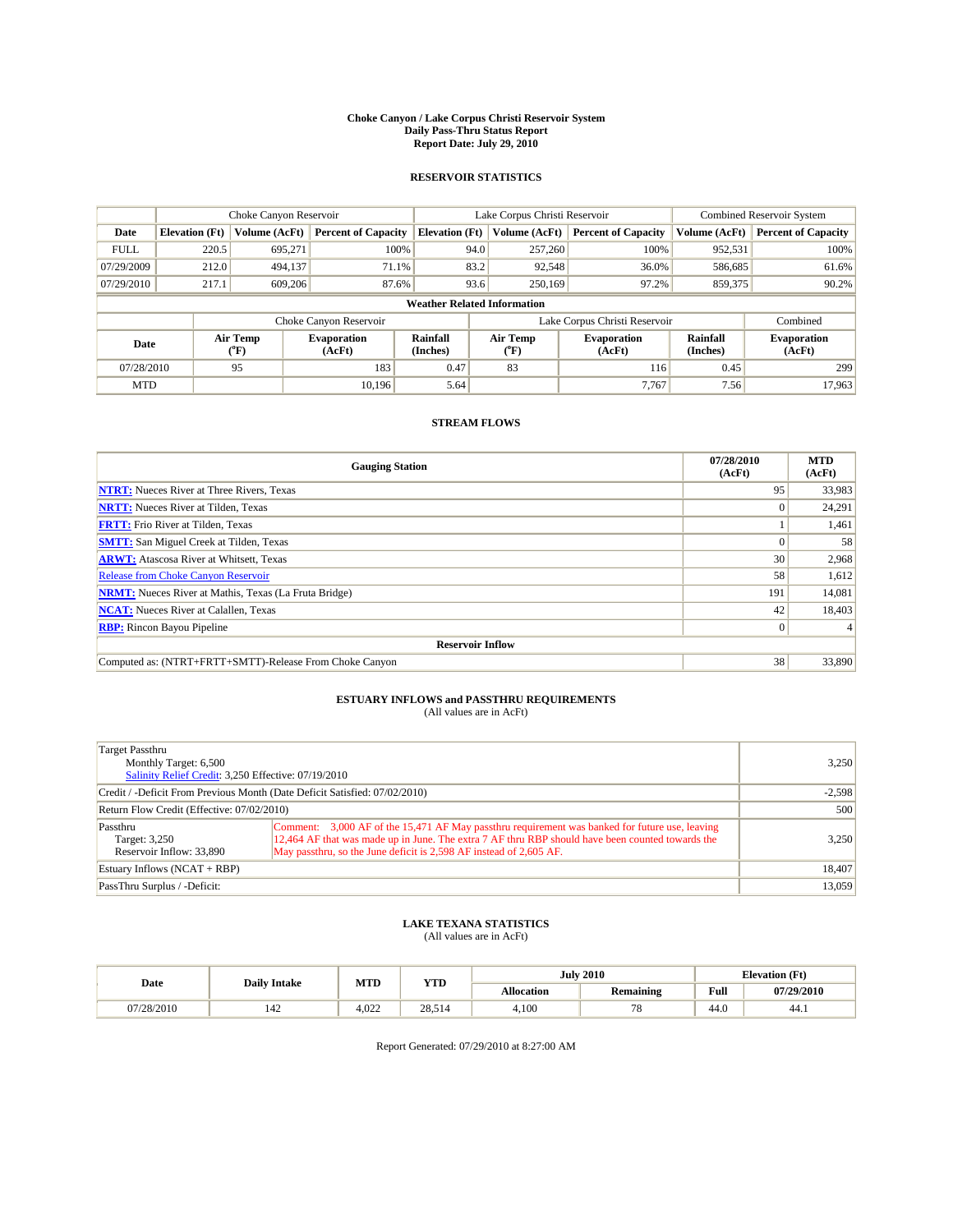#### **Choke Canyon / Lake Corpus Christi Reservoir System Daily Pass-Thru Status Report Report Date: July 30, 2010**

### **RESERVOIR STATISTICS**

|             | Choke Canyon Reservoir             |                                |                              |                       | Lake Corpus Christi Reservoir |                               | <b>Combined Reservoir System</b> |                              |  |  |
|-------------|------------------------------------|--------------------------------|------------------------------|-----------------------|-------------------------------|-------------------------------|----------------------------------|------------------------------|--|--|
| Date        | <b>Elevation</b> (Ft)              | Volume (AcFt)                  | <b>Percent of Capacity</b>   | <b>Elevation</b> (Ft) | Volume (AcFt)                 | <b>Percent of Capacity</b>    | Volume (AcFt)                    | <b>Percent of Capacity</b>   |  |  |
| <b>FULL</b> | 220.5                              | 695,271                        | 100%                         | 94.0                  | 257,260                       | 100%                          | 952,531                          | 100%                         |  |  |
| 07/30/2009  | 212.0                              | 493.714                        | 71.0%                        | 83.2                  | 91,884                        | 35.7%                         | 585,598                          | 61.5%                        |  |  |
| 07/30/2010  | 217.0                              | 608,723                        | 87.6%                        | 93.6                  | 249,445                       | 97.0%                         | 858,168                          | 90.1%                        |  |  |
|             | <b>Weather Related Information</b> |                                |                              |                       |                               |                               |                                  |                              |  |  |
|             |                                    |                                | Choke Canyon Reservoir       |                       |                               | Lake Corpus Christi Reservoir |                                  | Combined                     |  |  |
| Date        |                                    | Air Temp<br>$({}^o\mathrm{F})$ | <b>Evaporation</b><br>(AcFt) | Rainfall<br>(Inches)  | Air Temp<br>(°F)              | <b>Evaporation</b><br>(AcFt)  | Rainfall<br>(Inches)             | <b>Evaporation</b><br>(AcFt) |  |  |
| 07/29/2010  |                                    | 94                             | 422                          | 0.00                  | 90                            | 306                           | 0.00                             | 728                          |  |  |
| <b>MTD</b>  |                                    |                                | 10.618                       | 5.64                  |                               | 8.073                         | 7.56                             | 18.691                       |  |  |

## **STREAM FLOWS**

| <b>Gauging Station</b>                                       | 07/29/2010<br>(AcFt) | <b>MTD</b><br>(AcFt) |  |  |  |  |
|--------------------------------------------------------------|----------------------|----------------------|--|--|--|--|
| <b>NTRT:</b> Nueces River at Three Rivers, Texas             | 95                   | 34,078               |  |  |  |  |
| <b>NRTT:</b> Nueces River at Tilden, Texas                   |                      | 24,291               |  |  |  |  |
| <b>FRTT:</b> Frio River at Tilden, Texas                     |                      | 1,462                |  |  |  |  |
| <b>SMTT:</b> San Miguel Creek at Tilden, Texas               |                      | 58                   |  |  |  |  |
| <b>ARWT:</b> Atascosa River at Whitsett, Texas               | 28                   | 2,996                |  |  |  |  |
| Release from Choke Canyon Reservoir                          | 58                   | 1,669                |  |  |  |  |
| <b>NRMT:</b> Nueces River at Mathis, Texas (La Fruta Bridge) | 187                  | 14,267               |  |  |  |  |
| <b>NCAT:</b> Nueces River at Calallen, Texas                 | 73                   | 18,476               |  |  |  |  |
| <b>RBP:</b> Rincon Bayou Pipeline                            | $\overline{0}$       |                      |  |  |  |  |
| <b>Reservoir Inflow</b>                                      |                      |                      |  |  |  |  |
| Computed as: (NTRT+FRTT+SMTT)-Release From Choke Canyon      | 38                   | 33,928               |  |  |  |  |

# **ESTUARY INFLOWS and PASSTHRU REQUIREMENTS**<br>(All values are in AcFt)

| Target Passthru<br>Monthly Target: 6,500<br>Salinity Relief Credit: 3,250 Effective: 07/19/2010 |                                                                                                                                                                                                                                                                          | 3,250  |
|-------------------------------------------------------------------------------------------------|--------------------------------------------------------------------------------------------------------------------------------------------------------------------------------------------------------------------------------------------------------------------------|--------|
| Credit / -Deficit From Previous Month (Date Deficit Satisfied: 07/02/2010)                      | $-2,598$                                                                                                                                                                                                                                                                 |        |
| Return Flow Credit (Effective: 07/02/2010)                                                      | 500                                                                                                                                                                                                                                                                      |        |
| Passthru<br>Target: 3,250<br>Reservoir Inflow: 33,928                                           | Comment: 3,000 AF of the 15,471 AF May passthru requirement was banked for future use, leaving<br>12,464 AF that was made up in June. The extra 7 AF thru RBP should have been counted towards the<br>May passthru, so the June deficit is 2,598 AF instead of 2,605 AF. | 3,250  |
| Estuary Inflows $(NCAT + RBP)$                                                                  | 18,480                                                                                                                                                                                                                                                                   |        |
| PassThru Surplus / -Deficit:                                                                    |                                                                                                                                                                                                                                                                          | 13,132 |

## **LAKE TEXANA STATISTICS** (All values are in AcFt)

|            |                       | MTD<br><b>YTD</b><br><b>Daily Intake</b> |        |                   | <b>July 2010</b> |      | <b>Elevation</b> (Ft) |  |
|------------|-----------------------|------------------------------------------|--------|-------------------|------------------|------|-----------------------|--|
| Date       |                       |                                          |        | <b>Allocation</b> | <b>Remaining</b> | Full | 07/30/2010            |  |
| 07/29/2010 | $\overline{A}$<br>143 | 4.164                                    | 28.656 | 4.100             | -04              | 44.0 | 44.0                  |  |

Report Generated: 07/30/2010 at 8:19:21 AM